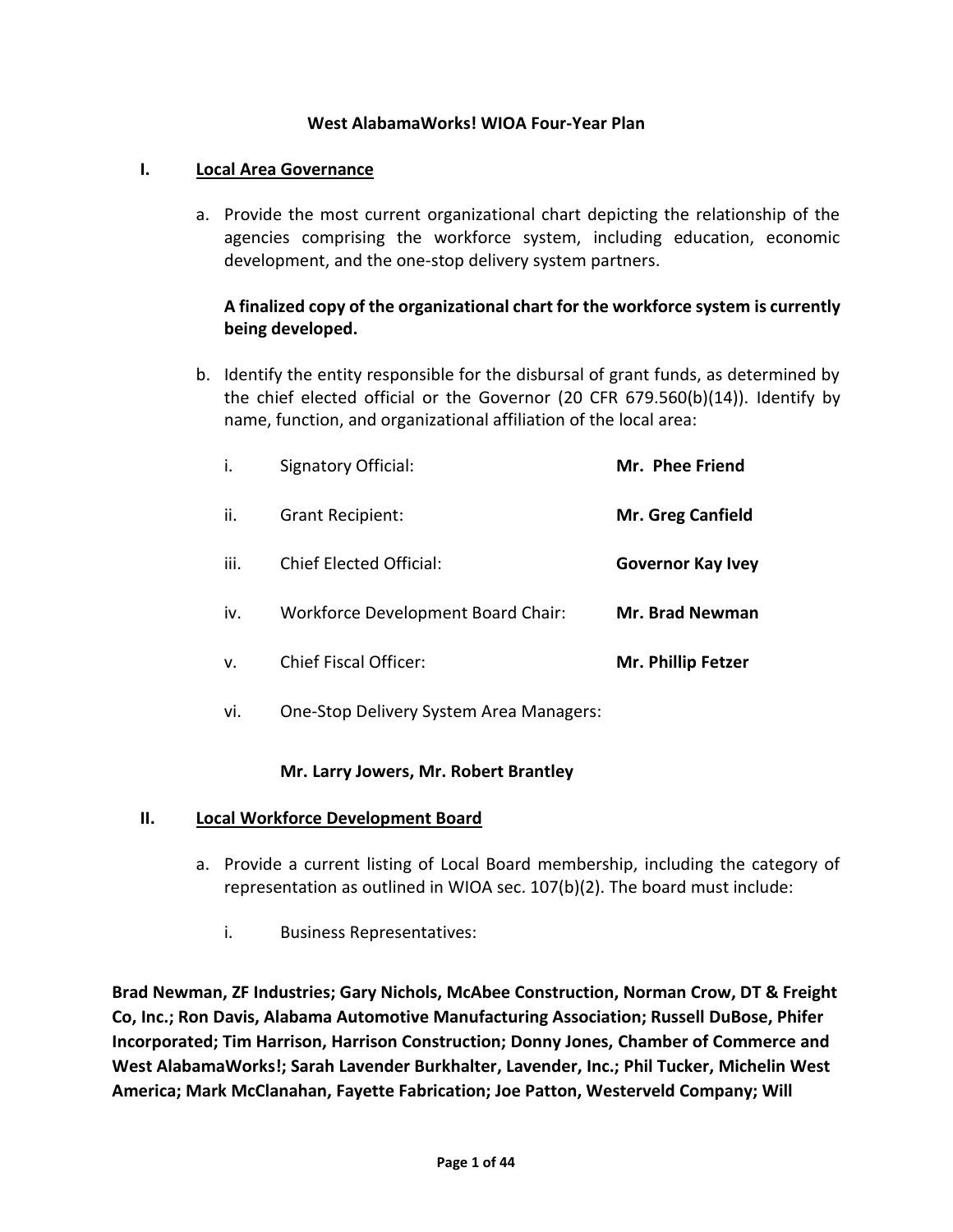**Patton, Hunt Refining; Gary Phillips, Premier Service Company; Gudrun Pechtold, Bolta US Inc.; Jon Riley, Hyster-Yale Group; Peggy Sease, DCH Health Systems; Randy Skagen, NUCOR Steel; Charlie Willie, WestRock; Sylvester Hester, ARD Logistics Service Company; Willie Dunn, Bibb Medical Center, Jacob Winborne, Cemex; Keith Ankrom, Southern Carbide technologies, Inc.; Rolf Wrona, Mercedes-Benz US International; Dr. Marcia Pugh, Green County Medical Center; Bregitte Braddock, ARD Logistics; Lauren Pezent, Prystup Packaging Products, Inc.**

## ii. Workforce Representatives:

**Mike Fields, Shelton State Community College; Ronny Johnston, Easter Seals West Alabama; Randall Kelly, Plumbers and Pipefitters Local 372; Will Marable, Tuscaloosa JATC; Harold Parker, Plumbers and Pipefitters Local 372; Sontonia Stephens, Community Service Programs of West Alabama; Jason Moore, Shelton State Community College**

iii. Education and Training Activities Representatives:

# **Dennis Duncan, Tuscaloosa County Schools; Ken Dawkins, Lamar County School of Technology; Shawn McDaniel, Pickens College, and Career Center**

iv. Governmental & Economic and Community Development Representatives:

# **Phyllis Belcher, Greene County IDA; Leslie Dawson, Alabama Department of Rehabilitation Services; Lynn Foster, Alabama Department of Human Resources; Larry Jowers, Alabama Career Center System; Dennis Stripling, West Alabama Regional Commission**

b. If the local board has not been formed at the time of plan submission, or it needs membership changes to comply, include a timeframe to become compliant and the process that will be used to meet the requirements for local boards included in WIOA sec. 107. This process must include notifying the State of the formation of or any changes to the board and providing a list following the guidelines in Section II.a. above.

## **III. Career Centers**

a. List the Comprehensive Career Centers and the Satellite Career Centers operating within the local area.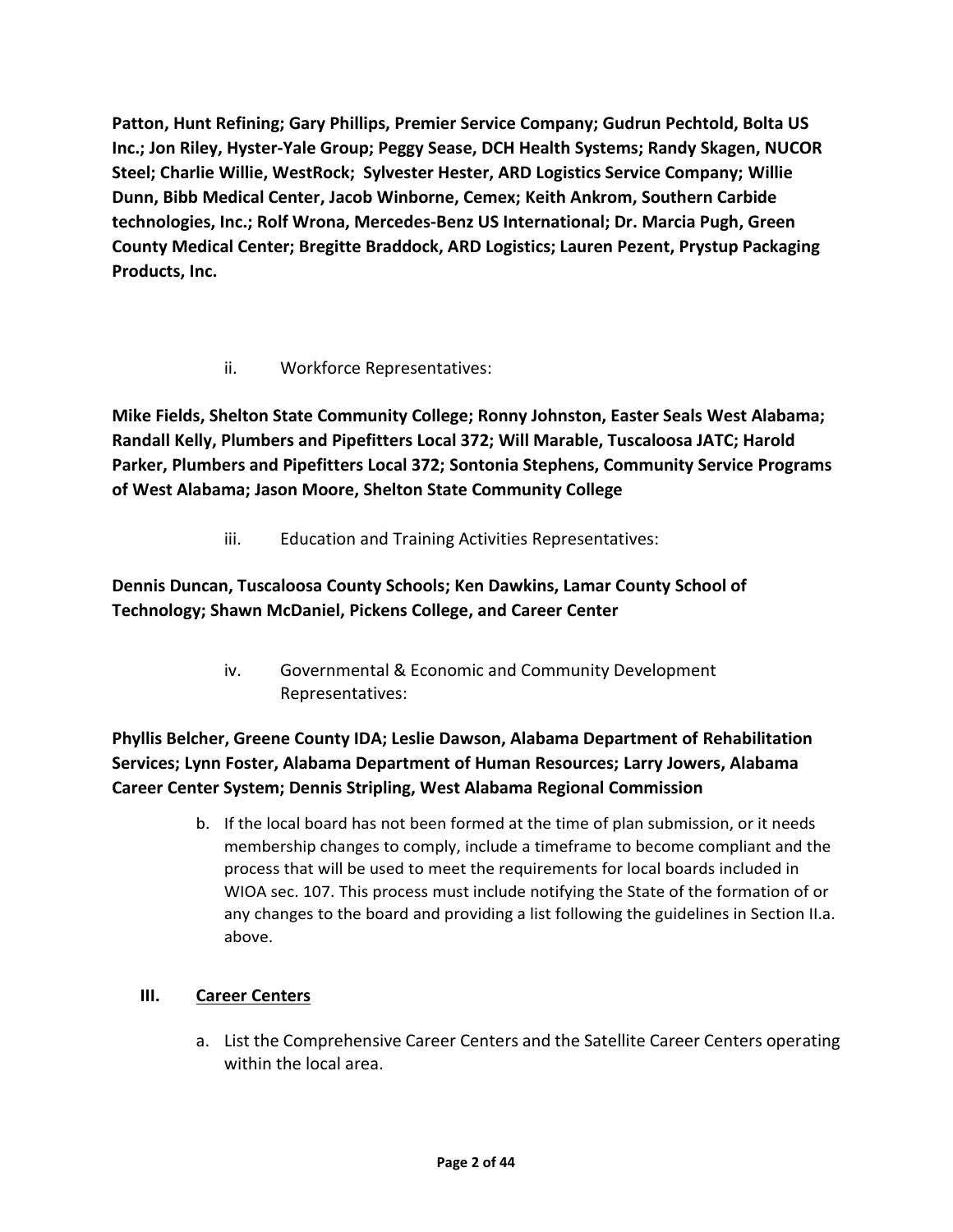## **Tuscaloosa Comprehensive CC, Fayette, Livingston, Demopolis, Vernon Affiliate CC**

i. Identify which partners are represented in the Career Center; and

**Co-located Partners include WIOA Title I Adult, Dislocated Worker, and Youth Programs provided by Alabama Department of Commerce; WIOA Title II Adult Education provided by the Alabama Community College System; Wagner-Peyser and Veterans services through the Alabama Department of Labor; Vocational Rehabilitation services by Alabama Department of Rehabilitation Services.**

**Adjunct partners include Career and Technical Education (Perkins), Community Services Block Grant, Indian and Native American programs, HUD Employment and Training programs, Job Corps, National Farmworker Jobs program, Senior Community Service Employment Program, Trade Adjustment Assistance programs, Unemployment Compensation programs, and YouthBuild.**

**While these partners are not physically located in the career centers, in the areas they are located there are cross-referrals of clients between the partner agencies to ensure clients receive the services that are needed.**

> ii. Provide the name, title, telephone number, and email address of principal Career Center contacts.

## **See Attachment A: West Alabama Works! Career Centers**

## **IV. Analysis of Local Area Conditions and Needs**

a. Provide analysis of local area economic conditions including existing and emerging in-demand industry sectors and occupations (20 CFR  $679.560(a)(1)(i)$ ). Existing current analysis may be used if available and appropriate (20 CFR 679.560(a)(1)(iii)).

**West AlabamaWorks contains nine counties, with the Tuscaloosa Metropolitan area at its core. According to the latest census data, the estimated population in the region for 2019 is 335,838 with a majority in Tuscaloosa county (209,355). Nonagricultural employment of the region's residents averaged 113,806 quarterly from the second quarter of 2001 to the first quarter of 2019. The number of jobs declined from 118,316 in the fourth quarter of 2007 to 106,996 in the first quarter of 2010 due to the 2007 recession. Since then nonagricultural employment has been trending up gradually to an all-time high of 123,521 in the fourth quarter 2018 before dropping to about 121,515 in the first quarter of 2019.**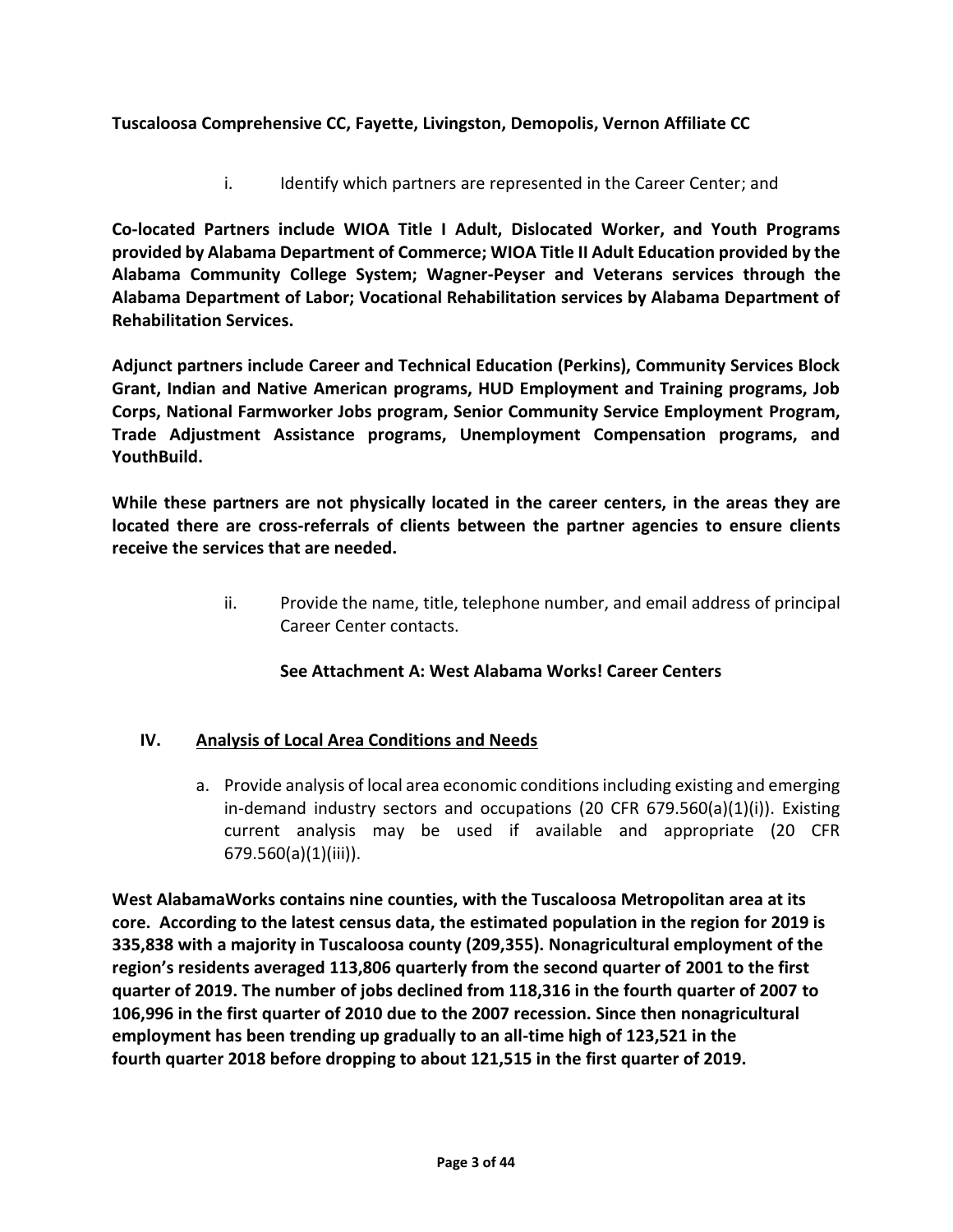**After a long but slow economic recovery, county unemployment declined to a range of 2.7 percent to 5.6 percent for 2019 (3.0 percent for the region). This trend continued in January and February 2020 before the novel coronavirus disease of 2019, (COVID-19) pandemic rampaged across Alabama and the U.S. By mid-March, public officials were forced to issue a stringent shelter in place measure to tame the scourge. The severity of the virus coupled with the adopted prevention measures limited business operations and movement of goods and services, workers, and consumers in inconceivable magnitudes. Consequently, West AlabamaWorks' county unemployment rose and ranged from 2.9 percent to 6.2 percent (3.3 percent for the region) in March 2020. The unemployment rate was lowest in Tuscaloosa County and highest in Greene. Regional unemployment was at the same level as the state. However, only Tuscaloosa County's rate was below the state average, underlining the County's large workforce and its influence on the entire region.**

**Unfortunately, year-to-date monthly labor force data indicate a significantly high regional unemployment rate for 2020 compared to 2019 as a result of the current COVID-19 led recession. The pandemic has disrupted people's way of interaction and resulted in the sharpest economic contraction since World War II. By April, the regional unemployment rose to 16.1 percent, the highest in decades but has been declining partly due to the much-needed relief from Congress through the Coronavirus Aid, Relief, and Economic Security Act, improved testing, and personal protective equipment, and as more businesses reopen. In July and August, the West AlabamaWorks unemployment rate declined to 8.9 percent and 6.2 percent although it rose to 6.9 percent in September. Economic recovery from the current recession will depend on reliable and effective infection control measures and supportive public policies. The impact of COVID-19, the resultant economic recession, structural changes in the region's economy, especially in the Black Belt counties of the region, could keep unemployment quite high for a while. Also, there is anecdotal evidence that the increased and expanded federal employment benefits have prevented employees from accepting job offers. The State of Alabama will stop participating in these programs on June 19th, 2021.** 

**Based on data in 2019, the region's workforce is younger than Alabama's due to a higher concentration of college students in Tuscaloosa County. Older workers, age 55 and over, are 20.9 percent of the region's nonagricultural employment compared to 22.4 percent for the state. Those who are age 65 and over constitute 5.4 percent of nonagricultural employment versus 5.7 percent for Alabama. Even so, the labor force participation of younger residents must increase to meet long-term occupational projections for growth and replacement. Otherwise, older workers may have to work longer or the region must invest in attracting new resident workers.**

> b. provide analysis of local area employment needs of employers in existing and emerging in-demand industry sectors and occupations (20 CFR 679.560(a)(1)(ii)). Existing current analysis may be used if available and appropriate (20 CFR 679.560(a)(1)(iii)).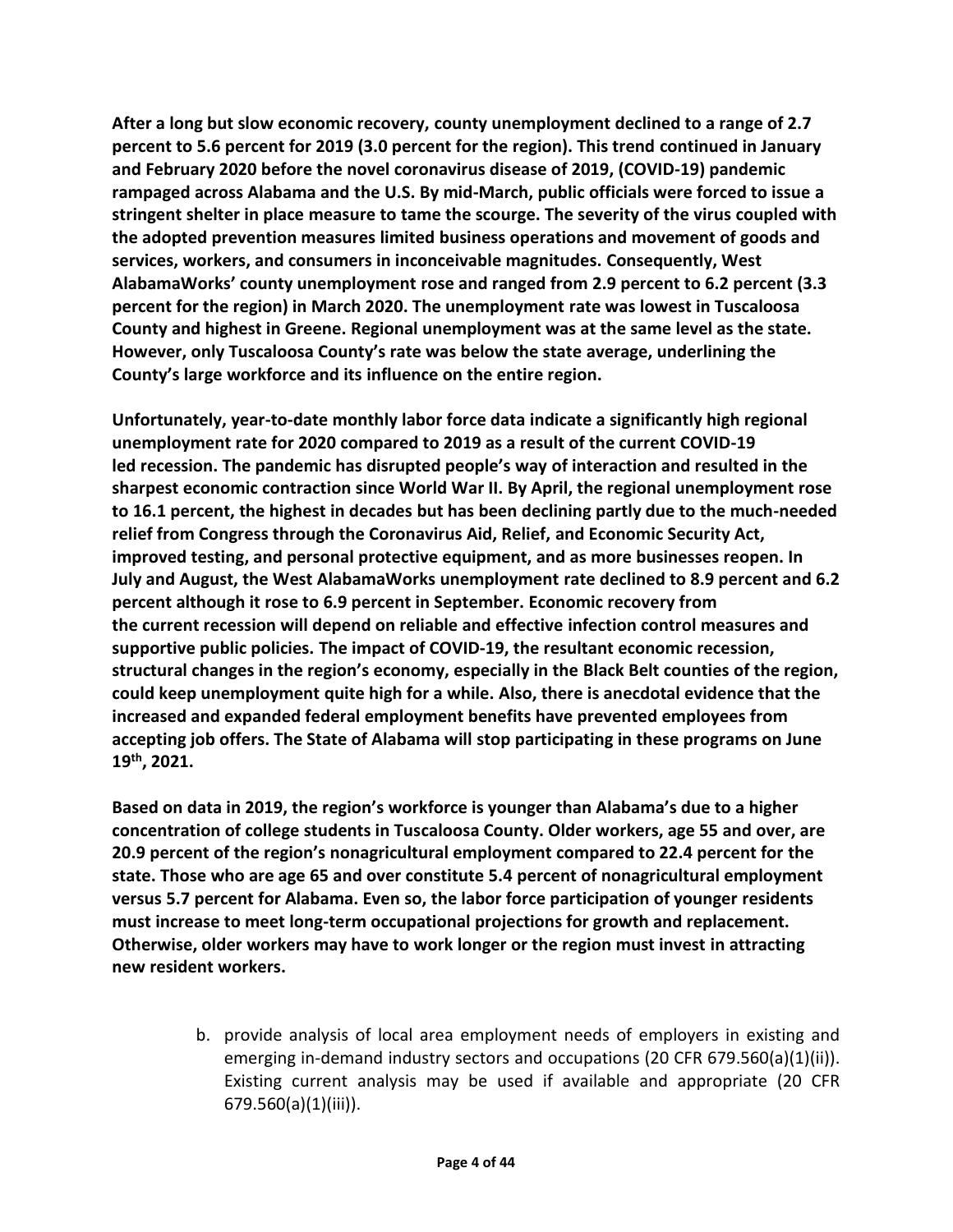**The region has targeted five industries for workforce development: Manufacturing, Automotive, Construction, Healthcare, and Professional Services. These are industries that provide great opportunities for residents of this region to obtain jobs that offer good wages. The targeted occupations reflect targeted industry sectors and projected high-demand occupations.**

|                  | <b>Existing Demand Industry Sectors</b>   | <b>And Occupations by Region</b>    |
|------------------|-------------------------------------------|-------------------------------------|
|                  | <b>Target Industry Sectors</b>            | <b>Occupations</b>                  |
| WDR <sub>3</sub> | Automotive<br>$\bullet$                   | • Healthcare/Nursing                |
|                  | Healthcare<br>$\bullet$                   | <b>Transportation/Drivers</b>       |
|                  | Construction<br>$\bullet$                 | Logistics                           |
|                  | Manufacturing<br>$\bullet$                | • Information Technology            |
|                  | <b>Professional Services</b><br>$\bullet$ | <b>Machinists</b>                   |
|                  |                                           | Industrial Maintenance              |
|                  |                                           | Production/Assemblers               |
|                  |                                           | <b>Welders/Fitters</b><br>$\bullet$ |

**By sector, the top five employers in the region are automotive manufacturing; health care and social assistance; educational services; retail trade; and accommodation and food services. These five industries provided 79,212 jobs, 65.2 percent of the regional total in the first quarter of 2019. Two of the leading employers—manufacturing and educational services—paid higher wages than the region's \$3,493 monthly average. Economic development should continue to diversify and strengthen the region's economy by retaining, expanding, and attracting more high-wage providing industries. Workforce development should also focus on prepariworkers for such industries.**

**Automotive manufacturing has been a great economic boost for this region. Since 2000, employment for automotive manufacturing and parts manufacturing has grown 84 percent. Although these industries did take a hit during the recession, parts manufacturing rebounded quickly in 2012 and continues to grow. Mercedes has continued to add new models to the Alabama production line, and new parts suppliers are still establishing residence in the region. Mercedes announced a 1 billion dollar investment in Tuscaloosa to expand the operations of its existing manufacturing plant to accommodate the production of passenger EVs in the U.S., as well as battery production for those upcoming electrified cars. The Tuscaloosa plant will produce SUV models for the company's EQ brand, which could mean both all-electric (such as the EQC) and/or plug-in hybrids as well. Construction of a new**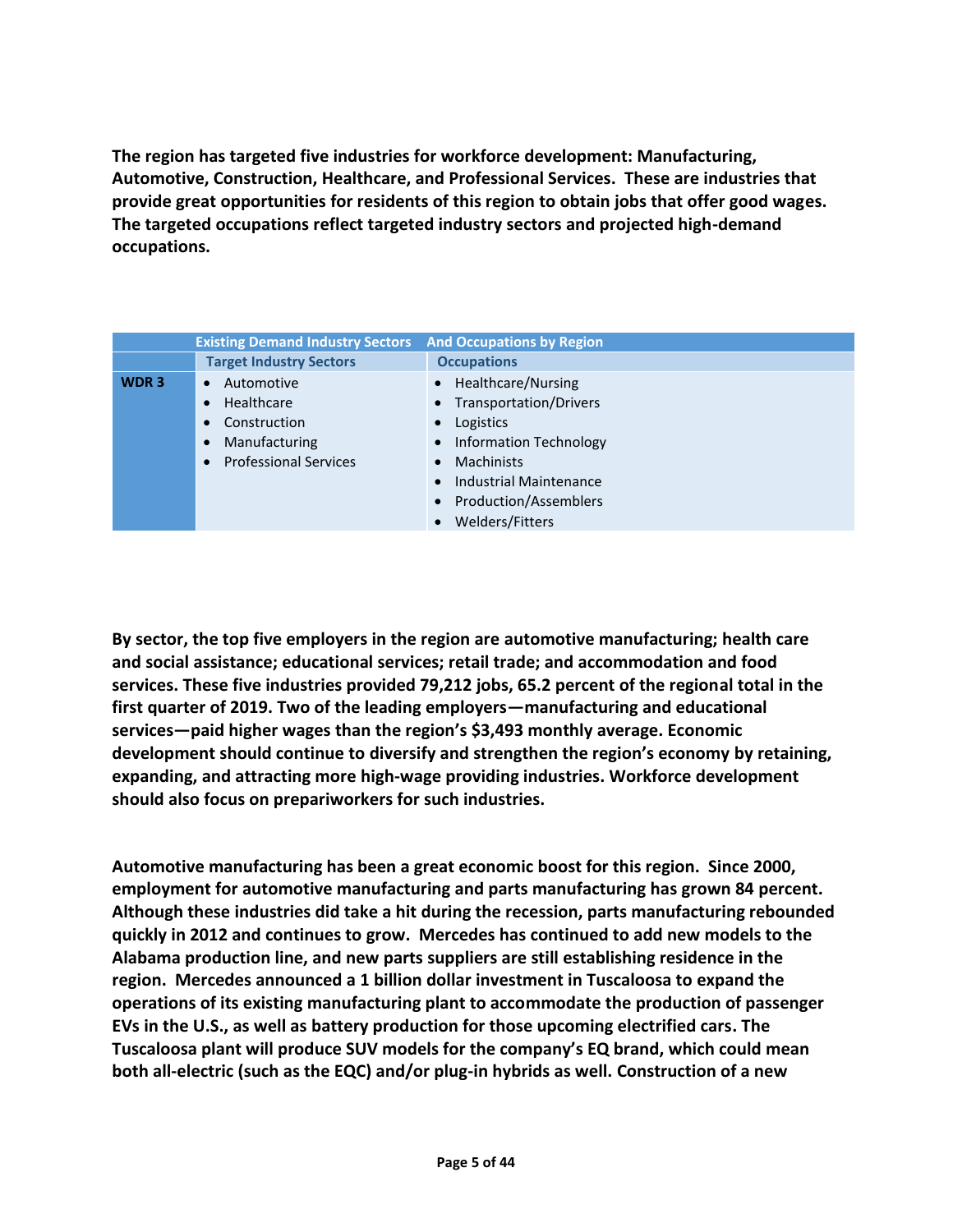**battery production facility began in 2018 with EV production planned to start around the end of this decade.**

**Furthermore, transportation manufacturing makes up over 36 percent of manufacturing employment. The average monthly earnings for workers in transportation manufacturing in 2015 was slightly over \$6,000. Seventy-eight percent of the workforce in the automotive industry are between the ages of 25 to 54, with 30 percent between the ages of 45 and 54.**

**Construction is the industry sector that took the hardest hit during the recession and has yet to recover to previous levels. In this region, construction employment dropped each of the last three years. However, through 2024 it is projected to increase 10 percent in employment. Approximately 21 percent of the construction workforce is over the age of 55. Furthermore, some of the occupations that are in the highest demand in the region are in the construction industry. Maintenance and repair workers are in high demand, but also experience high turnover. Furthermore, electricians are expected to be in high demand. In 2016 there were over 100 online job ads for plumbers in West Alabama.**

**Healthcare has experienced a slow, but steady increase in this region over the last decade. It is expected to continue to grow around 15 percent through 2024. Between the increased demand, and the workforce getting older, registered nurses are in very high demand. Both registered nurses and physical therapists are on the high-demand list for the region, in addition to nurse practitioners, LPN's, medical assistants, EMTs and paramedics, and physical therapist assistants.**

**In summary, the top five fast-growing occupations are Occupational Therapy Assistants; Rail-Track Laying and Maintenance Equipment Operators; Physician Assistants; Industrial Engineers; and Home Health Aides with two of these requiring advanced degrees and certifications.**

> c. What knowledge and skills are needed to meet the employment needs of the employers in the local area, including employment needs in in-demand industry sectors and occupations (20 CFR 679.560(a)(2))?

**Educational attainment in the West AlabamaWorks region is slightly low compared to the state. Over the period between 2014 to 2018, 85.9 percent of residents age 25 and over had graduated from high school, slightly above the 85.8 for Alabama. However, 23.5 percent had a bachelor's or higher degree versus 24.9 percent for the state. Skill and education requirements for jobs keep rising. This highlights a strong need to raise educational attainment in the region since only Tuscaloosa County has higher educational attainment than the state. The table below shows the percentage of selected occupations in the region for which a particular skill is primary. In general, high-earning occupations require high educational attainment levels; all the top 50 high-earning occupations require a bachelor's or higher degree. Eleven (27.5 percent) of the 40 high-demand occupations require a bachelor's or higher degree. Ten (50.0percent) of the top 20 fast-growing occupations require an**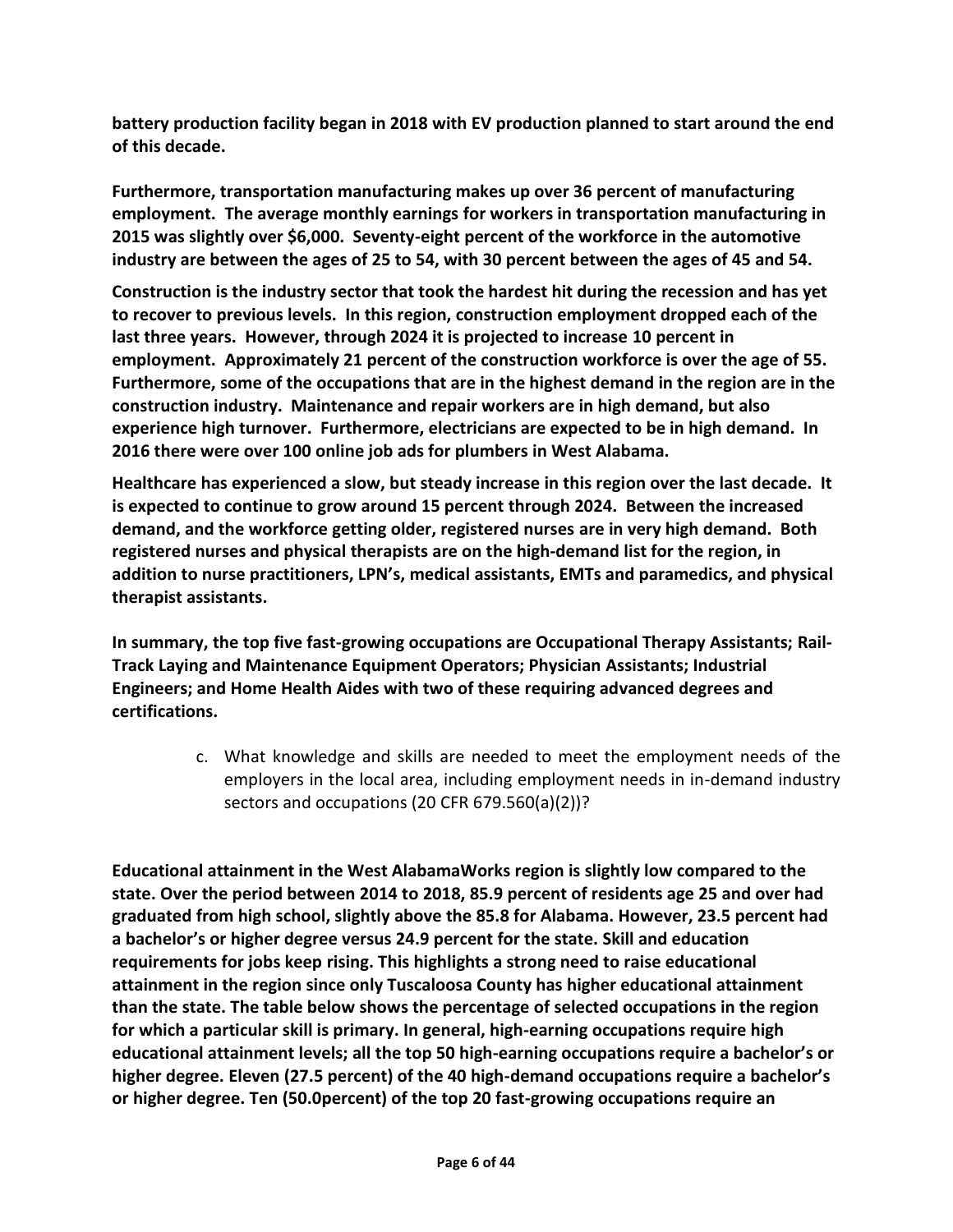**associate degree at the minimum, with eight (40.0 percent) requiring a bachelor's or higher degree. 2018 to 2028 occupational projections indicate that future jobs will require postsecondary education and training at a minimum. Current job ads are requiring more than just a high school diploma or GED. Of the region's 653 single occupations, 138 are expected to decline over the period and education and training for these jobs should slow accordingly.**

**The table below shows the percentage of selected occupations in the region that list a particular skill as primary. Primary skills are defined as the 10 most important skills in the required skill set for an occupation. It is important to note that particular skills may be more important and more extensively used in one occupation than another.** 

|                                          | <b>Selected</b><br><b>High-Demand</b><br><b>Occupations</b> | <b>Selected</b><br><b>Fast-Growing</b><br><b>Occupations</b> | <b>Selected</b><br><b>High-Earning</b><br><b>Occupations</b> |
|------------------------------------------|-------------------------------------------------------------|--------------------------------------------------------------|--------------------------------------------------------------|
| <b>Basic Skills</b>                      |                                                             |                                                              |                                                              |
| <b>Active Learning</b>                   | 28                                                          | 35                                                           | 60                                                           |
| <b>Active Listening</b>                  | 68                                                          | 85                                                           | 82                                                           |
| <b>Critical Thinking</b>                 | 65                                                          | 75                                                           | 82                                                           |
| <b>Learning Strategies</b>               | 3                                                           | 5                                                            | 14                                                           |
| <b>Mathematics</b>                       | 3                                                           | 5                                                            | 10                                                           |
| Monitoring                               | 60                                                          | 75                                                           | 56                                                           |
| <b>Reading Comprehension</b>             | 43                                                          | 60                                                           | 82                                                           |
| Science                                  | 3                                                           | 5                                                            | 14                                                           |
| Speaking                                 | 63                                                          | 70                                                           | 80                                                           |
| Writing                                  | 18                                                          | 15                                                           | 58                                                           |
| <b>Complex Problem Solving Skills</b>    |                                                             |                                                              |                                                              |
| <b>Complex Problem Solving</b>           | 23                                                          | 45                                                           | 62                                                           |
| <b>Resource Management Skills</b>        |                                                             |                                                              |                                                              |
| <b>Management of Financial Resources</b> | $\mathbf 0$                                                 | $\mathbf 0$                                                  | $\overline{2}$                                               |
| <b>Management of Material Resources</b>  | 0                                                           | 0                                                            | $\mathbf{0}$                                                 |
| Management of Personnel Resources        | 8                                                           | 5                                                            | 14                                                           |
| <b>Time Management</b>                   | 35                                                          | 25                                                           | 22                                                           |
| <b>Social Skills</b>                     |                                                             |                                                              |                                                              |
| Coordination                             | 43                                                          | 45                                                           | 26                                                           |
| Instructing                              | 18                                                          | 5                                                            | 16                                                           |
| Negotiation                              | 5                                                           | 5                                                            | 10                                                           |
| Persuasion                               | 5                                                           | 5                                                            | 8                                                            |
| <b>Service Orientation</b>               | 28                                                          | 35                                                           | 18                                                           |

#### **Percentage of Selected Occupationsfor Which Skill Is Primary**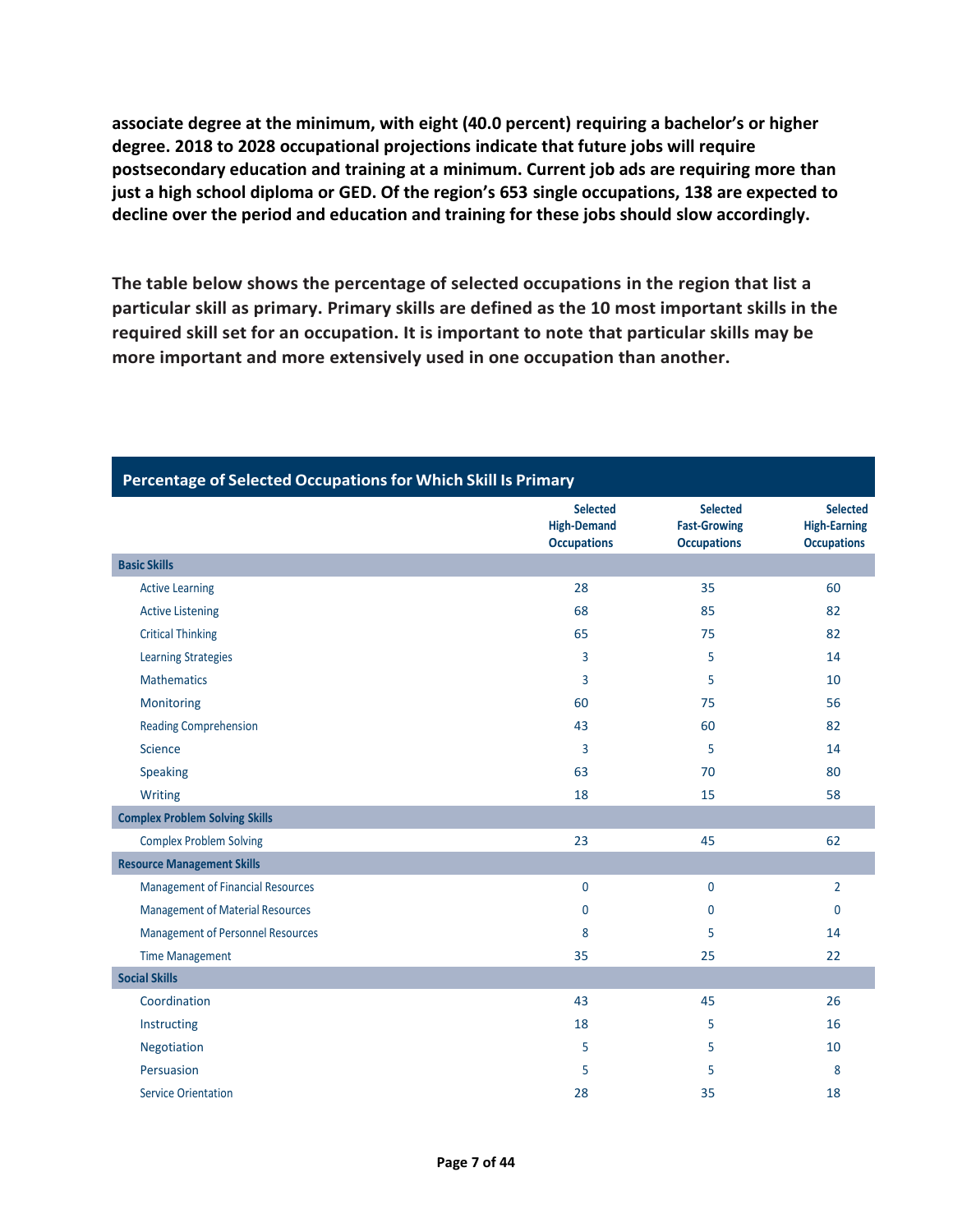| <b>Social Perceptiveness</b>        | 38          | 45           | 30       |
|-------------------------------------|-------------|--------------|----------|
| <b>Systems Skills</b>               |             |              |          |
| <b>Judgment and Decision Making</b> | 25          | 40           | 66       |
| <b>Systems Analysis</b>             | 5           | 10           | 12       |
| <b>Systems Evaluation</b>           | 0           | 5            | 8        |
| <b>Technical Skills</b>             |             |              |          |
| <b>Equipment Maintenance</b>        | 10          | 20           | 0%       |
| <b>Equipment Selection</b>          | 5           | 10           | 0        |
| Installation                        | 3           | 0            | $\Omega$ |
| <b>Operation and Control</b>        | 25          | 25           | 0        |
| <b>Operation Monitoring</b>         | 23          | 25           | $\Omega$ |
| <b>Operations Analysis</b>          | $\mathbf 0$ | 5            | 8        |
| Programming                         | 0           | 5            | $\Omega$ |
| <b>Quality Control Analysis</b>     | 10          | 20           | $\Omega$ |
| Repairing                           | 8           | 15           | $\Omega$ |
| <b>Technology Design</b>            | $\mathbf 0$ | $\mathbf{0}$ | $\Omega$ |
| Troubleshooting                     | 15          | 20           | $\Omega$ |

d. Provide analysis of the local area's workforce, including current labor force employment and unemployment data, information on labor market trends, and educational and skill levels of the workforce, including individuals with barriers to employment 20 CFR 679.560(a)(3)).

**The labor force includes all persons in the civilian noninstitutional population who are age 16 and over and who either have a job or are actively looking for one. Typically, those who have no job and are not looking for one are not included (e.g., students, retirees, discouraged workers, and the disabled). After a long but slow economic recovery, county unemployment declined to a range of 2.7 percent to 5.6 percent for 2019 (3.0 percent for the region). This trend continued in January and February 2020 before the novel coronavirus disease of 2019, (COVID-19) pandemic rampaged across Alabama and the U.S. By mid-March, public officials were forced to issue a stringentshelter in place measures to tame the scourge. The severity of the virus coupled with the adopted prevention measures limited business operations and movement of goods and services, workers, and consumers in inconceivable magnitudes. Consequently, West AlabamaWorks' county unemploymentrose and ranged from 2.9 percent to 6.2 percent (3.3 percent for the region) in March 2020. The unemployment rate was lowest in Tuscaloosa County and highest in Greene. Regional unemployment was at the same level as the state. However, only Tuscaloosa County's rate was below the state average, underlining the County's large workforce and itsinfluence on the entire region. The table**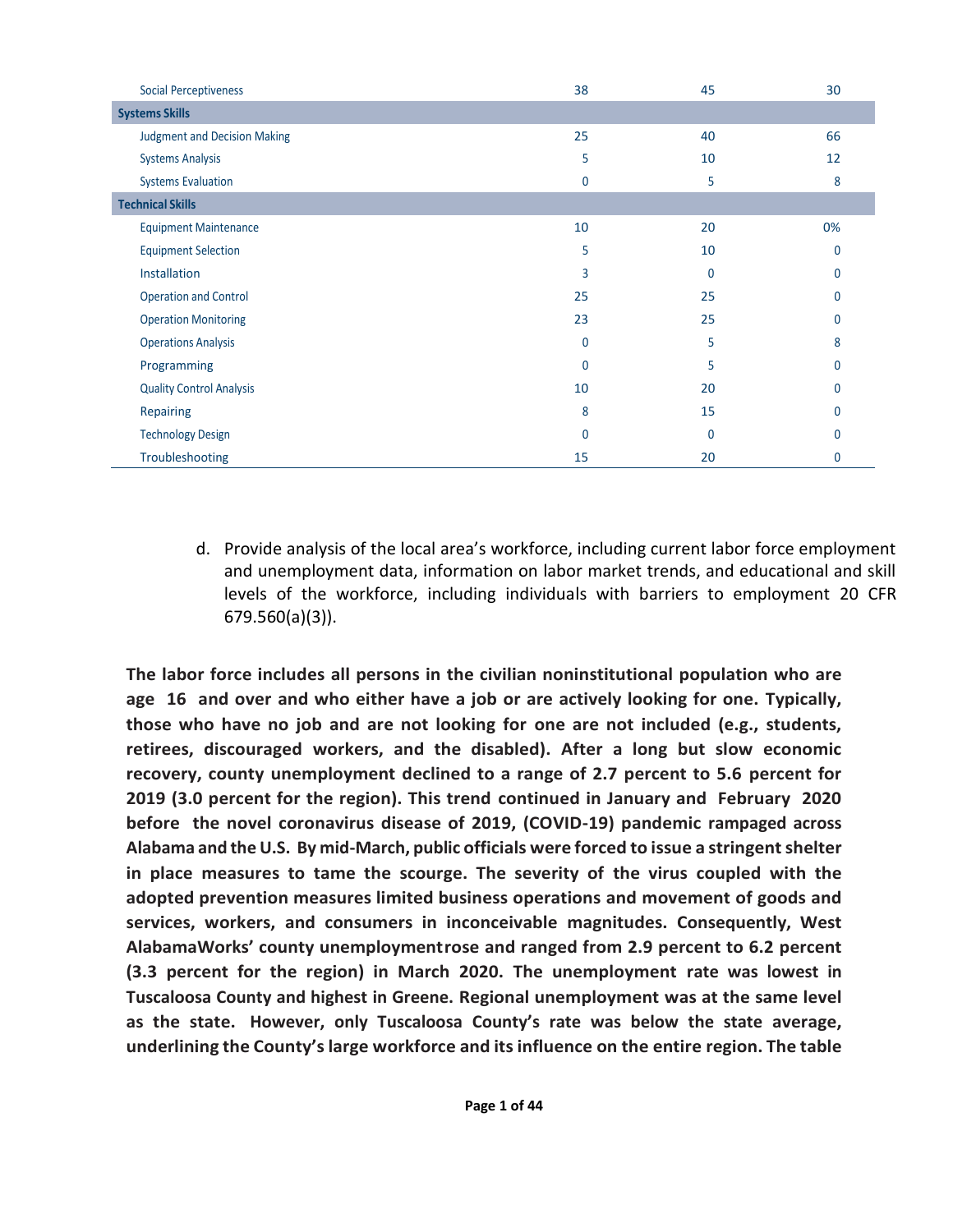**below shows labor force information for the West AlabamaWorks region and its nine counties from 2019 and for March 2020.**

|                     | Labor Force | Employed          | Unemployed | Rate (%) |
|---------------------|-------------|-------------------|------------|----------|
| <b>Bibb</b>         | 8,685       | 8,419             | 266        | 3.1      |
| Fayette             | 6,579       | 6,372             | 207        | 3.1      |
| Greene              | 2,883       | 2,722             | 161        | 5.6      |
| Hale                | 6,119       | 5,878             | 241        | 3.9      |
| Lamar               | 5,849       | 5,670             | 179        | 3.1      |
| Marengo             | 7,694       | 7,423             | 271        | 3.5      |
| Pickens             | 7,923       | 7,647             | 276        | 3.5      |
| Sumter              | 4,854       | 4,635             | 219        | 4.5      |
| Tuscaloosa          | 104,964     | 102,122           | 2842       | 2.7      |
| <b>West ALWorks</b> | 155,550     | 150,888           | 4,662      | 3.0      |
| Alabama             | 2,241,747   | 2,174,483         | 67,264     | 3.0      |
| <b>U.S.</b>         | 163,538,666 | 157,538,083       | 6,000,583  | 3.7      |
|                     |             | <b>March 2020</b> |            |          |
|                     | Labor Force | Employed          | Unemployed | Rate (%) |
| <b>Bibb</b>         | 8,524       | 8,228             | 296        | 3.5      |
| Fayette             | 6,452       | 6,241             | 211        | 3.3      |
| Greene              | 2,844       | 2,669             | 175        | $6.2$    |
| Hale                | 6,060       | 5,773             | 287        | 4.7      |
| Lamar               | 5,741       | 5,547             | 194        | 3.4      |
| Marengo             | 7,557       | 7,241             | 316        | 4.2      |
| Pickens             | 7,911       | 7,554             | 357        | 4.5      |
| Sumter              | 4,712       | 4,497             | 215        | 4.6      |
| Tuscaloosa          | 104,380     | 101,403           | 2,977      | 2.9      |
| <b>West ALWorks</b> | 154,181     | 149,153           | 5,028      | 3.3      |
| Alabama             | 2,205,479   | 2,131,621         | 73,858     | 3.3      |
| <b>U.S.</b>         | 162,537,000 | 155,167,000       | 7,370,000  | 4.5      |

#### *2019 Annual Average from Alabama Department of Labor and U.S. Bureau of Labor Statistics*

e. Provide analysis of the local area's current workforce development activities, including education and training. This analysis must include the strengths and weaknesses of workforce development activities and capacity to provide the workforce development activities to address the education and skill needs of the workforce, including individuals with barriers to employment, and the employment needs of employers (20 CFR 679.560(a)(4)).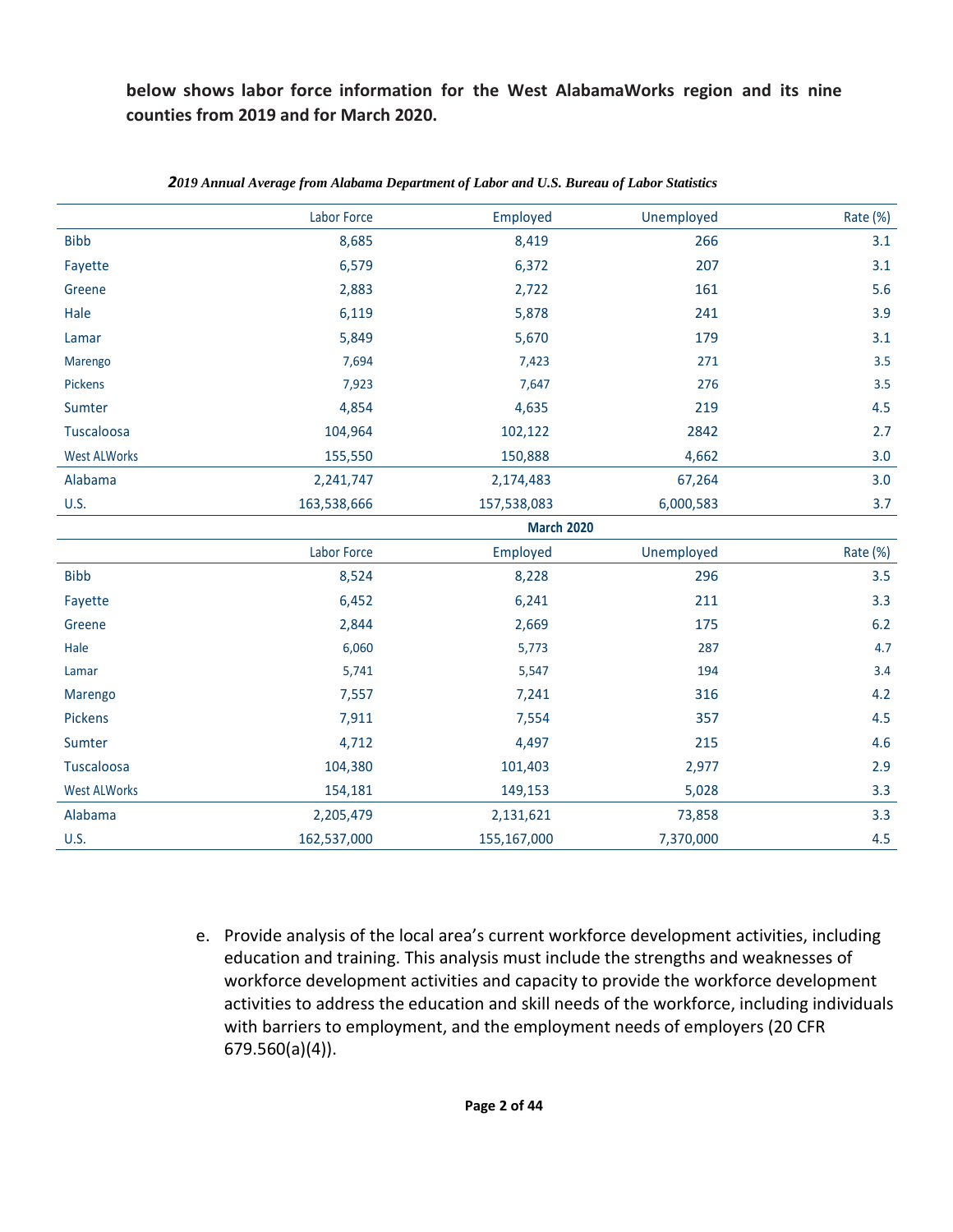**The Governor's Local Workforce Areas' Workforce Development Activities**

**Alabama devotes significant resources to education and workforce development at the local, regional, and state levels. In 2014, Governor Bentley created and formally established the Alabama Workforce Council. The Council was tasked with advising and supporting core partners in Alabama's workforce development and education system to include, but not limited to, reviewing ways to streamline and align the existing workforce development functions in the State, evaluating regional workforce development and educational needs by promoting regional workforce councils and evaluating public/private partnerships (sectors) to create a feedback loop for industry and education.**

**The core programs including WIOA Title I–B, Wagner–Peyser, Adult Education, and Rehabilitation Services provide several educational training activities through their respective programs. These activities are represented on the Alabama Workforce Development Board (AWDB). The AWDB also has cross representation from the private business sector membership on the Alabama Workforce Council.**

**The core programs previously under the Workforce Investment Act and currently under WIOA have participated and partnered in Alabama's One-Stop Career Center system since 2001. The core partner programs include WIOA Title I adult, dislocated worker, and youth training activities. The State-level administrative entity for WIOA Title I is the Alabama Department of Commerce, which provides oversight and policy guidance through the Alabama Workforce Development Board for activities under WIOA Title I.**

**The workforce development areas provide career services, client assessment, case management, referral to Individual Training Accounts, on–the–job training (OJT), customized training, and workbased learning. They also provide specialized employment and training activities for youth, including basic education, GED programs, occupational skills training, and work-based learning activities.**

**The Alabama Workforce System (AWS) includes the following programs and entities operated through the following agents.**

- **Alabama Career Center System – Operated as a partnership between the Alabama Department of Commerce (WIOA Adult, Dislocated Worker, and Youth) and the Alabama Department of Labor (Wagner–Peyser) UI, TAA, and Veterans). The Career Center System also collaborates with Adult Education, Rehabilitative Services, TANF, SNAP, and Title IV of the Older Americans Act (SCESP). For West AlabamaWorks! the Career Centers are designated as the One-Stop Operator.**
- **Adult Education Activities – Adult Education services are offered through the Alabama Community College System (ACCS) throughout the state. In the Fiscal Year, 2019 they had enrolled approximately 20,000 full-time and 26,000 part-time students in adult education classes. Adult Education has been an active partner with the Alabama Career Center system since 2001 and will continue to expand services within the Career Centers under WIOA.**
- **Alabama Department of Labor – Wagner–Peyser, Unemployment Insurance, Trade Act, and Veterans Services – The Alabama Department of Labor (ADOL) house the Wagner–Peyser**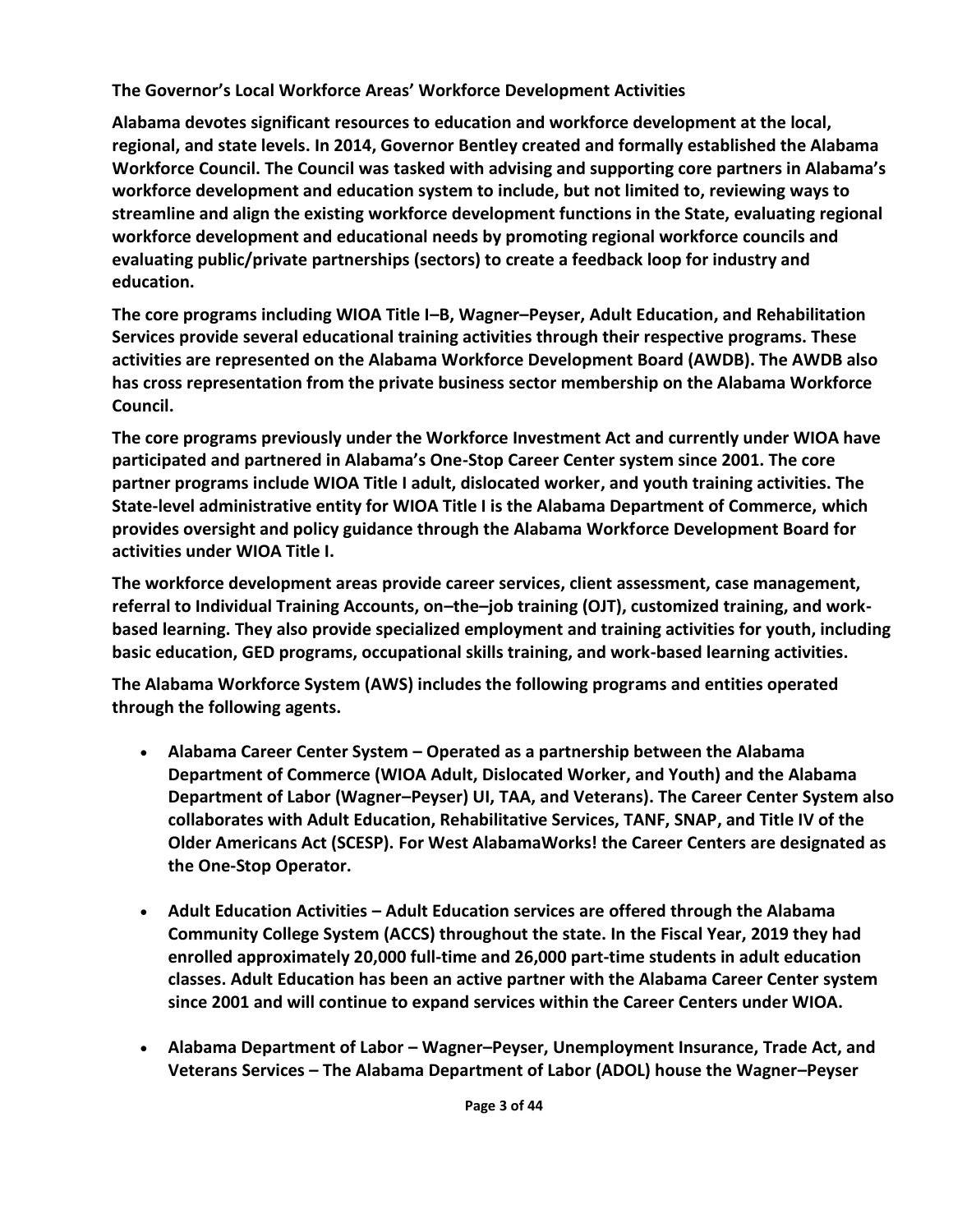**program (Employment Service), Unemployment Insurance, Trade Act, and Veterans Services programs. ADOL Wagner–Peyser and WIOA Title I programs have been collocated as part of the Alabama Career Centers since 2001. AlabamaWorks! is the online job seeker and employer registration system that provides job seeker skills, abilities, and work history with employers posting job openings in the system. ADOL provides Trade Act services and Veterans employment representatives in the Career Centers**

• **Alabama Department of Rehabilitation Services (ADRS) – The Department of Rehabilitation Services Vocational Rehabilitation Services (VRS) provides specialized employment and education-related services and training to assist teens and adults with disabilities to become employable. Services include skill assessments, counseling, training programs, job placement, assistive technology, and transportation.** 

**The strengths and weaknesses of West AlabamaWork! workforce development activities include the following:**

## **Strengths:**

- **Strong support from political, education, and business leaders for workforce programs across all agencies and programs.**
- **Business leadership within the Community College system to align training programs with the needs of business and industry.**
- **The Alabama Community College System (ACCS) provides access to students throughout the area seeking career pathways and credentials to qualify for middle-skills jobs.**
- **The state and area have partnerships between state-level core program agencies that go back to 2001. There is a culture of strong communication and collaboration that enhances services throughout the Alabama Career Center System.**
- **The Alabama Career Center System provides services to job seekers and employers at five career center sites.**
- **A unified and universal brand for the Alabama Workforce System increases awareness of the system to job seekers and employers using the "AlabamaWorks!" brand and logo.**

## **Weaknesses:**

• **Limited data integration – Two of the core partner programs maintain separate data management systems for participant tracking and case management functions.**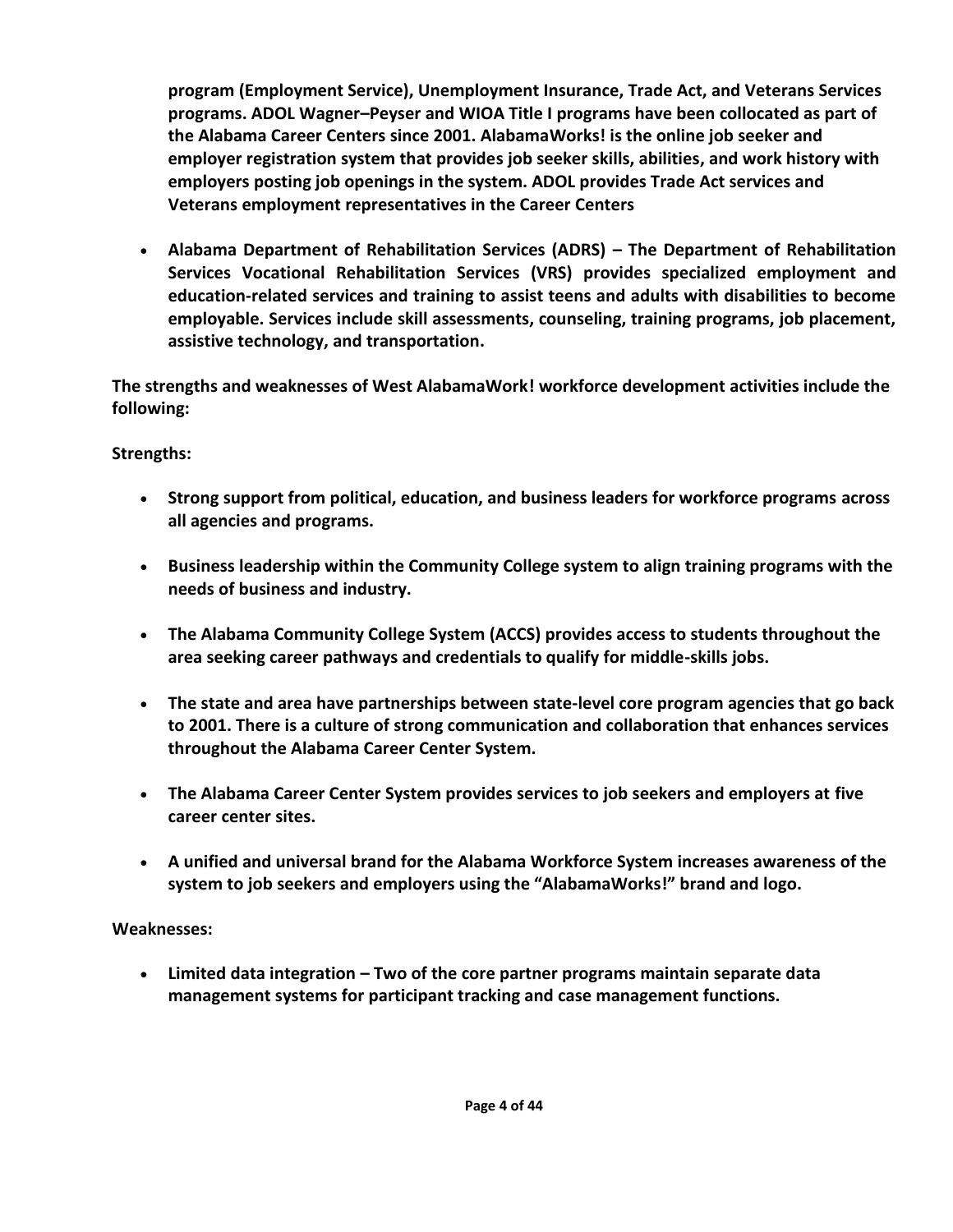- **Lack of a P–20W statewide longitudinal data system to track how job seekers and students are using the Alabama Workforce System and competency job training programs from K–12 and postsecondary to employment.**
- **The workforce system core and other partners must continue to emphasize soft skills training into all Alabama Workforce System supported training programs.**
- **The lack of qualified and skilled job seekers and the impact that expanded federal unemployment benefits have played in preventing potential candidates from accepting employment.**

# Capacity to provide the workforce development activities to address the education and skill needs of the workforce:

**West AlabamaWorks' workforce system capacity to provide services to both job seekers and employers is shared by several agencies and program providers. The area's network of Career Centers is a shared function among the Alabama Department of Commerce for WIOA Title I services, the Alabama Department of Labor (ADOL) for Wagner–Peyser, UI, Trade Act, and Veterans' services, the Alabama Department of Rehabilitation Services for vocational rehabilitation services and the Alabama Community College System (ACCS) for adult education (ABE) services. The network of one (1) Comprehensive Career Centers and four (4) Affiliate Career Centers provides broad coverage in all nine (9) counties in the local area. Also, the AlabamaWorks! is an internet-based online registration system for jobseekers and employers.**

**The State agencies overseeing Alabama's WIOA core programs and optional partners not only share space and services throughout the Alabama Career Center System but also interact regularly to share program opportunities to best deliver programs on a local and regional basis. Our agencies working off a solid background of sharing data and collaboration of program services are ready to serve the State's businesses, job seekers, training seekers, and others with the most viable options to meet their needs. The West AlabamaWorks area has implemented many recent changes including program consolidation and industry-led regional councils to ensure more efficient and comprehensive access to available services.**

> a. What is the local board's strategic vision to support the area's economic growth and economic self-sufficiency? This vision should be supported by analysis of the local area (Section I) and align with Alabama's Combined State Plan (20 CFR 679.560(a) (5)).

**The area will have a Workforce System that is aligned with the general and specific needs of local area business and focus on the alignment of programs to meet the skills gap needs of our workers (especially those with barriers to employment) and the economic strategies provided through the state's** *Accelerate Alabama 2.0* **Strategic Plan.**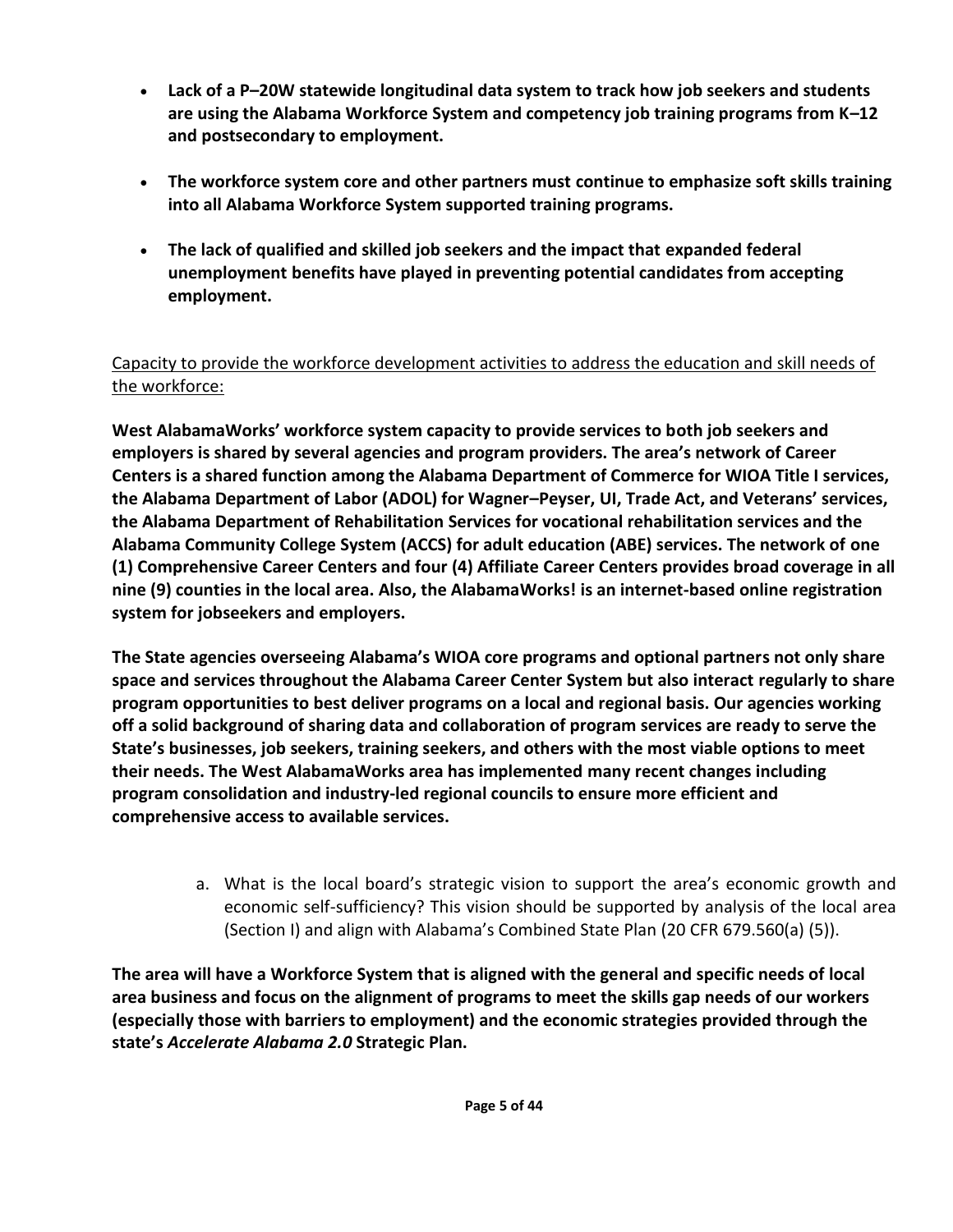b. Identify the local area's goals for preparing an educated and skilled workforce (including youth and individuals with barriers to employment) (20 CFR 679.560(a) (5)).

**The West AlabamaWorks! Area's goals for preparing an advocated and skilled workforce in the ninecounty area includes:**

- **Implementation of a robust Regional Workforce Council System that provides direct feedback to the education system (Community College Systems, K-12, Career Tech System) and the WIOA training providers.**
- **Development of strong public/private partnerships that provide direct engagement between the public and private sectors to increase the capacity to meet workforce needs.**
- **Aligning and consolidating the programs of the Community College system and Regional Workforce Councils with the State's vision and goals.**
- **Aligning the programs of the Community Colleges and other training entities with the "Accelerate Alabama 2.0" plans three main elements: Recruitment, Retention, and Renewal.**
- **Ensure all workforce programs have strategies to serve individuals with barriers to employment and close skills gaps.**
- **Foster a strong relationship between the workforce development system to create a seamless array of services for job seekers and employers to address skills gaps as well as skills shortages.**
	- a. Based on the analysis in Section IV, what is the local area's overall strategy to work with the entities that carry out the core programs and required partners to align resources available to the local area, to achieve the strategic vision and goals described in Section II (20 CFR 679.560(a)(6))?

**The Department of Commerce's Workforce Development Division is dedicated to assisting the growth of Alabama businesses and the workers that sustain their operations. By directing individuals toward improving job skills through education and training, the Workforce Development Division equips workers with the tools and talents that employers demand.**

**At the center of the Workforce Development Division's mission is AIDT, one of the nation's top state workforce training agencies. AIDT offers comprehensive pre-employment selection and training, leadership development, on–the job training, and assessments — all specific to each company's needs. AIDT has worked with thousands of businesses and trained more than 600,000 workers.**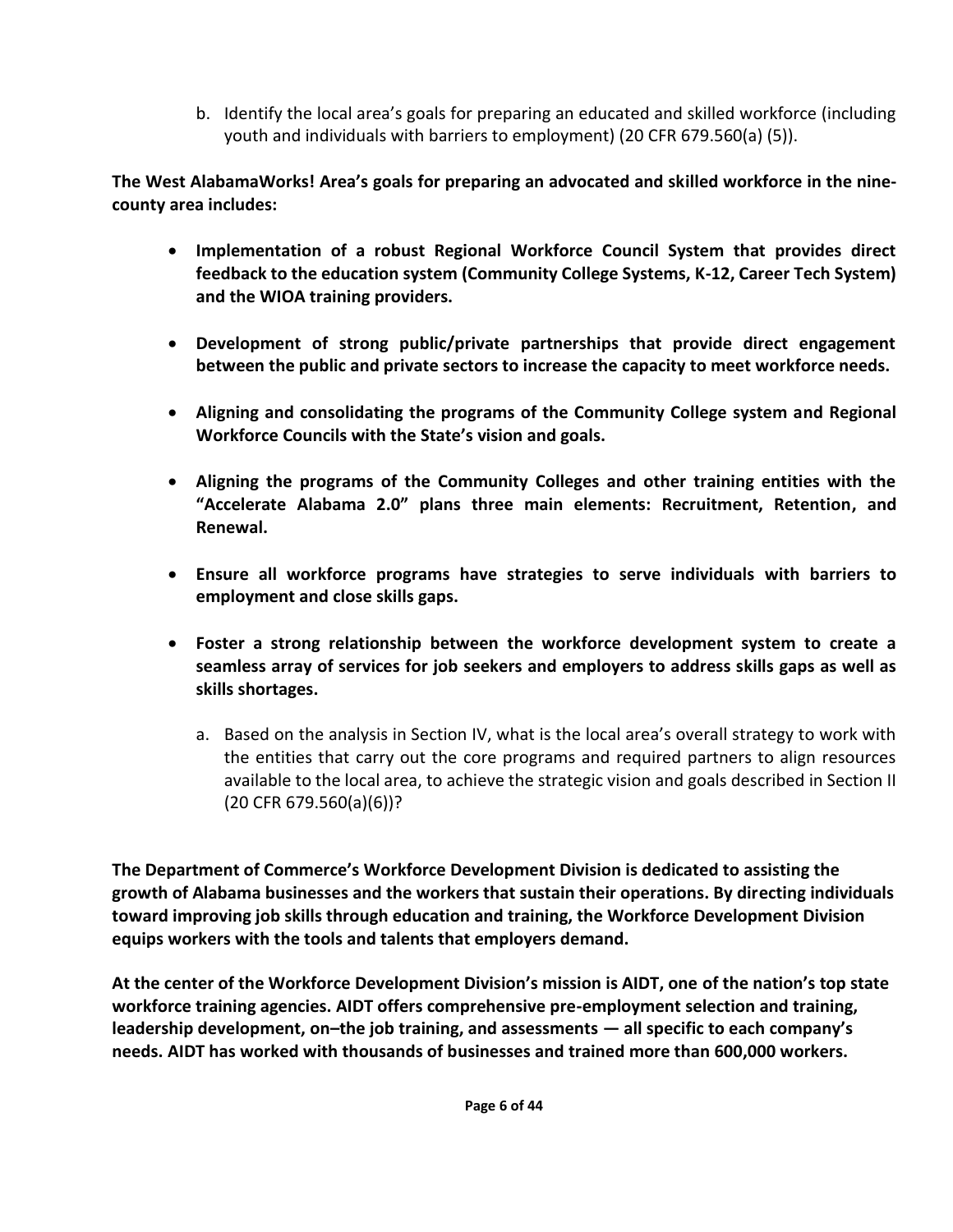**The Workforce Development Division is responsible for several workforce programs including the Alabama Career Centers (funded by the Department of Commerce and managed by the Alabama Department of Labor) and various training programs. The division also oversees the state's Regional Workforce Development Councils, which connect local business leaders with education officials to formulate strategies to ensure the job demands of the industry are being met.**

**Formally established in 2015 by the Alabama state legislature via Alabama Legislative Act No. 2015– 450, the Regional Workforce Councils provide a direct link to the workforce needs of business and industry at the local level. The Councils are business-driven and business-led and work with their member counties to develop a regional strategic plan and comprehensive workforce development system that supports local economic and job development activities.**

**Councils monitor the workforce needs of businesses and industries in their region, then develop and implement practical solutions. These range from hosting regional job fairs for immediate hiring needs, to addressing the short–term and long–term training needs of businesses. Regional Workforce Councils are a key mechanism in helping to ensure that there is an available pipeline of highly trained workers with relevant skills that Alabama companies want. The Region 3 Workforce Council directs critical information and data to and from the West AlabamaWorks! Area Board.**

> b. What programs are included in the local area's workforce development system (20 CFR 679.560(b) (1) (I))? Provide a listing and brief description of each program.

**In the West AlabamaWorks! Local Workforce Area, the Governor's Local Workforce Area Section manages Career Center operations in conjunction with the Employment Service Division of ADOL. All Career Centers have single site managers. Cross-training of staff rather than cross-awareness takes place at the career centers. Monthly reporting has become more standardized and efficient with the issuance of guidance by the Local Area Board. There are currently one (1) Comprehensive Career Centers, four (4) Affiliate Career Centers, as well a mobile career center in the West AlabamaWorks! Local Workforce Area. Comprehensive centers are full-time centers that have all WIOA partner agencies either on-site or have their services available to customers. Affiliate centers are also operated full-time but do not have the full contingent of partner agencies located at the center. The mobile career center or "bus" is used on-site for job/career fairs, Rapid Response events in cases of mass layoffs, in natural disasters, when large numbers of individuals are left unemployed, and numerous other workforce-related activities.**

**The West AlabamaWorks! Local Workforce Area continues to emphasize giving priority of services to veterans and eligible spouses for WIOA funded activities.** 

**Basic career services were available through Alabama's Career Center System and included, at a minimum, the following:**

- ❖ **Outreach, intake, and orientation to available services;**
- ❖ **Job search, job placement, and career counseling as needed via AlabamaWorks! Virtual One-Stop;**
- ❖ **Labor market information;**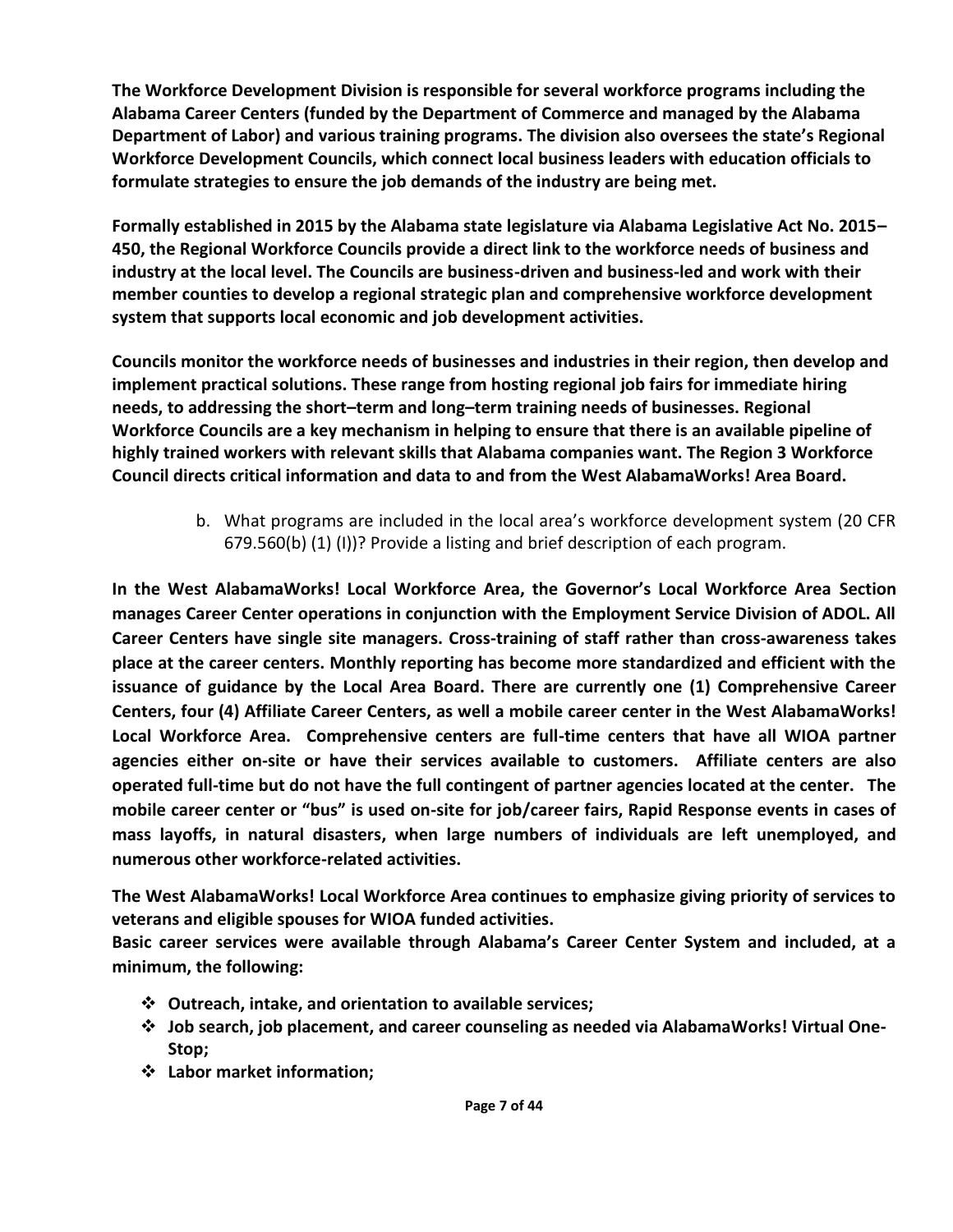- ❖ **Self-directed initial assessment;**
- ❖ **Provision of performance and cost information on training providers; and**
- ❖ **Follow-up services.**

**Individualized career services are provided for adults and dislocated workers who are determined eligible for WIOA and are registered in the AlabamaWorks!. Individualized services include, but were not limited to, the following:**

- ❖ **A comprehensive and specialized assessment of skills levels, aptitudes, abilities, and needs;**
- ❖ **Development of an Individual Employment Plan (IEP/ISS);**
- ❖ **Case Management activities;**
- ❖ **Individual career counseling;**
- ❖ **Referral to training services; and**
- ❖ **Out-of-area job search assistance.**

**Training services were provided for adults and dislocated workers who were unable to obtain employment through assistance received in individualized services. Training services included the following:**

- ❖ **Occupational skills training;**
- ❖ **On-the-Job Training;**
- ❖ **Programs that provided workplace training with related instructions;**
- ❖ **Programs operated by the private sector;**
- ❖ **Skills upgrading and retraining;**
- ❖ **Entrepreneurial training;**
- ❖ **Job readiness training;**
- ❖ **Adult education and literacy training; and**
- ❖ **Customized training is conducted with a commitment by an employer or a group of employers to employ an individual upon successful completion of training.**

**The primary means of providing training services for adults and dislocated workers is through the utilization of Individual Training Accounts (ITAs) and On-the-Job Training (OJT). ITAs are available at both public and private training facilities throughout the state with up to \$15,000 available to assist adults and dislocated workers with the cost of books, supplies, and tuition associated with the cost of attending for up to two years. West AlabamaWorks! Area targets occupations that are identified as High Growth/High Demand/High Wage and that support the ongoing economic development efforts of the state.**

**The OJT program provides reimbursement to employers for the extra costs associated with training WIOA participants. The reimbursement rate and length of training are negotiated and made a part of the OJT contract. Reimbursement was established at fifty percent (50%) of the participant's hourly wage rate for up to twenty-six (26) weeks.**

**Youth Program Services**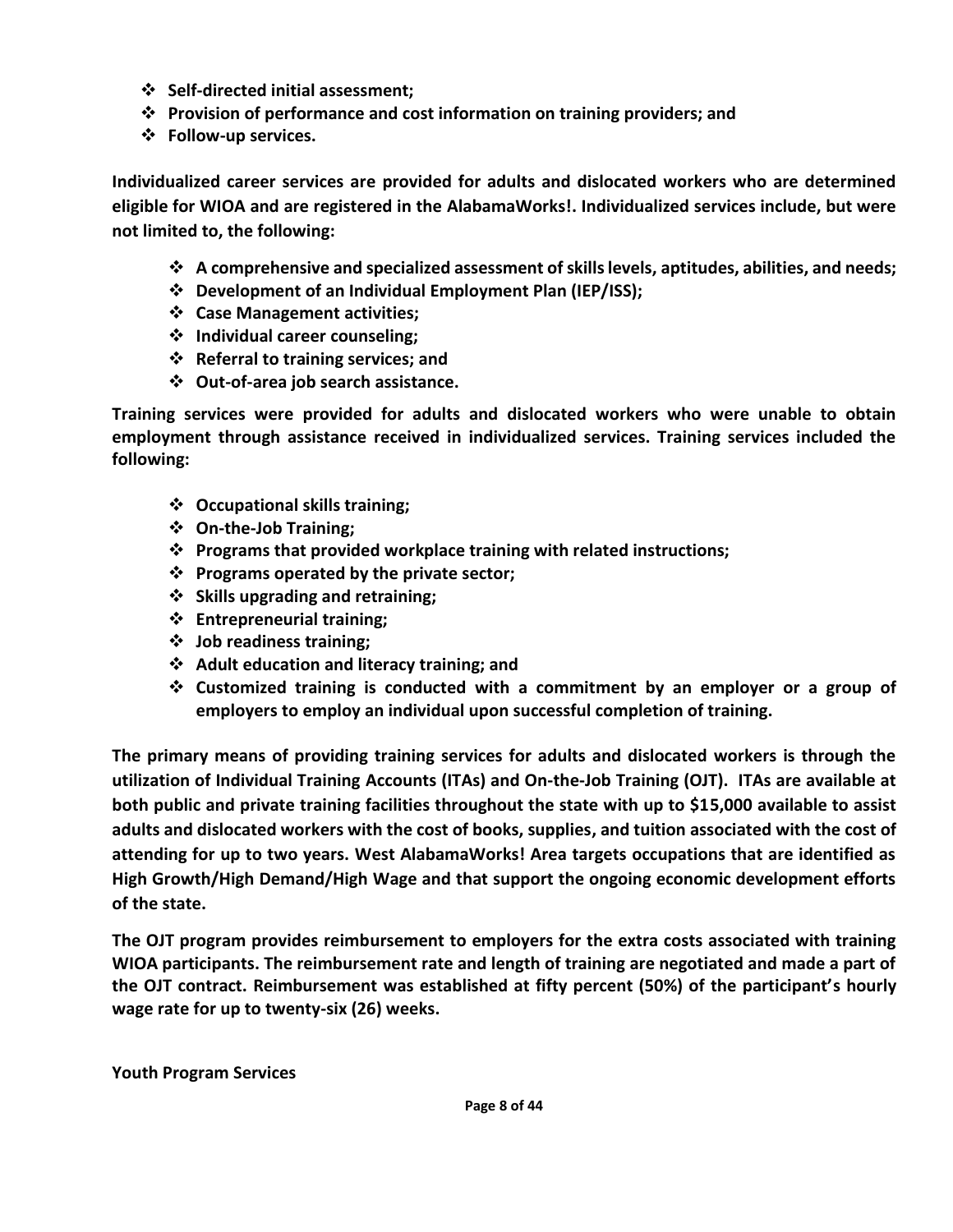**The following services are provided for youth in the West AlabamaWorks! Local Workforce Area:**

- ❖ **A work-based learning program that includes paid and unpaid work experiences, including internships, apprenticeships, and job shadowing as appropriate;**
- ❖ **Remedial Education and GED Preparation;**
- ❖ **Occupational skills training as appropriate;**
- ❖ **Leadership development opportunities, which include community service and peercentered activities encouraging responsibility and other positive social behaviors as appropriate**
- ❖ **Supportive services;**
- ❖ **Adult mentoring;**
- ❖ **Follow-up services; and**
- ❖ **Comprehensive guidance and counseling.**

**The primary means of providing occupational skills training opportunities for youth is through the utilization of the Individual Training Account program. Enrollments in the OJT program were also used as a means of providing youth with training services.**

**WIOA youth services are provided by a network of youth program providers recommended to the West AlabamaWorks! Local Area Board by the previously established AWDA Local Board. Beginning in PY' 18, youth program providers will be selected by a competitive procurement process. The focus of these youth program providers is services to low out-of-school youth without a high school diploma or GED. These services include assessments, career counseling, and referrals to OJT and ITAs (scholarships). Youth program providers provide various services including remedial education, GED preparation, and soft skills training to prepare youth and young adults to successfully enter the workforce or postsecondary education. Youth can receive occupational skills training via scholarships to postsecondary institutions.**

## **Adult/Dislocated Worker Program Services**

**Individual Training Account (ITA)**

**Individual Training Accounts (ITAs), a specific agreement that provides educational or occupational skills training services, are the primary means for Workforce Innovation and Opportunity Act training services delivery. Individual Training Account services may only be provided to Workforce Innovation and Opportunity Act participants by those training providers who have applied to and been placed on the State's Eligible Provider List. Prospective education and/or occupational skills training providers must meet specific criteria to initially and subsequently retain Workforce Innovation and Opportunity Act training provider status.**

**Postsecondary education institutions which offer instruction leading to generally recognized certification in high-demand occupational skills, and other institutions providing similar vocational instruction services, are among the several entities which may apply for inclusion on the Eligible Training Provider List.**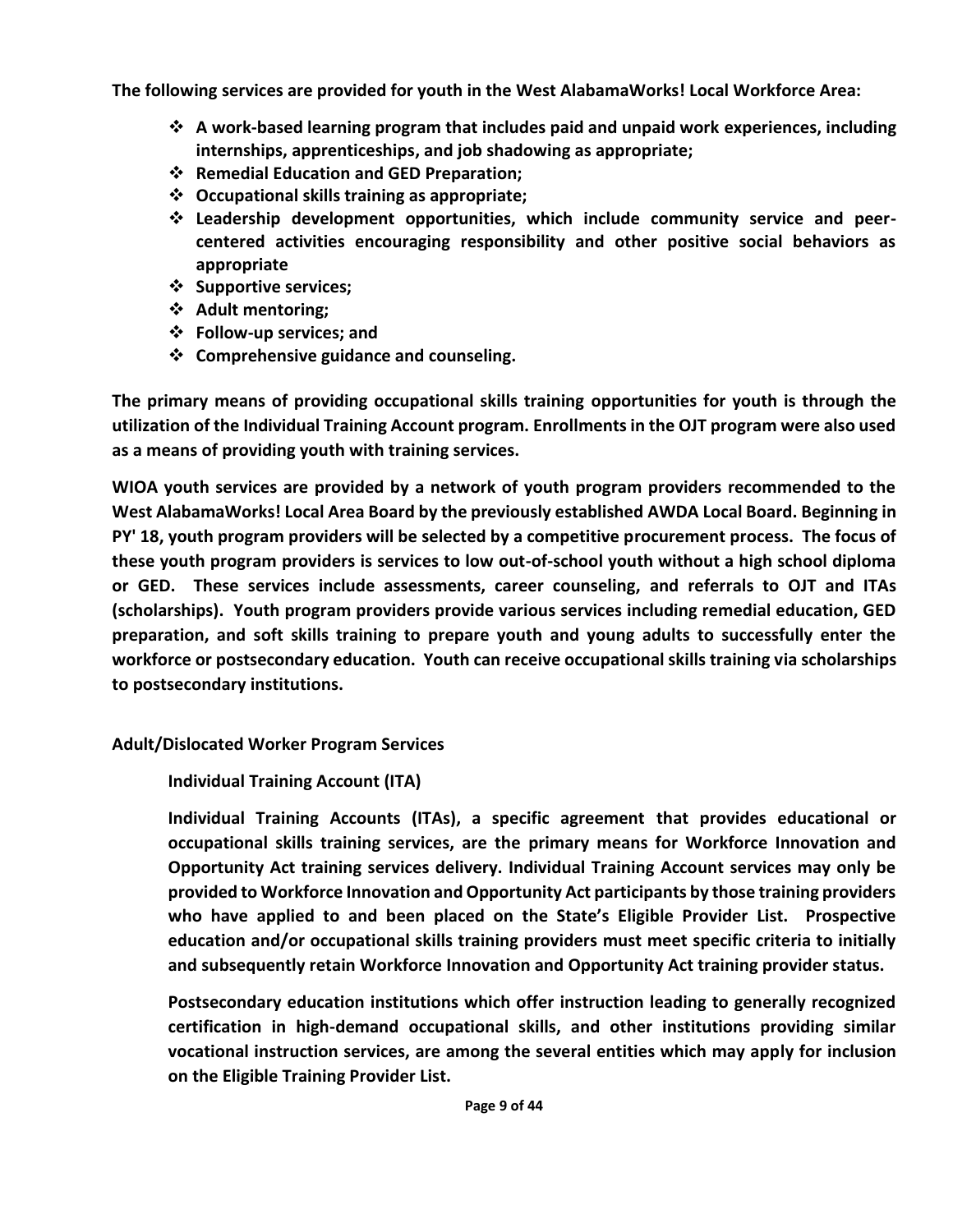**West AlabamaWorks! Local Workforce Area strives to maximize the number of clients in training through the efficient use of local area funds. To maximize the number of participants, the previous AWDA Local Board approved new cost limitations on Individual Training Accounts (ITAs) (effective October 29, 2018). The maximum amount allowable for ITAs was adopted as follows:**

| Short term training of 13 weeks or less | up to \$3,500  |
|-----------------------------------------|----------------|
| 26 weeks training or less               | up to \$4,350  |
| 12 months or less                       | up to \$8,250  |
| Geater than 12, less than 17 months     | up to \$10,500 |
| Greater than 17, less than 24 months    | up to \$15,000 |

## **On-the-Job Training (OJT)**

**Under the Workforce Innovation and Opportunity Act, On-the-Job Training participants' employers have reimbursed a portion of these participants' wages in compensation for the extraordinary costs in additional time and attention generally associated with the provision of such training, and in recognition of the lesser workplace productivity of these trainees. Negotiations with the employer establish the maximum length of participants' training period. The maximum length of such training, however, is not to exceed six months.** 

**Effective January 2015, the OJT reimbursement policy was changed to pay up to 75% reimbursement of participants' wages for small employers with 1 – 50 employees. The policy for all other employers remains the same at 50% reimbursement. This program is designed to fulfill the employment needs of local employers by providing a trained workforce while increasing productivity and profits.**

**The goals of the OJT program are permanent employment upon successful completion of training; placement into long-term occupations, and building a skilled workforce for a growing Alabama economy. The OJT program is a highly successful training program for employers and their participants.** 

- c. How will the local board support the strategies identified in Alabama's Combined State Plan and work with the entities carrying out core programs and other workforce development programs, including programs of study authorized under the Carl D. Perkins Career and Technical Education Act of 2006 ( 20 U.S.C. 2301 *et seq.*) to support service alignment ( 20 CFR 679.560(b)(1)(ii))? Provide information concerning how the local board will work with entities carrying out core programs to:
	- i. Expand access to employment, training, education, and supportive services for eligible individuals, particularly those with barriers to employment ( 20 CFR 679.560(b)(2)(i));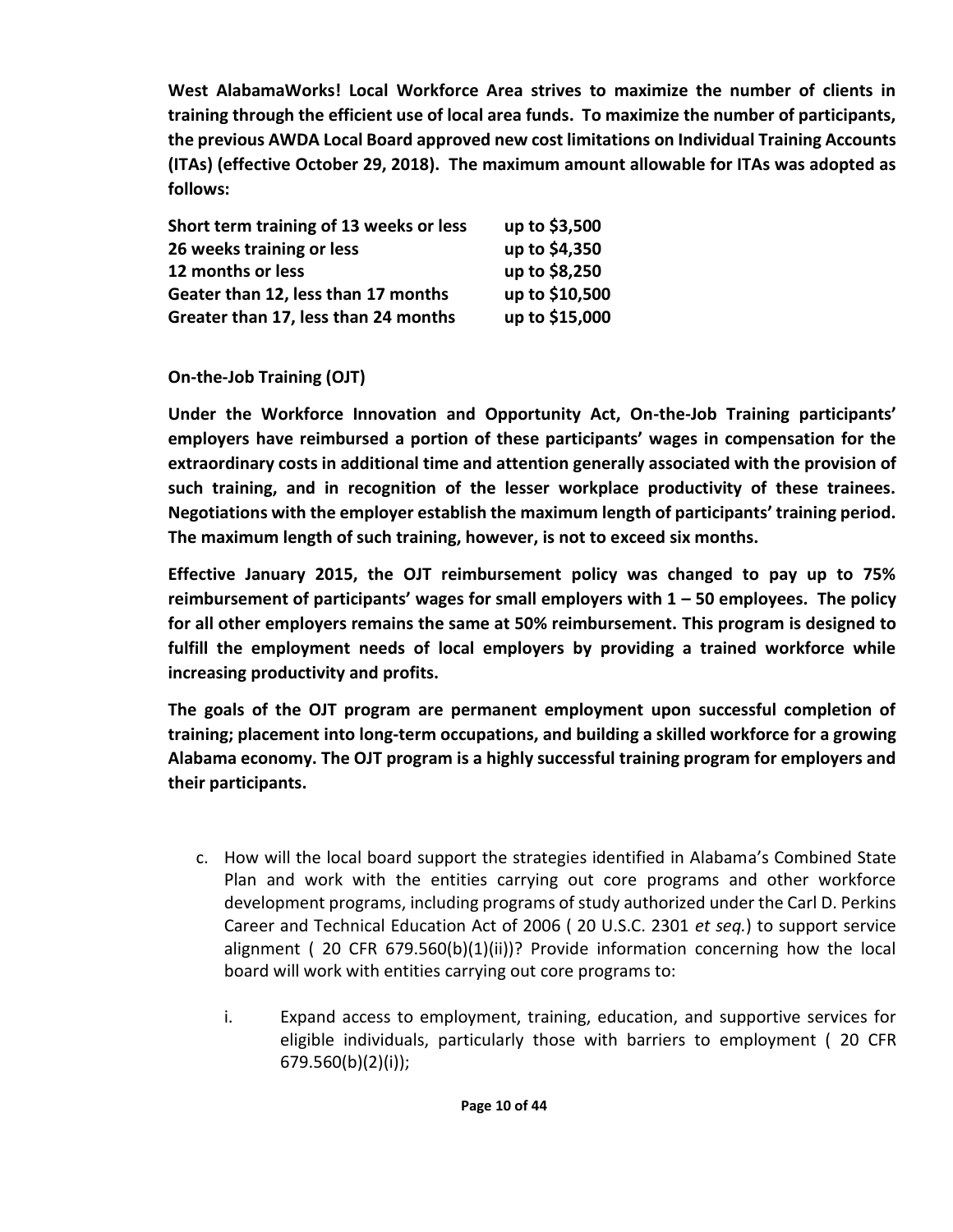**The Alabama Community College System (ACCS), through public two-year colleges and skills centers, provides assessment, counseling, basic education, and job training services for youth and adults served through the Workforce Innovation and Opportunity Act. For employers, ACT Work Keys job profiling and assessment services and customized training programs are available through two-year colleges.**

**Career/Technical educational programs are administered by the Community College System and are funded through state and federal legislation, including the Carl D. Perkins Vocational and Applied Technology Act. Although the Workforce Innovation and Opportunity Act stipulates that institutional recipients of Perkins' funds are mandatory partners in carrying out the Act, it is noted that Perkins' funds are used by a college for overall improvement of career/technical education and are allocated by the college- within the parameters of the legislation- to address various needs identified by college staff and the local career/technical education advisory group from business and industry.**

**Also within the ACCS, the Adult Education Division provides opportunities for adult learners to improve skills in reading, writing, mathematics, and communications. Diagnostic testing identifies individual needs and as a result, an individualized education plan is designed to help learners reach their educational goals. For many learners, the goal is to earn the General Educational Development (GED) Diploma, generally considered to be equivalent to a high school diploma.**

**Instruction methods are tailored to meet the needs of the learners. Methodologies range from oneon-one tutoring to group instruction and normally feature computer-based training. Multimedia approaches are being increasingly utilized to aid in individual development. Interactive group instruction and peer tutoring are frequently employed.**

**Adult education classes can provide the academic instruction that many people in Alabama need to secure the required credential so they can obtain and maintain employment. Most adult education students read at the seventh-grade level or lower. Studies have shown that the lack of basic literacy skills is the single most persistent barrier to obtaining employment, whether the group studies welfare recipients, the chronically unemployed, or others. Adult Education classes provide how they can get the basic education they need to succeed, and in doing so, improve their self-esteem and productivity significantly.**

**The Source of funding is both state and federal.**

**Adult education classes will be available through all Alabama career center locations whenever possible and may be accessed by referral from any of the participating partner agencies based on the identified need(s) of the client. Other adult education classes may be in the community and could be more convenient for the individual to attend. Information regarding the location(s) and schedule of all adult education classes will be available in the one-stop career centers.** 

**The Adult education program also offers the following classes that could be of benefit to people who visit the career centers: job readiness classes for welfare participants, English as a Second Language (ESL) classes, English literacy/civics classes, adult education classes in all of the major correctional**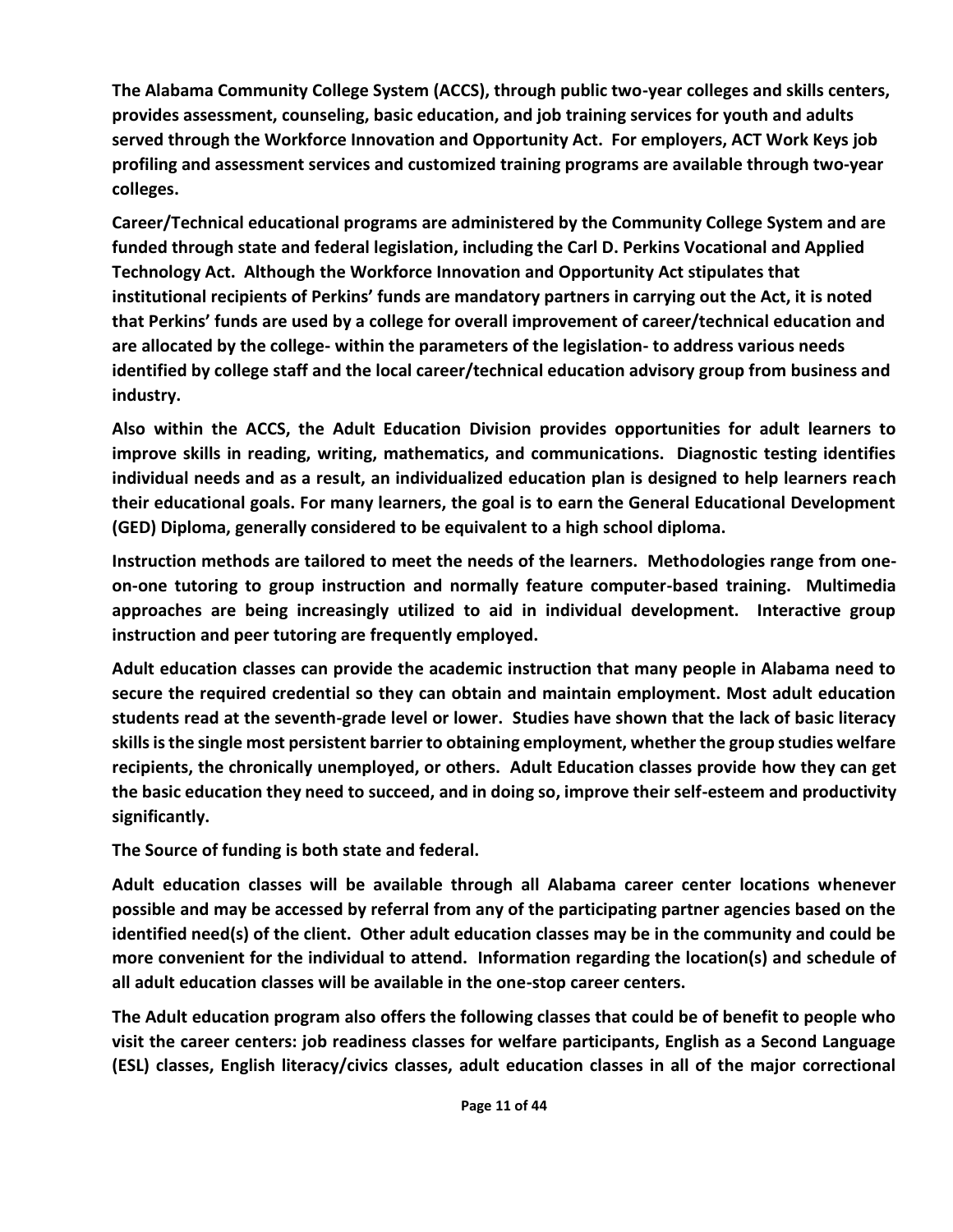**institutions, family literacy classes, and adult education classes for special populations. West AlabamaWorks! is currently working closely with Adult Education to introduce contextual learning curricula into pilot adult education locations that will be targeted to learning/employment opportunities in the local service areas.**

> ii. Facilitate the development of career pathways and co-enrollment, as appropriate, in core programs (20 CFR 679.560(b)(2)(ii)); and

**West AlabamaWorks, through its network of Career Centers, places major emphasis on providing potential WIOA participants with pertinent labor market information to assist them in making career choices into occupational clusters which will provide a pathway leading to higher-paying employment that provides a sustaining wage for the participant's family. West AlabamaWorks is also currently working with Adult Education to provide contextual learning opportunities targeted to employment and training in occupations that provide a clear career pathway from entry-level/wage employment, through a series of career ladder upgrades in skills and thus to higher-wage employment.**

> iii. Improve access to activities leading to a recognized post-secondary credential (including a credential that is an industry-recognized certificate or certification, portable, and stackable) (20 CFR 679.560(b) (2)(iii)).

**West AlabamaWorks will continue to provide structured assessments and labor market information through the network of Career Centers and only provides WIOA assisted training (Individual Training Accounts) to courses of study which lead to the attainment of a postsecondary credential or other industry-recognized certificate or credential.**

- d. What strategies and services will the local area use to:
	- i. Facilitate engagement of employers in workforce development programs, including small employers and employers in in-demand industry sectors and occupations (20 CFR 679.560(b)(3)(i));

**The West AlabamaWorks Board is comprised mostly of representation from small employers which primarily represent in-demand occupations, thus ensuring that the needs of the small business sector will at the forefront of board decisions. The West AlabamaWorks Board works closely with Commerce Workforce Division staff who work full time with the Alabama Regional Workforce Council which is comprised of business representation from each of the state's 7 workforce regions. This partnership allows even greater input into the needs of employers within Region 3.**

> ii. Support a local workforce development system that meets the needs of businesses in the local area ( 20 CFR 679.560(b)(3)(ii));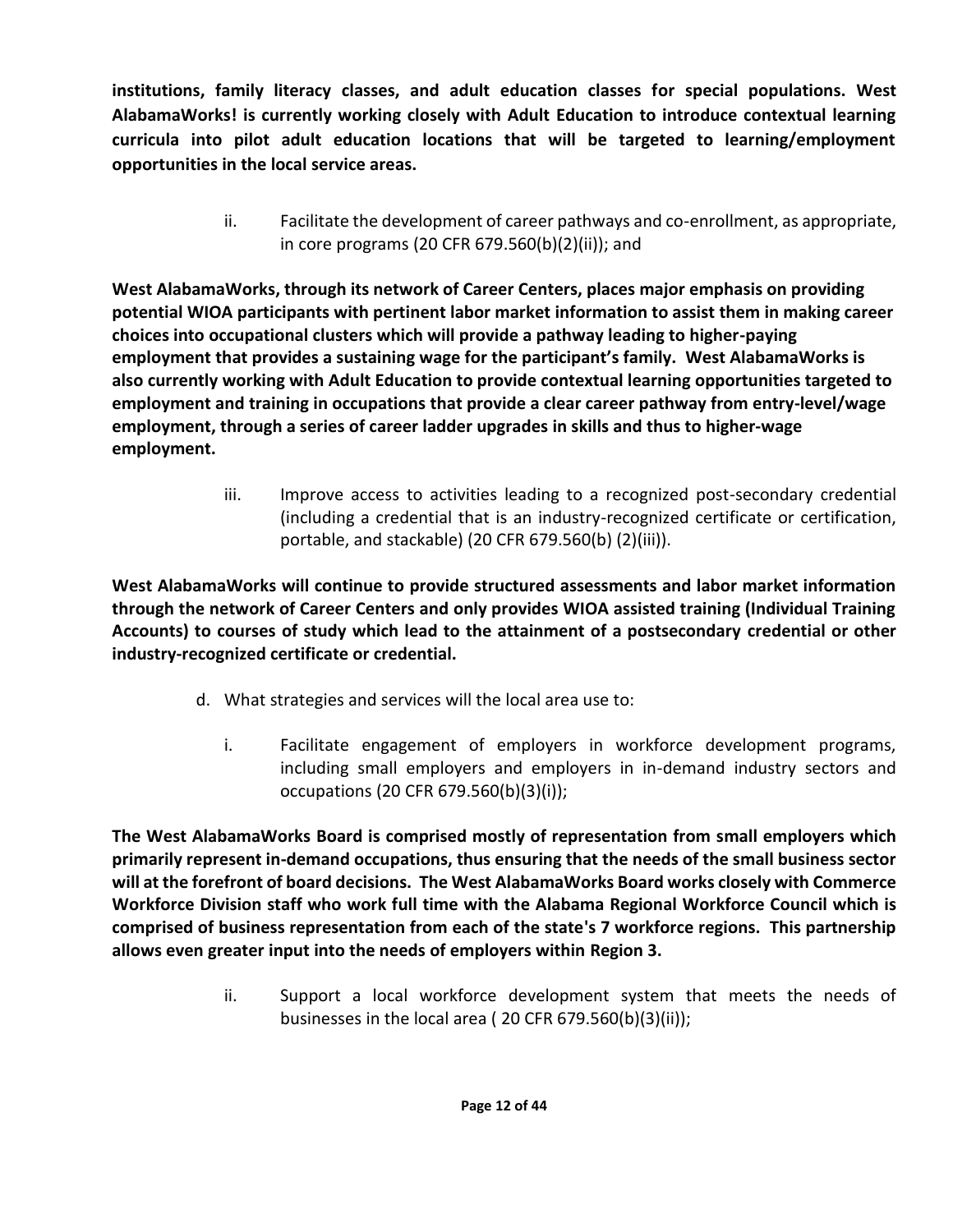**As part of an ongoing restructuring of the state, previously separated components of the workforce development system have been brought into the Department of Commerce Workforce Development Division. West AlabamaWorks works closely with a representative of the Region 3 Regional Workforce Council regions, housed within the Commerce Workforce Development Division, to ensure local input into the services provided by WIOA within each region within the local area.**

> iii. Better coordinate workforce development programs and economic development (20 CFR 679.560(b)(3)(iii));

**The restructuring of the state's workforce development system brings various components of the system into the Department of Commerce (see ii above). It also allows the workforce development components to work closely with the Business Development Division of Commerce. As the major agency for the recruitment of new businesses into the state, and the expansion of existing businesses, the Department of Commerce focuses on insuring maximum coordination between the various workforce development programs and the economic development for the state, and the West AlabamaWorks Area.**

> iv. Strengthen linkages between the one-stop delivery system and unemployment insurance programs (20 CFR 679.560(b)(3)(iv)); and

**Adult and Dislocated Worker services are already co-located within the Alabama Career Centers and share front-line staff as well as supervision with the staff of the Alabama Department of Labor (ADOL) and includes job search, WIOA training/retraining services/etc., to individuals receiving Unemployment Insurance (UI). UI is housed within the ADOL and utilizes "Call Centers" and/or electronic filing of UI claims, but all UI claimants must report to one of the Career Centers for an interview and register for work of the AlabamaWorks! system. Clients needing assistance to file their UI claims are assisted by Career Center staff when needed.**

> v. Implement initiatives such as incumbent worker training programs, on-the-job training programs, customized training programs, industry and sector strategies, career pathways initiatives, utilization of effective business intermediaries, and other business services and strategies designed to meet the needs of local area employers. Any of the above initiatives the local area chooses to implement should be in support of the other strategies to serve employers outlined above in Section III.d. (20 CFR 679.560(b)(3)(v)).

**West AlabamaWorks, and its predecessor AWDA, has previously provided many of the above-listed programs to support businesses. This includes on-the-job training marketed by our WIOA funded Business Service Representatives (BSR) in every Career Center located within West AlabamaWorks and supports the marketing of incumbent worker training programs by these BSRs. West AlabamaWorks is prepared to implement additional services as listed above within local areas as the need is documented.**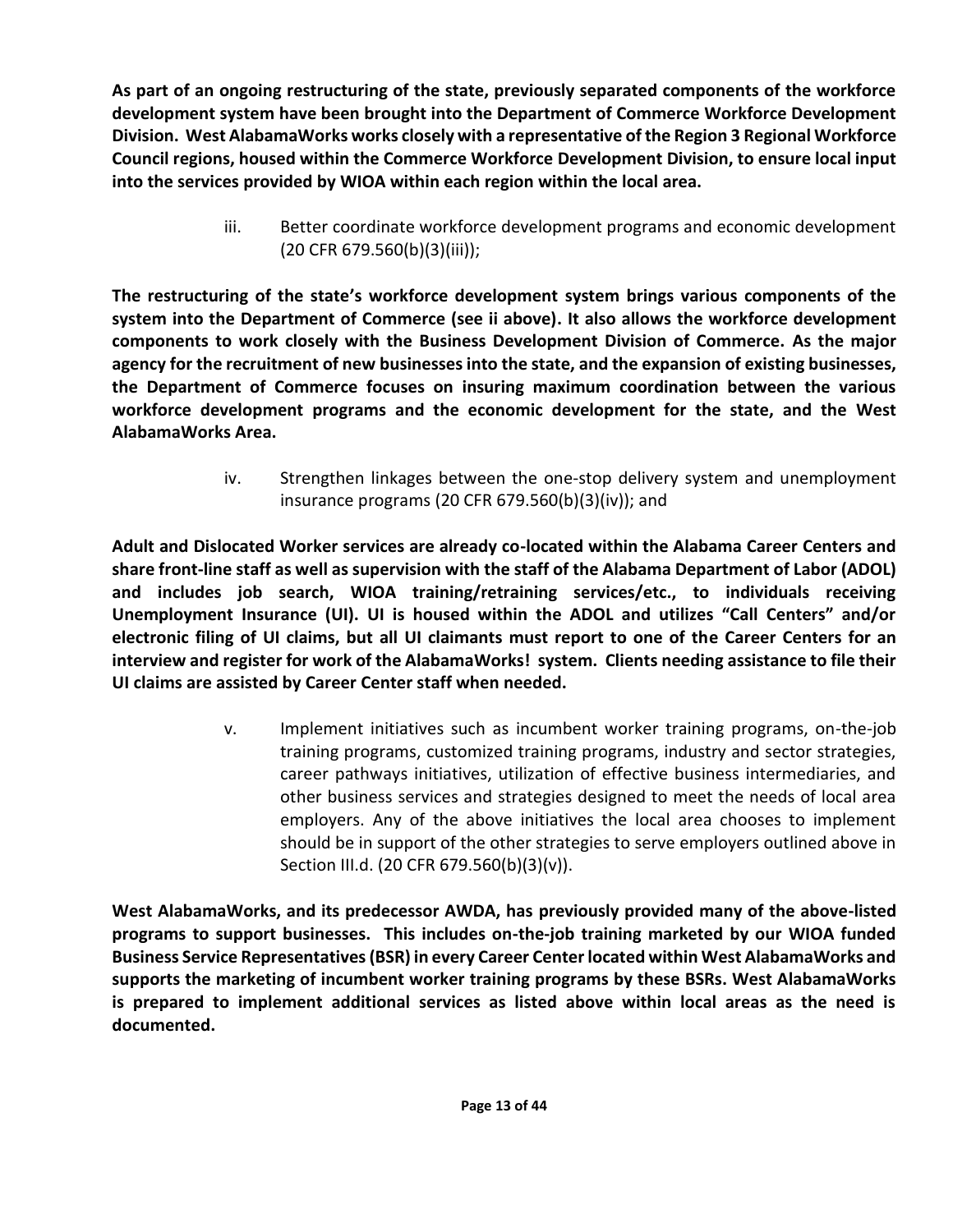e. How will the local board coordinate local workforce investment activities with regional economic development activities carry out in the local area (20 CFR 679.560(b)(4))?

**See ii and iii.**

f. How will the local board promote entrepreneurial skills training and microenterprise services (20 CFR 679.560(b)(4))?

**West AlabamaWorks will continue to work with the postsecondary education institutions to support any training in this area which would result in a recognized credential. Currently, only a couple of providers offer this type of training within the local area.**

**West AlabamaWorks will also work closely with the Small Business Advocacy office within the Business Development Division of the Department of Commerce to promote the development of new businesses, including microenterprise services. These efforts to promote entrepreneurial skills training are enhanced by partnering with the Alabama Small Business Development Network which coordinates with the Consortiums 10 Small Development Centers located throughout the state.**

- g. Describe the one-stop delivery system in the local area, including:
	- i. How the local board will ensure the continuous improvement of eligible providers of services through the system and that such providers will meet the employment needs of local employers, workers, and job seekers (20 CFR 679.560(b)(5)(i));

**West AlabamaWorks in conjunction with the states performance requirements for training providers to be included and remain on the states Eligible Training Provider List, will monitor the performance of entities providing WIOA funded training to ensure that trainees/participants complete training, earn nationally or industry-recognized credentials, and become employed in in-demand occupations needed by regional employers.**

> ii. How the local board will facilitate access to services provided through the one-stop delivery system, including in remote areas, through the use of technology and other means ( 20 CFR 679.560(b)(5)(ii));

**AlabamaWorks! is the online portal to services offered through the Alabama Career Center System. It is an internet-based self-service system for job seekers who can look for work, post their resumes and receive email notifications of job matches. AlabamaWorks! also provides access to Alabama's WIOA Eligible Training Provider List for training programs and access to the different programs provided by ADOL and WIOA. AlabamaWorks! also provides a link to partner agency websites.**

> iii. How entities within the one-stop delivery system, including career center operators and the career center partners, will comply with WIOA sec. 188,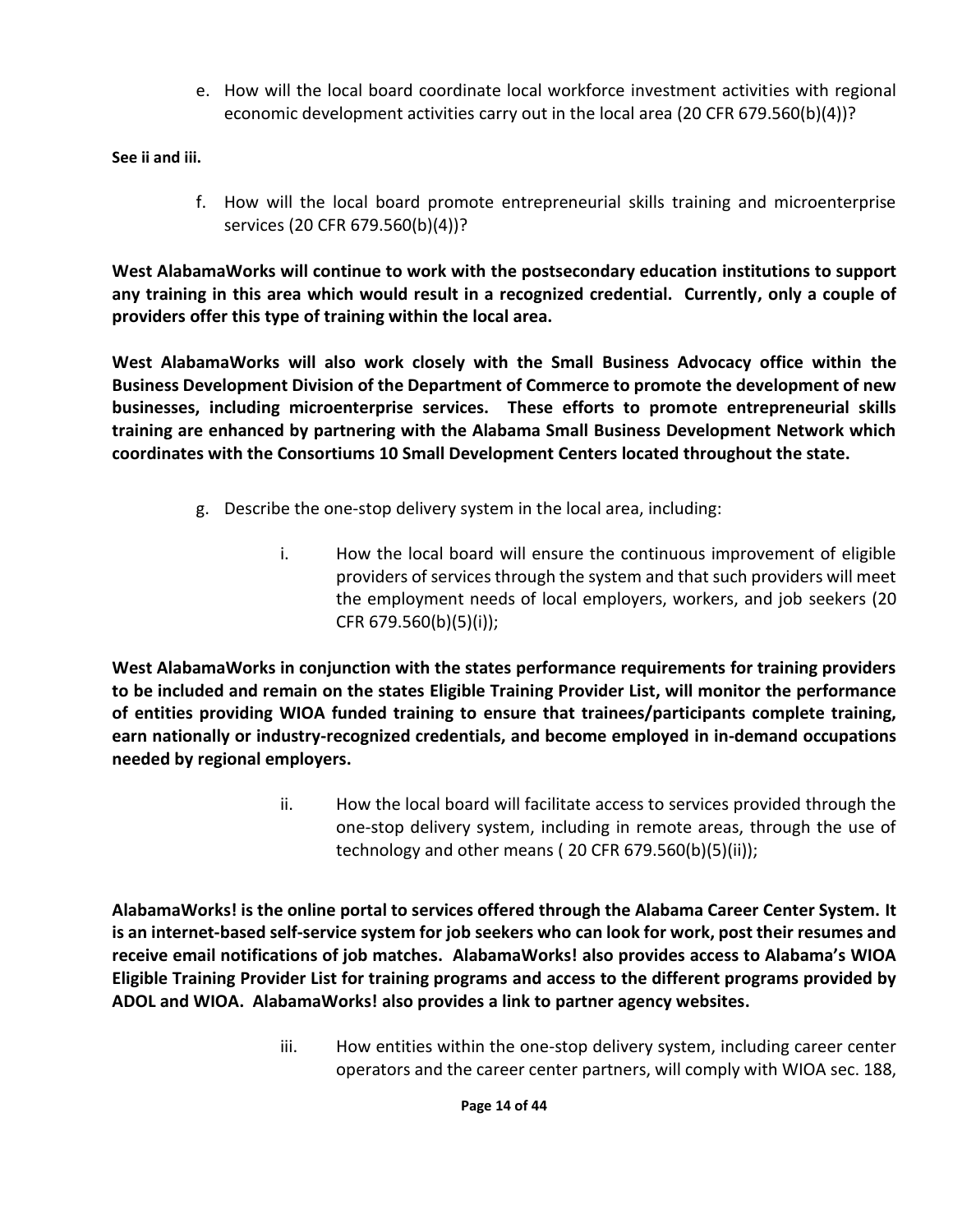if applicable, and applicable provisions of the Americans with Disabilities Act of 1990 (42 U.S.C. 12101 *et seq.*) regarding the physical and programmatic accessibility of facilities, programs and services, technology, and materials for individuals with disabilities, including providing staff training and support for addressing the needs of individuals with disabilities ( 20 CFR 679.560(b)(5)(iii)); and

**In 2016, a team of Alabama Department of Rehabilitation Services employees reviewed each Alabama Career Center (including satellite centers) to check physical and programmatic accessibility of facilities, services, technology, and materials using a DOL survey checklist developed under Section 188 of WIOA and a policy checklist. The survey also measured compliance with the Americans with Disabilities Act (ADA) requirements. This–survey was being conducted by a team of persons with disabilities and others that include assistive technology experts on deaf and blind needs. These surveys measured physical access from parking to entrances to where services are provided, as well as, accessibility of bathrooms, telephones, tables, and water fountains. Policies were also evaluated to ensure that they did not exclude individuals with disabilities.** 

**After a survey of the Career Centers was completed, a summary report was compiled which listed all physical and programmatic barriers, if any, and suggested strategies to remove those barriers.** 

**In Program Year 2020 Commerce Workforce Development Division staff conducted Career Center Certifications to ensure each Career Center complied with ADA requirements. Any unresolved issues regarding Career Center physical and programmatic accessibility were referred to Dr. Graham Sisson, Executive Director of the Governor's Office on Disability, for further review and follow-up. A plan of action will be developed by Dr. Sisson and presented to the Local Area for implementation to ensure successful compliance.**

> iv. What the roles and resource contributions of each career center partner (20 CFR 679.560(b)(5)(iv))?

**The roles and resource contributions of each partner will be listed in the Career Center Partnership's MOU. An updated MOU for Program Year 2021 is currently under development by each of the partner agencies. Once the updated MOU is completed it will be shared with the local board.**

> h. Provide a description and assessment of the type and availability of adult and dislocated worker employment and training activities in the local area (20 CFR 679.560(b)(6)).

**Funds received by the State and allocated to the Local Workforce Development Board (LWDB) for Adult and Dislocated Worker Services will be used to:**

- **Provide Basic Career Services to assist job seekers in finding employment**
- **Provide Individualized Career Services to provide a more comprehensive assessment to identify the need for additional services**
- **Provide Follow Up Services for not less than 12 months following entry into unsubsidized employment**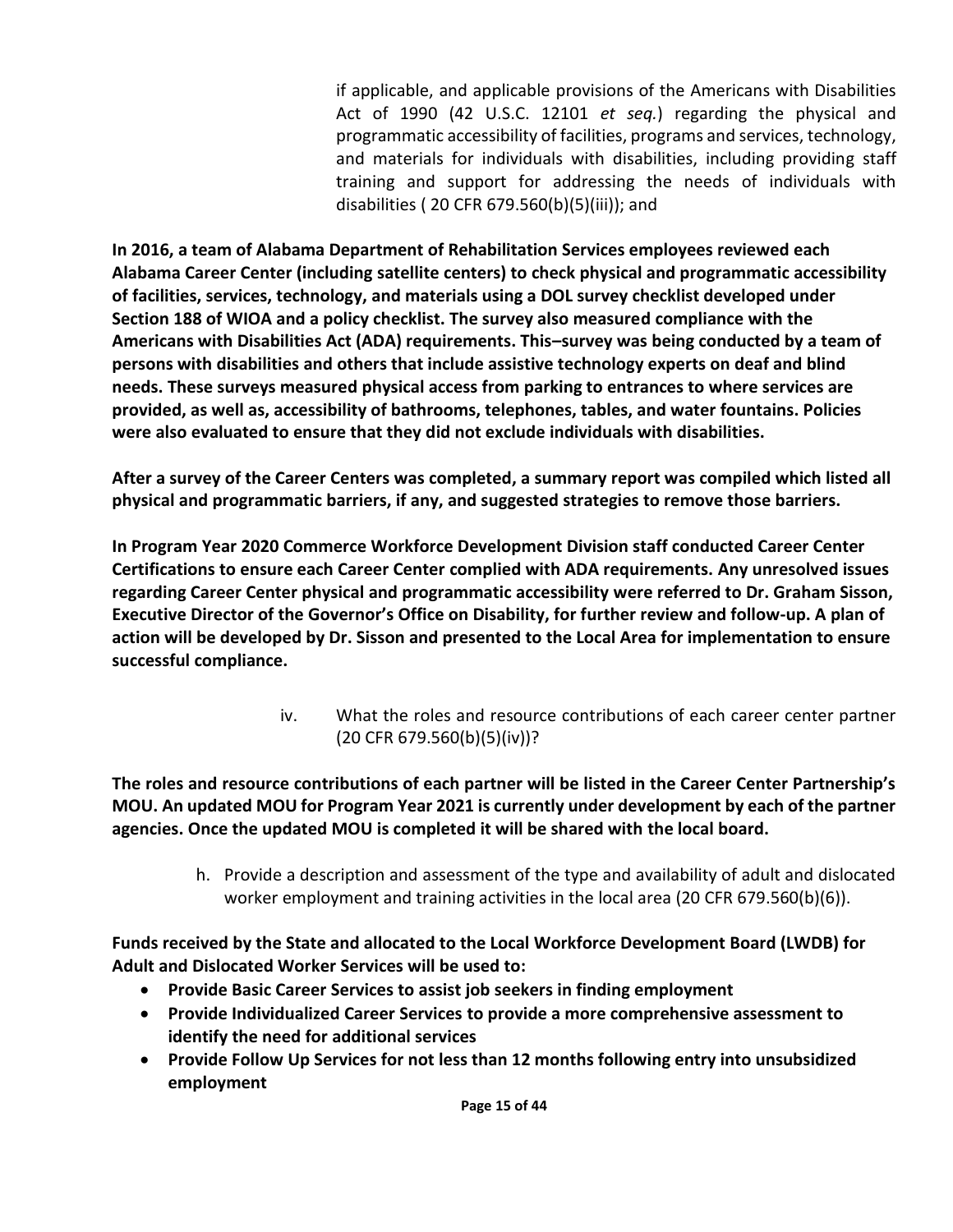• **Provide Training Services to job seekers who do not have the skills necessary to secure employment**

**Services provided through the Alabama Career Center System will assist customers in finding employment, education, and/or training that will lead to employment or career enhancement.**

**For customers who need more than Basic Career Services to find employment, WIOA provides more comprehensive and specific Individualized Career Services and Training Services to assist in employment development.** 

**Basic Career Services will be provided by Alabama Career Center staff assigned Wagner-Peyser (WP) duties. These services are available to Adult and Dislocated Worker customers through the Alabama Career Center System. Basic Career Services will include, at a minimum:**

- **Determinations of whether the individual is eligible to receive assistance from the adult dislocated worker, or youth programs.**
- **Outreach, intake, and orientation to information and other services available through the Career Center System**
- **Initial assessments of skill levels including academic skills, aptitudes, abilities (including skills gaps), English language proficiency, and supportive services needed**
- **Labor Exchange Services, including:**
	- o **Job search and placement assistance, and, when needed by an individual, career counseling, including:**
	- o **Provisions of information on in-demand industry sectors and occupations**
	- o **Provision of information on nontraditional employment**
	- o **Provision of referrals to and coordination of activities with other programs and services, including those within the Career Center System and when appropriate other workforce development programs**
	- o **Job vacancy listings in such labor market areas**
	- o **Information on job skills necessary to obtain the jobs described above**
	- o **Information relating to local occupations in demand and the earnings and skills requirements for such occupations**
- **Provision of performance information and program cost information on eligible training service by program and type of providers**
- **Provision of information on how the local area is performing on Performance Measures and any additional performance information concerning the Alabama Career Center System**
- **Provision of information relating to the availability of supportive services or assistance, and appropriate referrals to those services and assistance, including child care; child support; medical or child health assistance available through State's Medicaid program and Children's Health Insurance Program; benefits under the Supplemental Nutrition Assistance Program (SNAP); assistance through the earned income tax credit; housing counseling and assistance services sponsored through the U.S. Department of Housing and Urban Development (HUD); and assistance under a State program for Temporary Assistance for Needy Families (TANF), and other supportive services and transportation provided through that program**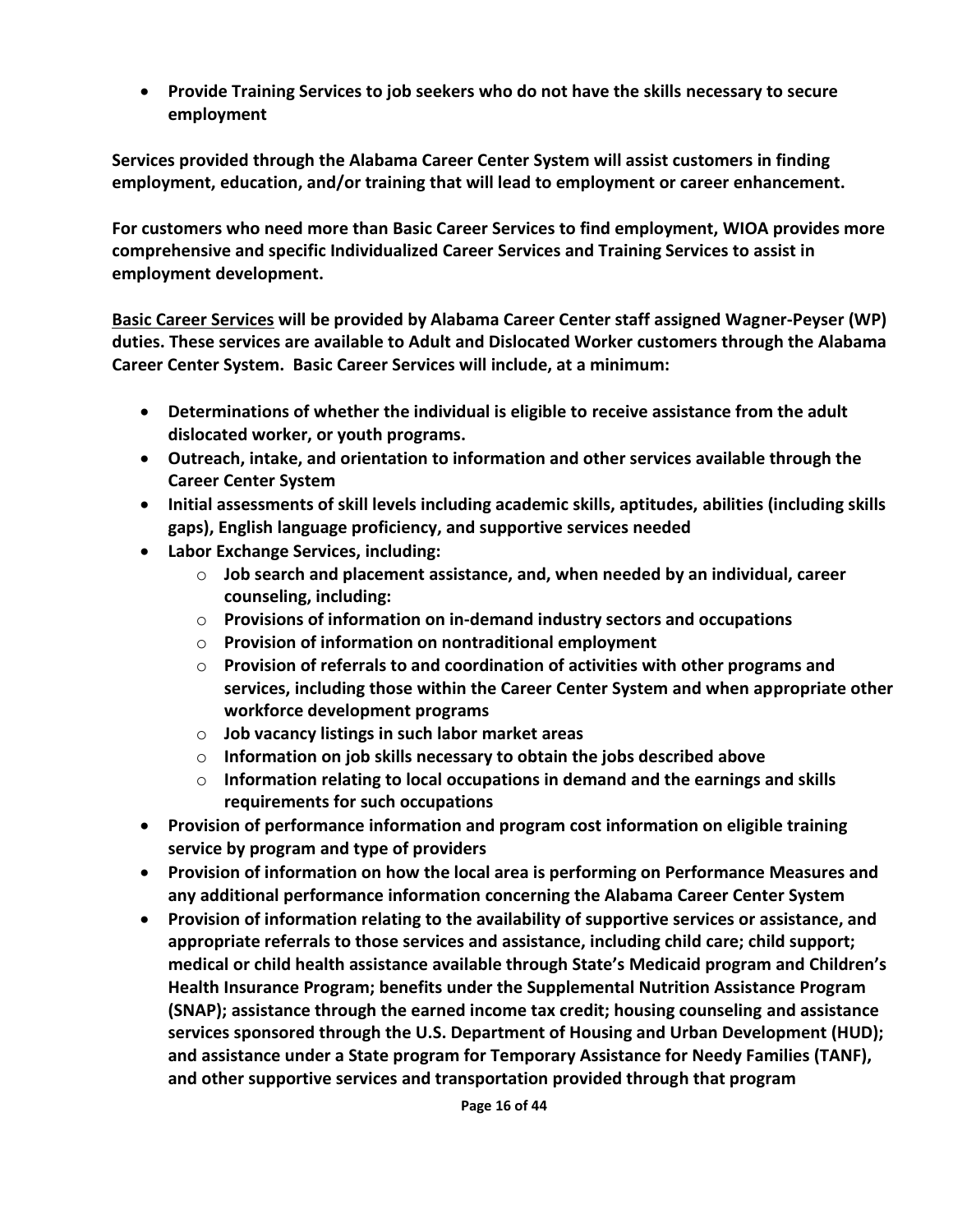- **Assistance in establishing eligibility for programs of financial aid assistance for training and education programs not provided under WIOA**
- **Provision of information regarding filing claims for unemployment compensation**
- **Re-Employment Services including a one-on-one interview, resume assistance, initial assessment, orientation to the Career Center and electronic database, Labor Market Information, Individual Employment Plan, referrals to Supportive Services, and other services as deemed appropriate**
- **UI Eligibility Assessment regarding availability for work, ability to work, and job search activities.**
- **Assistance in establishing eligibility for programs of financial aid assistance for training and education programs that are not funded under the WIOA and that are available in the local area**
- **Follow-up services, including counseling regarding the workplace for participants in workforce development activities, who are placed in unsubsidized employment for not less than 12 months after the first day of employment, as appropriate**

**Individualized Career Services will be recorded services that will be provided by the Alabama Career Center System staff to Adults and Dislocated Workers who have been determined eligible for WIOA services and are unable to obtain a job. Individualized Career Services are to be individualized for job seekers and require significant staff time and include the following:**

- **A comprehensive and specialized assessment of skills levels, aptitudes, abilities, and needs which will including diagnostic testing and use of other assessment tools; and/or in-depth interview and evaluation to identify employment barriers, supportive service needs, and appropriate goals**
- **Development of an Individual Employment Plan (IEP) that will include employment goals, appropriate planning objectives, and the appropriate mix of services (both WIOA and non-WIOA) available in the local area necessary for customers to achieve employment goals**
- **Career Planning activities**
- **Labor Exchange Activities**
- **Individual career counseling/planning**
- **Group career counseling**
- **Referral to Training Services**
- **Out-of-area job search and relocation assistance**
- **Short-term pre-vocational services and activities provided through the Alabama Career Center System including learning skills, communication skills, interviewing skills, punctuality and personal maintenance skills, professional conduct skills, and other skills development designed to prepare job seekers for unsubsidized employment**
- **Internships and work experiences that are linked to careers**
- **Financial literacy services**
- **English language acquisition and integrated education and training programs as provided by Adult Education and Basic Literacy services**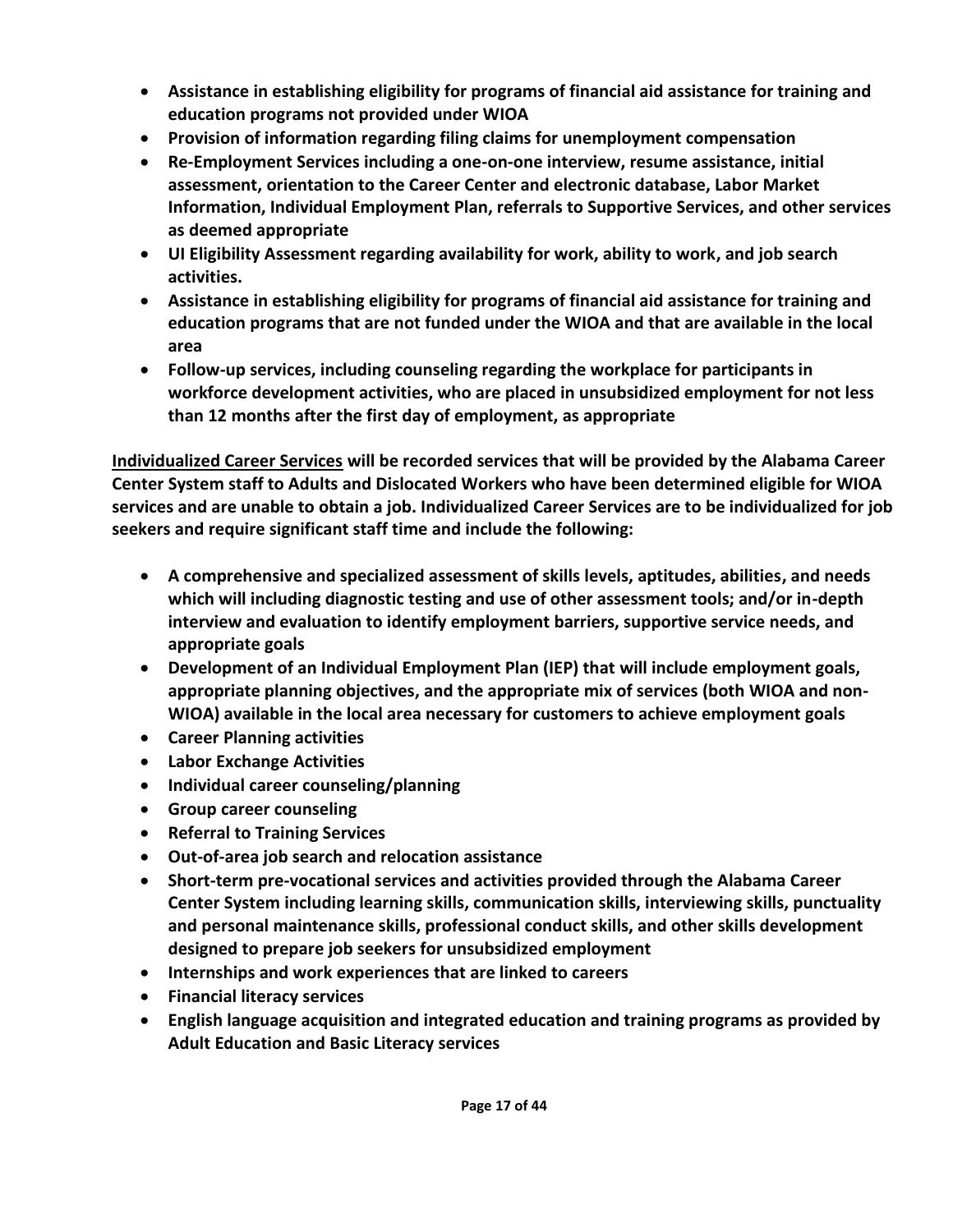**Follow-up Services must be provided as appropriate for participants who are placed in unsubsidized employment, for up to 12 months after the first day of employment. Follow-up services do not extend the date of exit in performance reporting.**

**Training Services may be needed for employed, unemployed, or underemployed Adults and Dislocated Workers who have not been able to obtain employment leading to self-sufficiency. There is no sequence of service requirements for "career services" and training. This means that the Alabama Career Center System staff may determine training is appropriate regardless of whether the individual has received basic or individualized career services first. Under WIOA, training services may be provided if the Career Center staff determine, after an interview, evaluation or assessment, and career planning, that the individual:** 

- **Is unlikely or unable to obtain or retain employment, that leads to economic self-sufficiency or wages comparable to or higher than wages from previous employment through career services alone;**
- **Needs training services to obtain or retain employment that leads to economic selfsufficiency or wages comparable to or higher than wages from previous employment, through career services alone; and**
- **Has the skills and qualifications to successfully participate in the selected program of training services.**

**Training services, when determined appropriate, must be provided either through an Individual Training Account (ITA) or through an OJT training contract. Training services must be linked to indemand employment opportunities in the local area or planning region or in a geographic area in which the adult or dislocated worker is willing to commute or relocate. The selection of training services should be conducted in a manner that maximizes customer choice, is linked to in-demand occupations, informed by the performance of relevant training providers, and coordinated to the extent possible with other sources of assistance.** 

**Under, WIOA-funded Training Services are available through public and private partnerships and non-partner agencies as identified on the Eligible Training Provider List (ETPL),** 

**[https://alabamaworks.alabama.gov/vosnet/drills/provider/provdrill.aspx?session=provdetail&geo=](https://alabamaworks.alabama.gov/vosnet/drills/provider/provdrill.aspx?session=provdetail&geo=0101000000&zip=&radius=) [0101000000&zip=&radius=](https://alabamaworks.alabama.gov/vosnet/drills/provider/provdrill.aspx?session=provdetail&geo=0101000000&zip=&radius=)**

**Non-WIOA funded training may be available through public and private partners and non-partner agencies such as Adult Vocational Rehabilitation Services, Adult Education, Pell Grant, academic and/or technical scholarships, employer tuition reimbursement programs, and others.**

**The WIOA states that Training Services is directly linked to job opportunities in the local area and may include:**

- **Occupational skills training, including training for non-traditional employment such as dedicated classroom training, and Individual Training Accounts (ITAs)**
- **On-The-Job Training (OJT)**
- **Programs that combine workplace training with related instruction, which may include cooperative education programs**
- **Training programs operated by the private sector**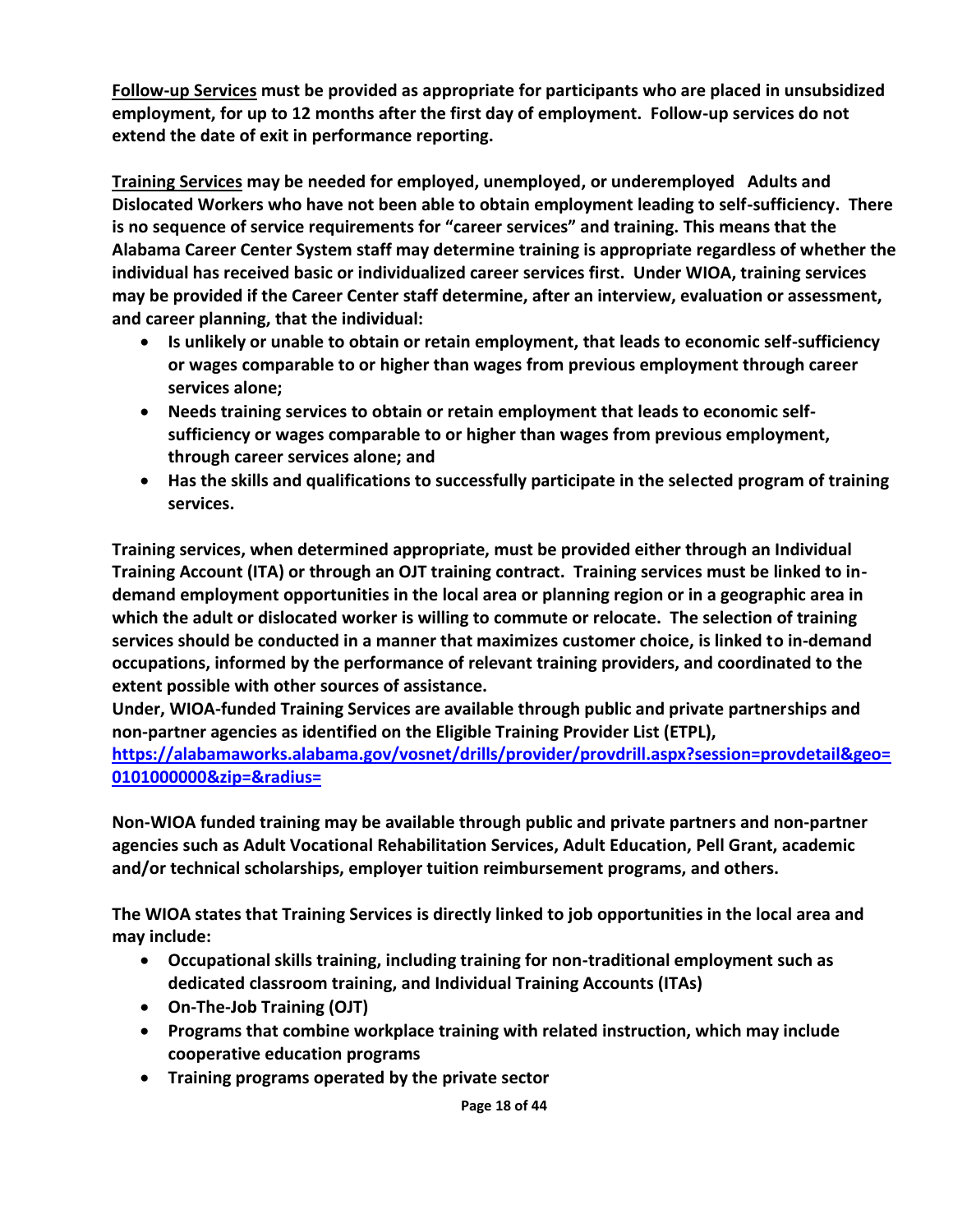- **Skills upgrading and retraining**
- **Apprenticeship training**
- **Entrepreneurial training**
- **Job readiness training**
- **Adult education and literacy training**
- **Customized training conducted with a commitment by an employer or group of employers to employ an individual upon successful completion of the training**
	- i. Describe how the local board will coordinate workforce investment activities carried out in the local area with statewide rapid response activities (20 CFR 679.560(b)(7)).

**The West AlabamaWorks Local Board is made aware of all WARN and non-WARN notices by the State's Rapid Response Unit. Local Board staff receive Dislocated Worker event reports via email to be made aware of planned dislocation events by company and location. Career Center Area Managers and local Career Center managers are copied on e-mails announcing the date and time of group employee meetings (GEMs) to coordinate attendance by Career Center staff to provide information to dislocated workers about programs, services, and training opportunities at the local Career Center.**

> j. Provide a description and assessment of the type and availability of youth workforce investment activities in the local area including activities for youth who are individuals with disabilities, which must include an identification of successful models of such activities (20 CFR 679.560(b)(8)).

**The Alabama Career Center System uses its association with its Career Center partners and local community agencies to ensure that the needs of youth are met while presenting the maximum opportunities for their goal achievements. A strong connection is fostered between youth program services, activities, and the Alabama Career Center System. It is important to ensure that youth are completely familiar with community services that assist in the reduction of barriers to employment, education, or training. Once eligibility determination has been made, the eligible youth is enrolled into WIOA and shall receive services available through the Alabama Career Center System to include an objective assessment that contains an academic and skills assessment of:**

**Basic skills Occupational skills Prior work history Employability (pre-employment/work maturity skills) Aptitudes Interests**

**The assessment process also includes an orientation to the assessment process, an interview, determination of supportive service needs, and the determination of developmental needs. Information collected during the assessment process is used to develop individual service strategies for youth and will be recorded on the Individual Service Strategy (ISS) and documented in the**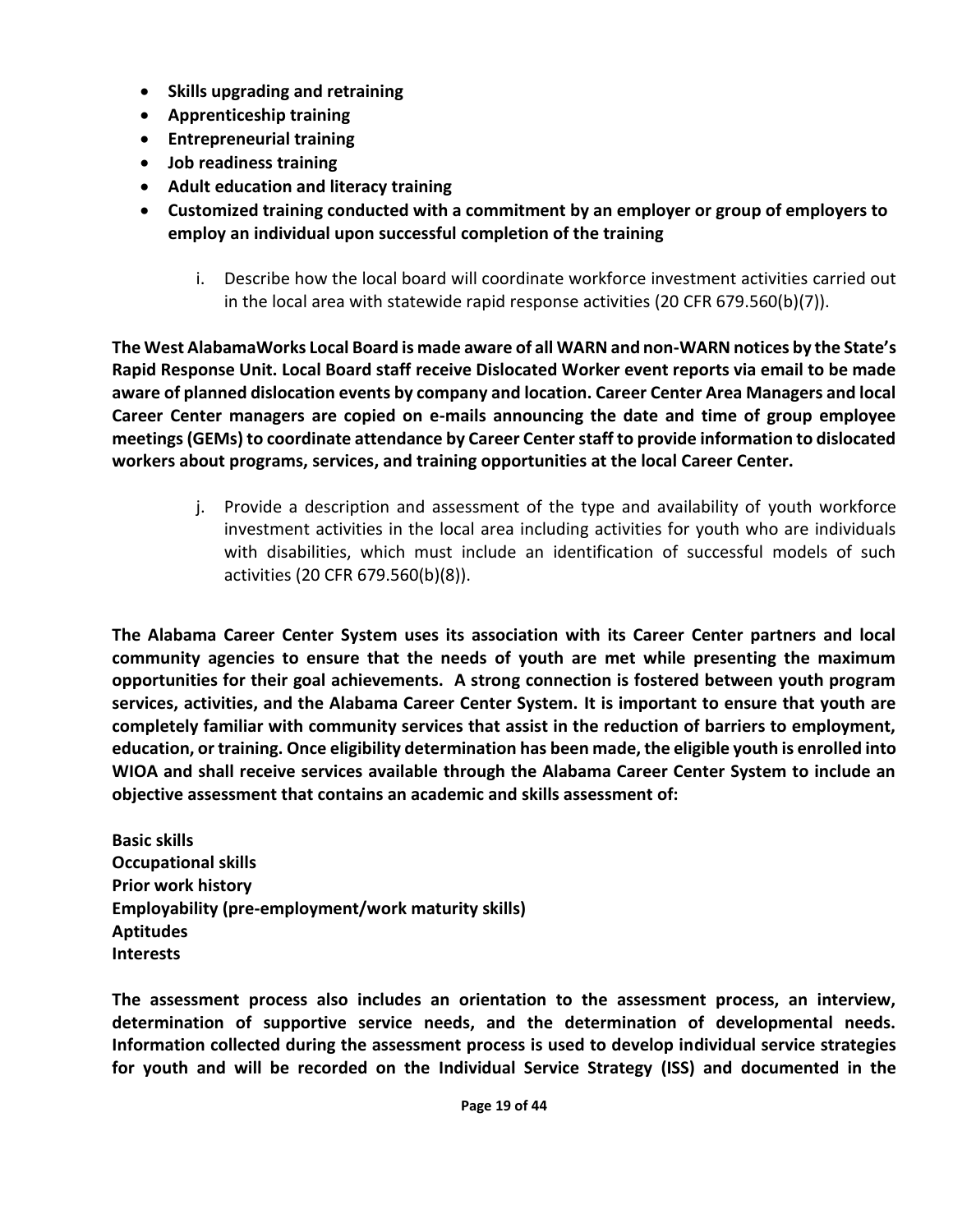**electronic case file. If the youth has been recently assessed by another agency for education or training purposes and the previous assessment meets WIOA requirements, an additional assessment may not be required.**

**Youth must be administered an academic assessment (TABE) within the first 60 days of eligibility determination. This will be the pretest for determining "measurable skills gains". The TABE assessment can be accepted from another approved agency, such as Adult Education if it was administered within 6 months before eligibility determination. A TABE post-test to document measurable academic skills gains can be administered at any time and multiple times during a youth's enrollment period but MUST be administered at least once during a program year.** 

**It is the role of the Alabama Career Center System or approved Youth program staff to assist youth in the determination of their interests, abilities, and plans through the assessment and interview process.**

**Assessment information will assist both the youth and the Alabama Career Center System staff in developing an appropriate career plan.**

**Alabama Career Center System staff will assist youth who are prepared to commit to success.**

**Assessment is a process through which joint decisions can be made concerning goals, objectives, employment, education, or training. If during the assessment process, it is determined that the youth needs the services of another Career Center partner or community activity, referrals will be made.**

**Case Management and Career Guidance is an all-encompassing activity that begins with the initial contact with the youth and culminates with any post-follow-up activities that may be needed by the youth. Alabama Career Center System staff begin the Case Management process by conducting an informative orientation to the selected activity, maintaining close contact with youth throughout the participation, counseling and referring to supportive services as needed, assisting in job search and placement activities, and performing needed follow-ups services. Documentation of all case management and career guidance activities will be accomplished through notes entered into the electronic case file.** 

**The ISS will be developed for each youth and that it identifies "an employment goal including, in appropriate circumstances, non-traditional jobs, appropriate achievement objectives, and appropriate services for the participant…"**

**Youth, who choose employment as a primary goal, should be allowed to participate in work readiness activities. Youth, who request job readiness or employment activities, may participate in work experience (paid or unpaid), job shadowing, internships, and/or occupational skills training. In the Governor's Local Workforce Areas, Work-Based Learning (WBL) is a critical program element designed to help youth with limited skills and little to no work experience achieve a state of job readiness. Youth will also be referred to On-the-Job Training or Individual Referral training providers as appropriate.**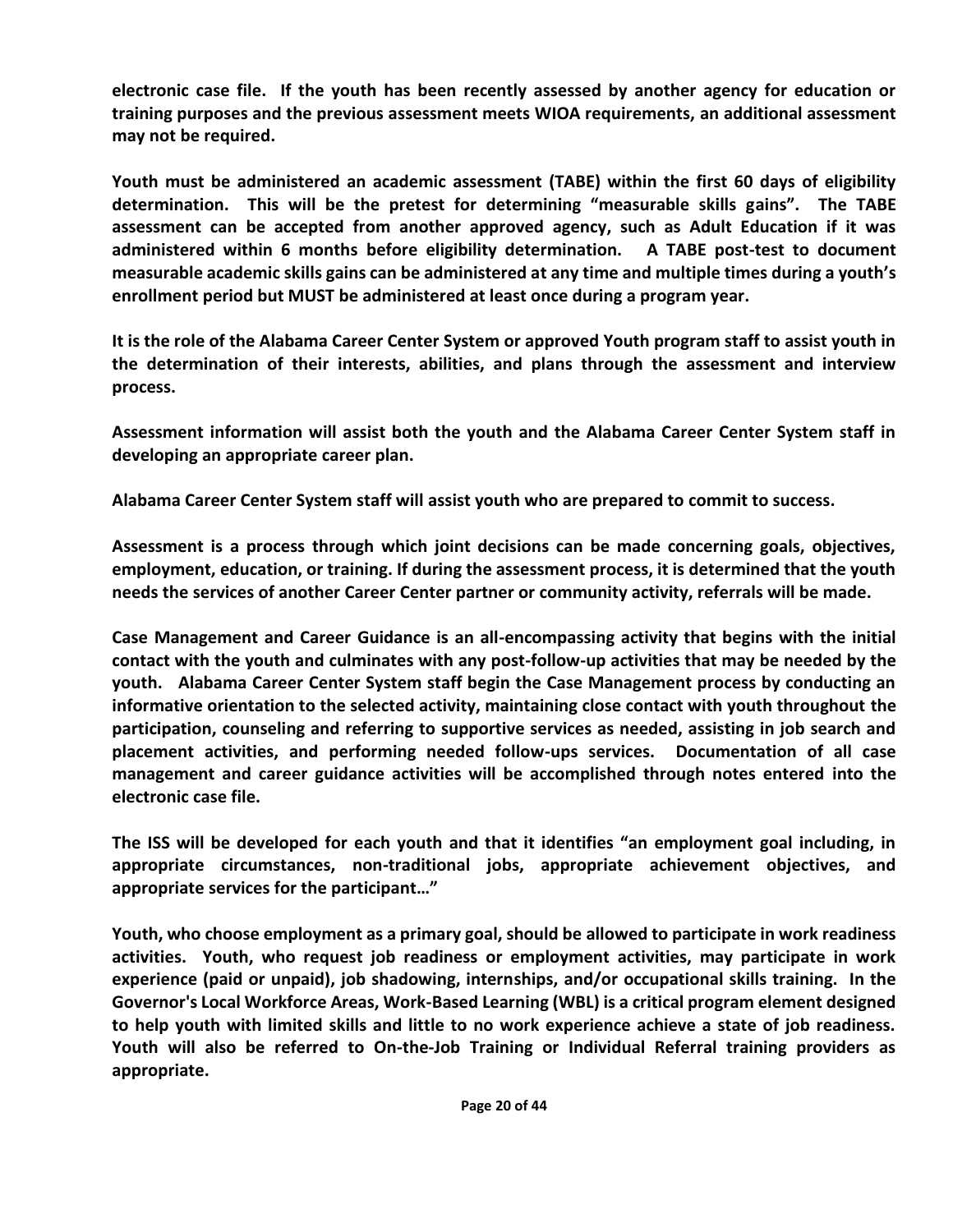**When job-ready, youth will be provided Labor Exchange Services including job search through AlabamaWorks! and other methods. In addition, the youth will have a professionally developed résumé that includes all education and training gained, as well as any other criteria that would make the youth more employable.** 

**In-School Youth is primarily served through dual enrollment activities which allow them to complete for-credit college courses in a technical field while obtaining their high school diploma. These youths may be transitioned into an individual training account. Additional program offerings may include leadership development activities addressing teamwork, decision-making, personal responsibility, citizenship training, positive attitude development, self-esteem building, cultural diversity training, adult mentoring, and positive social behavior development.** 

**Out-of-School Youth (OSY) may participate in basic academic skills development to obtain the developmental skills necessary to enter employment, postsecondary education, and/or training leading to employment. Depending upon the degree of remediation necessary, these youth may be involved in study skills training, one-on-one tutoring, academic skills remediation, or GED preparation.** 

**All currently enrolled youth should be actively engaged in appropriate services. All youth, whether enrolled in Career Center Youth Services and Individual Training Accounts or with a Youth Services provider,** *must receive* **a monthly contact from their case manager. In addition, all youth enrolled with a Youth Services provider** *must receive* **a "value-added" service from the Youth provider every month. These services must be well documented and dictated by the needs identified and incorporated in the ISS.** 

**Value-added services are provided in-person and may include, but are not limited to, workshops, job shadowing, tutoring, résumé development, labor market, and career exploration, development of basic skills, occupational skills, and work readiness skills, drop-out prevention strategies, interest inventories, peer group motivational meetings, applications for financial aid and many more.** 

**Youth should also be introduced to planning tools such as My Next Move, [www.MyNextMove.org,](http://www.mynextmove.org/) and My Skills, My Future, [www.mySkillsmyFuture.org.](http://www.myskillsmyfuture.org/)**

> k. How will the local board coordinate relevant secondary and post-secondary education programs and activities with education and workforce investment activities to coordinate strategies, enhance services, and avoid duplication of services (20 CFR 679.560(b)(9))?

**The West AlabamaWorks Area Local Board staff regularly network with secondary and postsecondary leadership through State, Regional, and Local forums and meetings to exchange information about programs and services in the local area. Local Board members will also be provided information and updates about relevant secondary and postsecondary programs in the West AlabamaWorks Area.**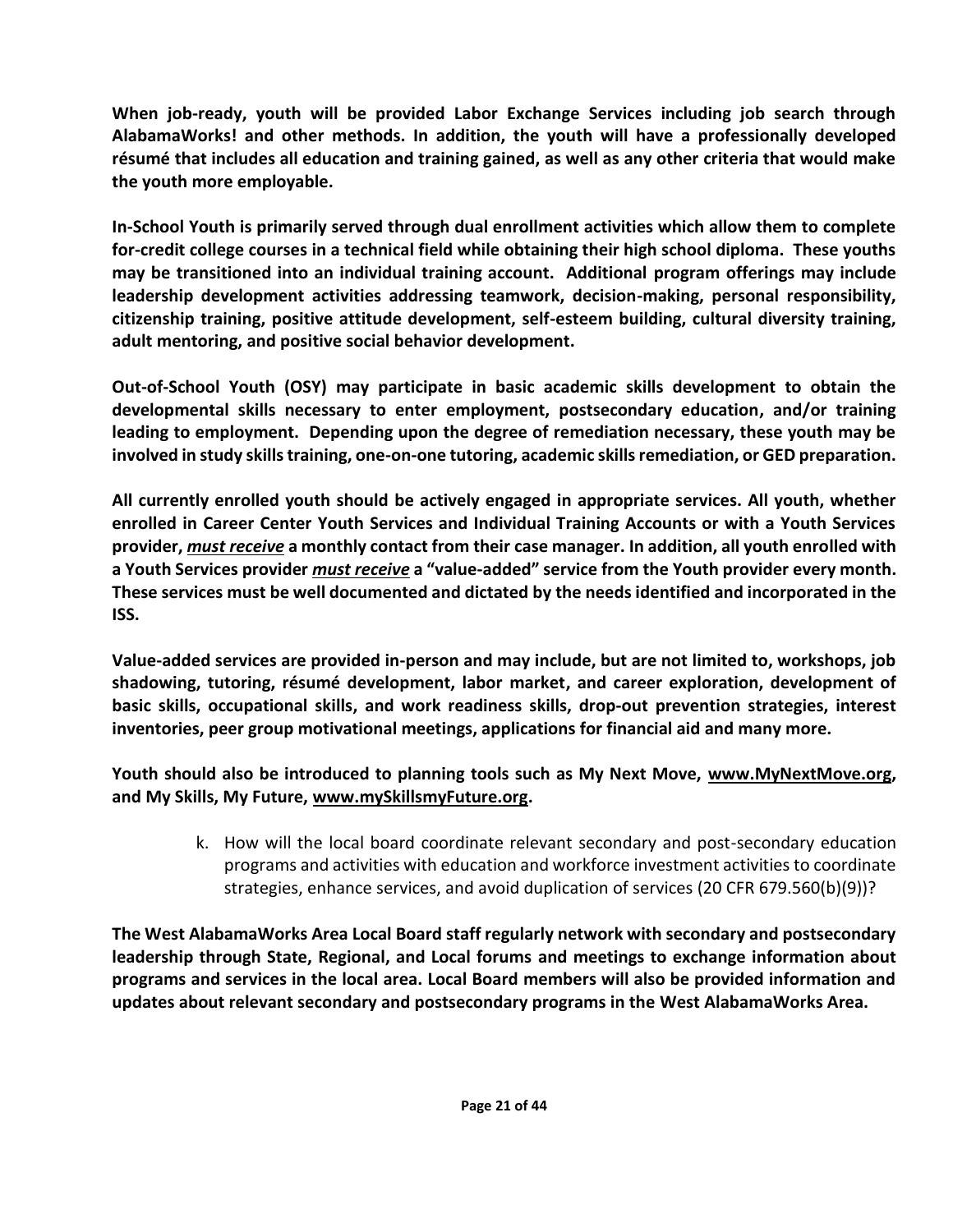l. How will the local board coordinate WIOA Title I workforce investment activities (adult, dislocated worker, and youth programs) with the provision of transportation and other appropriate services in the local area (20 CFR 679.560(b)(10))?

**The West AlabamaWorks Area is predominately a rural area with only minimal access to a full-time public transportation system. The public transportation systems that are available to serve the rural areas offer very minimal transportation access that is restricted to very structured routes and travel times and are typically not sufficient to provide participants access to travel to and from training providers or to work-based training opportunities. Transportation assistance is provided by most of our three current Youth Providers either by agency vans, or gas cards for either WIOA participant vehicles or, most often, for participants to use for gas in friends/family vehicles in exchange for transportation to class.**

> m. Provide plans and strategies for maximizing coordination, improving service delivery, and avoiding duplication of Wagner-Peyser Act services and other services provided through the one-stop delivery system (20 CFR 679.560(b)(11)).

**WIOA staff within the West AlabamaWorks Area have been collocated within the Alabama Career Center System of strategically placed (One-Stop) Career Centers for nearly 25 years and have worked closely with the Wagner-Peyser staff to provide non-duplicated services. That coordination and cooperation between the Alabama Department of Labor (WP/UI/TAA/etc.) and West AlabamaWorks. WIOA Title I staff has advanced so that our agencies share in the costs of supervision, and facility costs, to the point that we now have a cost-sharing agreement whereas the costs of Career Center Area managers and individual Career Center local office managers is allocated monthly based on the percent of non-supervisory staff charged to the individual benefitting cost centers. An updated copy of the Cost-Allocation MOU is currently being negotiated and is expected to be finalized and released in July 2021.**

> n. How will the local board coordinate WIOA Title I workforce investment activities (adult, dislocated worker, and youth programs) with adult education and literacy activities under WIOA Title II? This description must include how the local board will review local applications submitted under Title II consistent with WIOA Secs. 107(d)(11)(A) and (B)(i) and WIOA Sec. 232, for example, promoting concurrent enrollment in programs and activities, as appropriate (20 CFR 679.560(b)(12)).

**Adult Education provided by the Alabama Career College System is present in both comprehensive Career Centers located within the West AlabamaWorks Local Area. West AlabamaWorks Youth Providers only provide adult education services where they are not readily available for Adult Education. West AlabamaWorks Youth providers augment the adult education classes by providing tutors, space, participant incentives, and other services to enhance the participation for participants who are basic skills deficient and/or need a GED or high school diploma to successfully enter the workforce or enter postsecondary education opportunities.**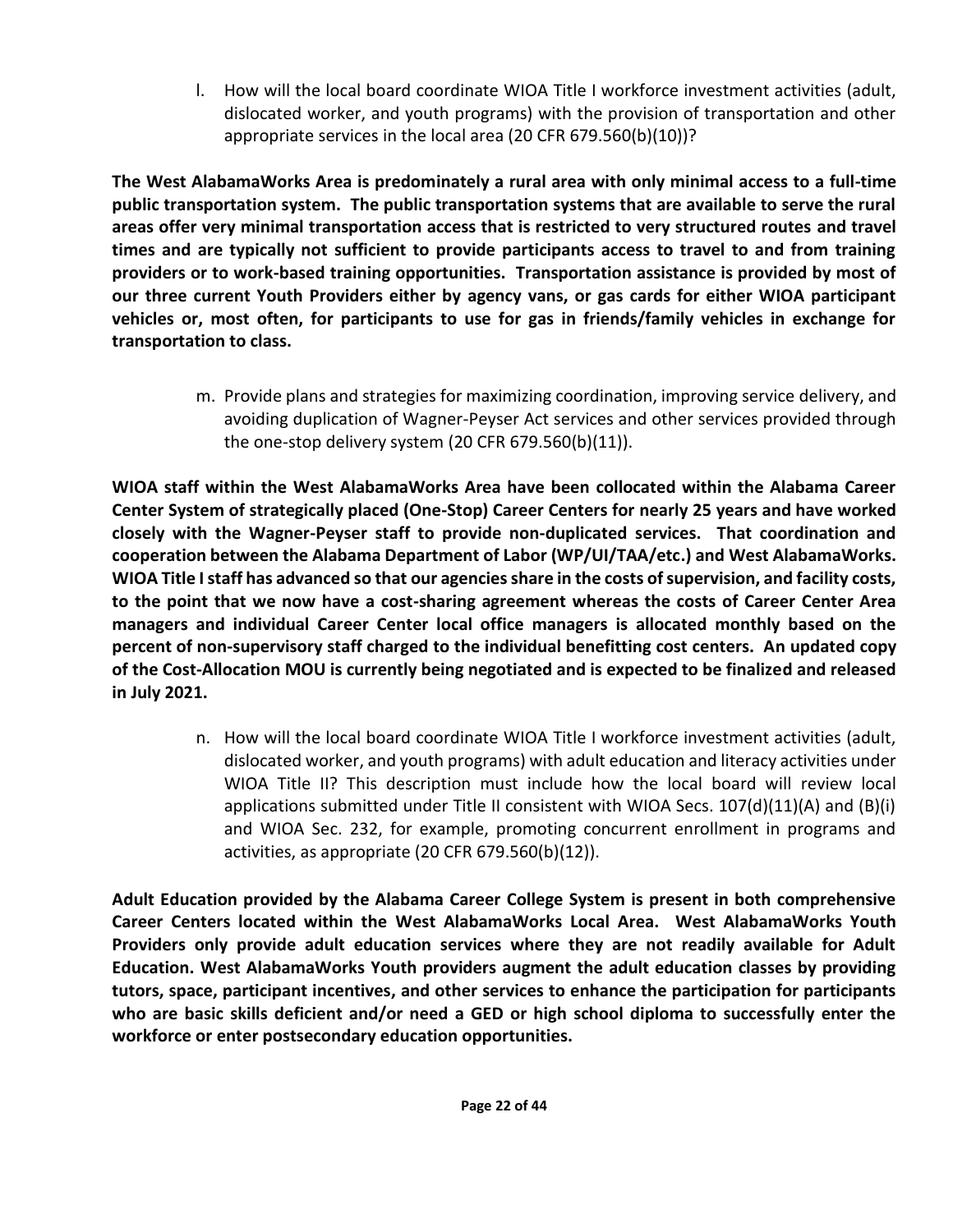**A local Board staff member will be on the State Adult Education review committee for the Adult Education Request for Funding Proposals (RFP). The board reviewer will make sure that each of the submitted proposals is in alignment with the goals of the board. The next competitive process required for Title II under WIOA is in 2021 and must be complete with providers ready to begin on July 1, 2021. The current tentative timeline for the process is to release an RFP in February 2021 and the review the applications in April/May and make selections for new providers in late May to begin providing service on July 1, 2021.**

> o. Attach current copies of Memorandums of Understanding or other executed cooperative agreements which define how all local service providers, including additional providers, will carry out the requirements for integration of and access to the entire set of services available in the local one-stop delivery system (20 CFR 679.560(b)(13)).

## **Updates to the MOU for Program Year 2021 are currently under development by each of the partner agencies. Once the updated MOU is completed it will be shared with the local board.**

p. Provide a statement indicating that the local area will negotiate local levels of performance consistent with WIOA sec. 166(c) with the Workforce Development Division (WDD) and that these performance levels will be included in each year's Grant Agreement. These levels will be negotiated when the U.S. Department of Labor and other applicable federal agencies finalize performance levels for the State (20 CFR 679.560(b)(16)).

**The West AlabamaWorks Local Workforce Development Area has been notified of proposed WIOA performance levels for the state of Alabama; West AlabamaWorks staff has reviewed the proposed WIOA performance levels, and has accepted the following performance:**

| Program:                                                 | <b>WIOA</b><br><b>Performance Goals:</b> |
|----------------------------------------------------------|------------------------------------------|
| <b>Adult</b>                                             | <b>PY21</b>                              |
| <b>Employment Rate 2<sup>nd</sup> Quarter after Exit</b> | 78.0%                                    |
| Employment Rate 4 <sup>th</sup> Quarter after Exit       | 74.5%                                    |
| Median Earnings 2 <sup>nd</sup> Quarter after Exit       | \$5,800                                  |
| <b>Credential Attainment within 4 Qtrs. After Exit</b>   | 61.5%                                    |
| <b>Dislocated Worker</b>                                 |                                          |
| <b>Employment Rate 2nd Quarter after Exit</b>            | 79.3%                                    |
| <b>Employment Rate 4th Quarter after Exit</b>            | 77.5%                                    |
| Median Earnings 2 <sup>nd</sup> Quarter after Exit       | \$7,250                                  |
| <b>Credential Attainment within 4 Qtrs. After Exit</b>   | 70.5%                                    |
|                                                          |                                          |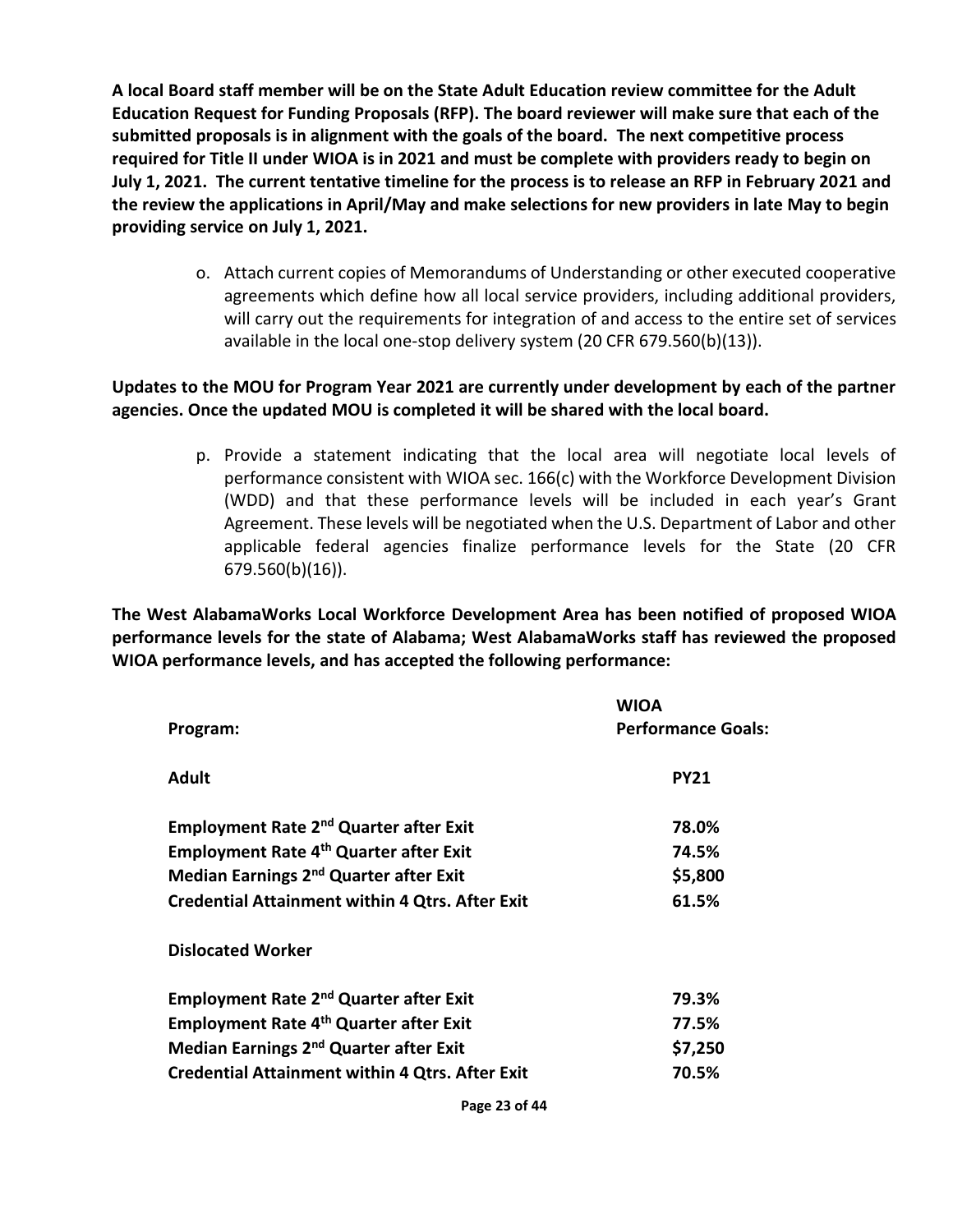# **Youth**

| <b>Employment Rate 2<sup>nd</sup> Quarter after Exit</b> | 67.8%   |
|----------------------------------------------------------|---------|
| Employment Rate 4th Quarter after Exit                   | 67.5%   |
| Median Earnings 2 <sup>nd</sup> Quarter after Exit       | \$2,795 |
| <b>Credential Attainment within 4 Qtrs. After Exit</b>   | 45.0%   |

**In PY19 the West Alabama Local Area continued its successful performance levels. The Area has met or exceeded the minimum performance level for all of the performance measures for PY19. Our staff is continuously working to conduct on-site monitoring/technical assistance visits to local area career centers and program providers to address performance. The local area will continue to work with Alabama State WIOA staff to ensure any assistance needs are met.**

> q. What actions will the local board take toward becoming or remaining a high-performing board, consistent with the factors developed by the State Board (20 CFR 679.560(b)(17))?

**The West AlabamaWorks board and board staff within the Governor's Local Workforce Areas Section of the Workforce Development Division of Commerce will continue to stress the targeting of training referrals to occupations that have been identified as High Demand/High Growth and High Wage occupations which can be attained by postsecondary education training programs that do not exceed the 104-week maximum allowed by the WIOA. These identified occupations will be adjusted for each Region of the State utilizing data developed by the Alabama Department of Labor's Labor Market Division.** 

> r. How will individual training accounts be used to provide training services to adults and dislocated workers? Will contracts for training services be used? If training contracts for services are used, how will this be coordinated with the use of individuals training accounts? How will the local board ensure informed customer choice in the selection of training programs regardless of how the training services are to be provided (20 CFR 679.560(b)(18))?

**The Alabama Department of Commerce, through the Workforce Development Division, hosts a website that provides job seekers full and accurate information concerning available Training Services on the Eligible Training Provider List (ETPL), accessible at [https://alabamaworks.alabama.gov/vosnet/drills/provider/provdrill.aspx?session=provdetail&geo=](https://alabamaworks.alabama.gov/vosnet/drills/provider/provdrill.aspx?session=provdetail&geo=0101000000&zip=&radius=) [0101000000&zip=&radius=.](https://alabamaworks.alabama.gov/vosnet/drills/provider/provdrill.aspx?session=provdetail&geo=0101000000&zip=&radius=) Cost information is provided and may include such items as tuition and required books, materials, supplies, and fees. Performance information available through the website provides general statistics including successful training completions, job acquisition rates, entry-level wages, and career and promotional opportunities. This information will be provided to job seekers and should facilitate comparison shopping to ensure an informed customer choice, which aligns with the current Labor Market Information.**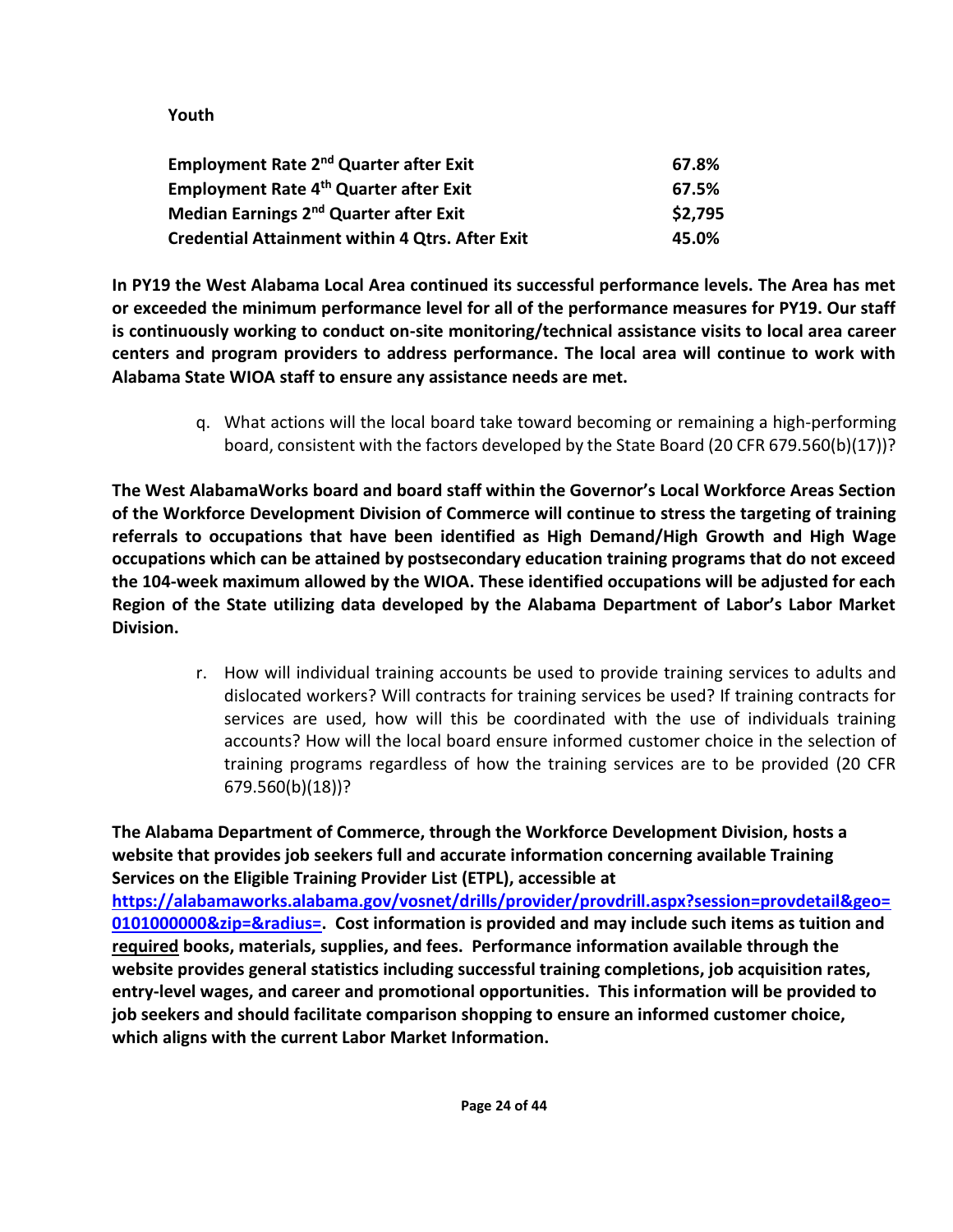**Job seekers may not need WIOA financial assistance to complete the training necessary for job acquisition. Non-WIOA assistance may be available through grants, scholarships, or partner services and should be accessed if WIOA funds are not sufficient to meet all training needs. Career Services will continue to be provided while job seekers are enrolled in Training Services. Case Management will take on even more importance since customers will be receiving services away from the Career Center. Extra efforts may be required to stay in contact with them. Also, additional supportive services may need to be addressed at this time to help ensure success.**

**Open lines of communication between the Alabama Career Center staff and the proper contact persons, as identified by the training provider, are very important. This may help to ensure that the job seeker will have a smooth entry into Training Services and will facilitate both the Case Management and maintenance of Individual Training Accounts and On-the-Job Training Contracts during the term of participation. Once again, as job seekers complete or near the end of participation in Training Services, appropriate Labor Exchange activities, which may include an updated resume, should be initiated to facilitate entry into unsubsidized employment. These services can be accomplished through a team approach of Alabama Career Center staff and other partners.**

**Alabama Career Center System is committed to fully integrating Registered Apprenticeship (RA) programs as an employment and training solution for one-stop centers. Career Centers are encouraged to use RA as a career pathway for job seekers and a job-driven strategy for businesses. RA programs automatically qualify to be placed on the State and Local Board's Eligible Training Provider List (ETPL) allowing ITA's to support participants in RA programs**

> s. Describe the one-stop delivery system's current intake and case management information system(s). Are all WIOA and career center partners using the same system? How do WIOA and career center partners plan to implement and transition to an integrated, technology-enabled intake and case management information system (20 CFR 679.560(b)(20))?

**Data collection and reporting processes for Title I and Title III programs are through the AlabamaWorks! VOS system for participants through the one-stop centers. Adult Education and Rehabilitative Services use programs developed to facilitate reporting requirement from their respective funding agencies** 

**Two of the core partners in Alabama use the same management information systems to share common data elements. The WIOA Title I entity (Alabama Department of Commerce) and the Wagner–Peyser entity (Alabama Department of Labor) use the VOS system. Also, the Alabama Department of Rehabilitation Services (ADRS) and the Alabama Department of Human Resources participate in a data warehouse provided by the Department of Commerce, known as the Interagency Electronic Linkage System (IELS). The IELS allows these agencies to extract data already collected by the Alabama Career Centers of clients served by these respective agencies.** 

> **Page 25 of 44** t. What policies does the local board have in place for the local one-stop delivery system that ensure priority for adult career and training services will be given to recipients of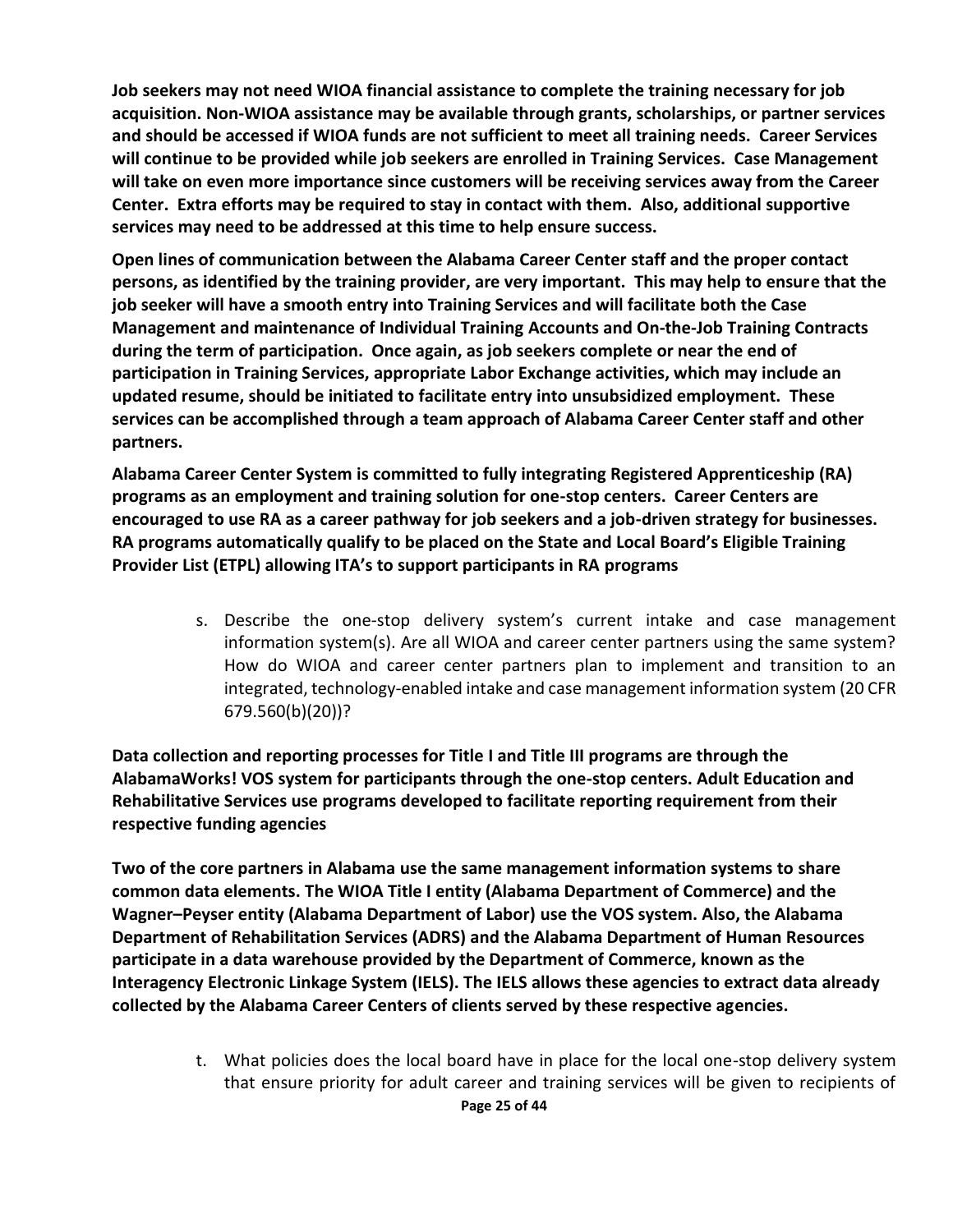public assistance, other low-income individuals, and individuals who are basic skills deficient (20 CFR 679.560(b)(21))?

**The state has established that priority of service will be given to individuals on public assistance, other low–income individuals who are basic skills deficient per the requirements of WIOA sec 134(c)(3). The State Program Integrity Section will review activities, services, administration, and management practices to ensure compliance with the Act, Federal and State Regulations, OMB Circulars, Government Auditing Standards, Generally Accepted Accounting Principles (GAAP), State Law and Governor's Workforce Innovation Directives.** 

> u. How will the local area, and in particular the career centers, comply with the Jobs for Veterans Act requirements?

**In affiliation with the American Job Center (AJC) network, the Alabama Veterans' Services Program within the Alabama Career Center system shall offer comprehensive employment and career placement service to veterans through a combination of self–service Internet-based job services and direct assistance at AJCs throughout the state.** 

**The AlabamaWorks! Virtual One-Stop (VOS) system, as a point of entry for self–service registration, provides a priority service notification to veterans and covered persons at the VOS website.**

**Veterans and persons entitled to priority services and training complete a universal application that includes features and questions designed to assist staff members in identifying them for priority services and training at the point of entry into the workforce development system.** 

**Veterans who can use VOS competently are encouraged to self–register and make maximum use of the automated access to resources. As a core service, career center specialists review applications and resumes submitted by veterans and covered persons who register for employment using self– service, to ensure that veterans' applications clearly state job objectives and show meaningful information with regards to work history, education, and training. Because veterans' resumes are listed first in the search results and are annotated, employers can quickly locate qualified veterans for job openings. To ensure that veterans receive priority in referral to job openings, the VOS provides 24– hour email alerts to veterans for any job listing that matches their resumes. The automated system to select qualified candidates for job openings is programmed to refer only qualified veterans in the first 24 hours of the listing unless no qualified veterans are available.** 

**Priority service is also provided when veterans, or others eligible for priority, are identified at intake when registering for services at any AJC, or other service delivery points. Career center specialists will ensure that each veteran completing a full application will have properly recorded their skills, education, training, job or career interests, work experience, licenses or certifications, employment availability, contact information, and other vital information.** 

**Additionally, AJCs will use signage, graphics, and displays to inform veterans and Covered Persons of priority service (as described under Title 38 U.S.C. Chapter 42 and 20 CFR Part 1010) and as applicable to all US DOL–funded employment services and training.**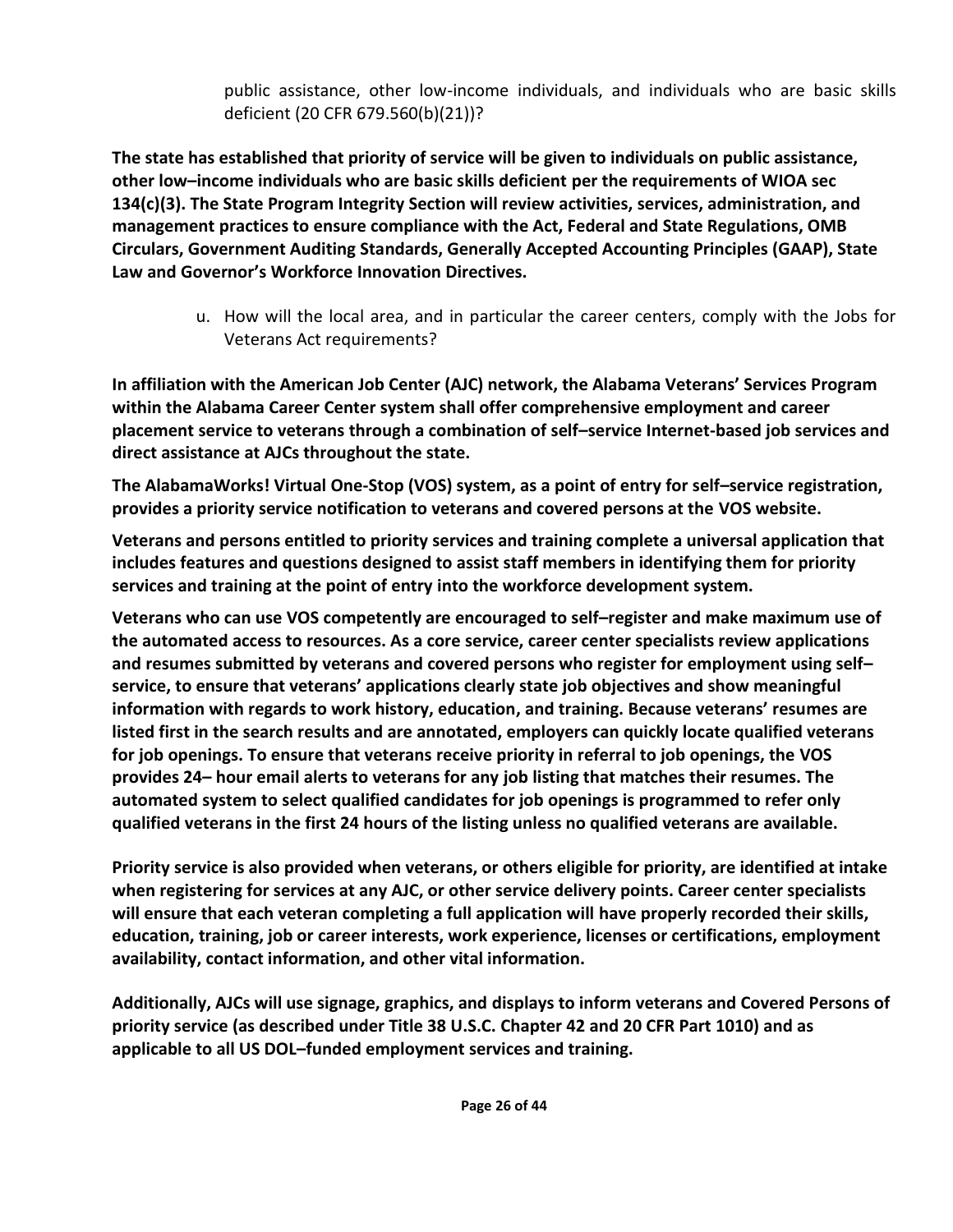**Moreover, local career center managers will develop outreach activities to locate Covered Persons under Veterans' Priority. Managers or designated representatives will review special reports generated by VOS to identify veterans and Covered Persons who may be contacted and made aware of their priority in services and training. Career Center managers will develop local service strategies and training goals for veterans and Covered Persons entitled to Veterans' Priority, in consultation with their partner agencies and training providers, to encourage maximum utilization of services and training by veterans and Covered Persons.** 

**All Alabama Workforce Development regions have implemented Veterans' Priority in the State WIOA and Wagner–Peyser Plan of Service. Disabled Veterans Outreach Program (DVOP) representatives and Local Veterans Employment Representatives (LVERs) shall complement Priority of Service provided by the AJC to veterans and Covered Persons, as mandated under Title 38 U.S.C., Chapter 41, and per the general and special provisions of the Jobs For Veterans State Grant (JVSG), and applicable regulations, policies, and directive guidance for JVSG from the Assistant Secretary, Veterans Employment and Training (ASVET), including Veterans Program Letters addressing DVOP– LVER Roles and Responsibilities.** 

**The Alabama strategy leverages improvements in technology to enable career center specialists to locate and review the resumes of veterans using online self–services to offer helpful advice or suggestions on presenting their skills and abilities to prospective employers, because the VOS data system is designed to support employers searching for keywords, then automatically flags the resumes of veterans and Covered Persons who are identified as qualified candidates within the parameters entered by the employer. This advantage offers veterans and Covered Persons a Priority in Service and enables an employer to contact them directly, with or without a referral through a posted job order.** 

**Targeting Services to Veterans with Significant Barriers to Employment (SBE):** 

• **• Alabama Career Centers in the statewide American Job center (AJC) network will provide comprehensive employment, training, and career placement services to nearly 25,000 veterans a year through a combination of Internet-based job services and personal assistance at Alabama Career Centers in the statewide AJC network. Alabama has more than 32,000 residents currently serving in the Armed Forces.** 

**The Alabama Career Center system in the American Job Center network operates under the auspices of the Alabama Department of Labor, the state agency responsible for providing employment services and related services to veterans, and is authorized by the Governor to make an application for funds to carry out the Jobs for Veterans State Grant (JVSG), the Disabled Veterans Outreach Program (DVOP) and Local Veterans Employment Representative (LVER) program as mandated under Title 38 U.S.C. Chapter 41.** 

**The AlabamaWorks Virtual One-Stop (VOS) enables veterans to use self–services, including registration. This approach enables specialists in the DVOP to review the registrations and resumes submitted by veterans online and then contact veterans who appear to need further assistance.**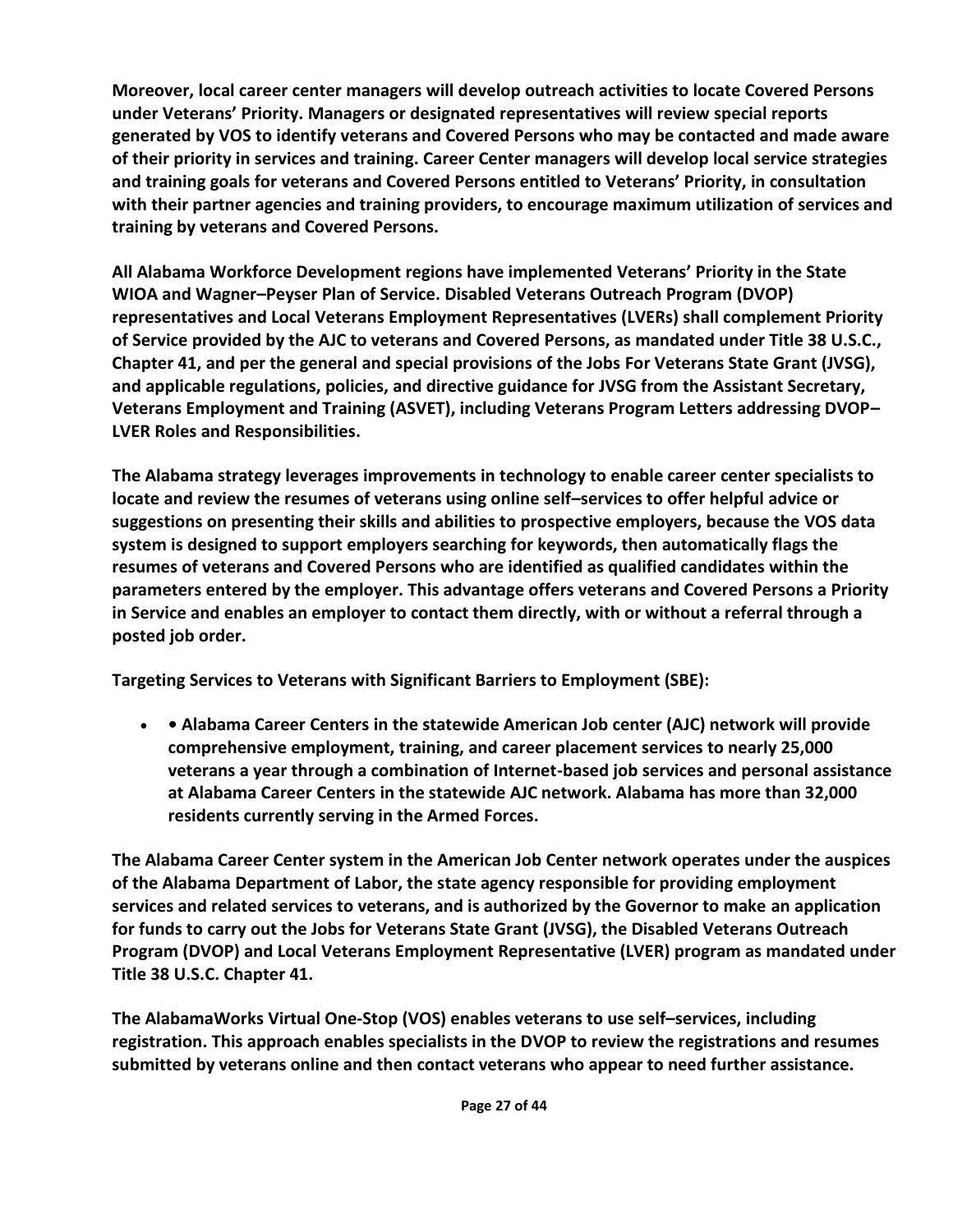**Alabama DVOP specialists prioritize their efforts with veterans who are facing significant barriers to employment (SBE) in securing employment, including veterans who appear to be having difficulty in using the AlabamaWorks Virtual One-Stop (VOS) automated system. The assignment of DVOP specialists at specific Alabama Career Centers in the statewide American Job Center (AJC) network is based on a strategy to ensure veterans with SBEs are priority customers in the Alabama Workforce Development system. Although many veterans can and will use the internet-based self–registration and various self–service features, veterans with SBEs are provided intensive services. Veterans who enter the Alabama Workforce Development System at an AJC (Alabama Career Center), are served initially by career center specialists. For veterans who appear to have an SBE, career center specialists will offer additional services, including referral to a DVOP who will provide intensive and case management services to veterans having a Significant Barrier to Employment (SBE), as defined by Veterans Program Letter (VPL) 03–14 and VPL 04–14:** 

- **1. All veterans enrolled in the Five–track Employment Program administered by the U.S. Department of Veterans Affairs, Vocational Rehabilitation and Employment (VR&E) Service. As covered in a separate agreement with VR&E, a client determined to be "Job–Ready" by VR&E will be referred by a VR&E Employment Coordinator to the state's Intensive Services Coordinator (ISC), who will refer the Job Ready VR&E client to an appropriate AJC manager for case management and job placement services.**
- **2. Homeless Veterans, as defined in Section 103(a) of the Stewart B. McKinney Homeless Assistance Act (42 U.S.C. 11302(a)).**
- **3. Veterans lacking a high school diploma or equivalent certificate.**
- **4. A Recently–separated military service member, as defined in 38 U.S.C § 4211(6), who at any time in the previous 12 months has been unemployed for 27 or more consecutive weeks.**
- **5. Low–income veterans (as defined by WIOA at Sec. 3(24) (B)).**
- **6. A veteran who is an ex-offender, as defined by WIOA Section 3(24) (F)), who has been released from incarceration within the last 12 months.**
- **7. Veterans ages 18–24 years old transitioning from active military service.**
- **8. A Special Disabled Veteran or Disabled Veteran, as those terms are defined in 38 U.S.C § 4211(1). Special Disabled and Disabled Veterans are those who are entitled to compensation (or who but for the receipt of military retired pay would be entitled to compensation) under laws administered by the Secretary of Veterans Affairs; or, were discharged or released from active duty because of a service-connected disability.**
- **9. Veterans in the categories above will be provided a comprehensive Assessment of Employability, addressing barriers to employment, and a written Individual Employment Plan (IEP) outlining the individual's employability planning.**

# **Locating Priority Group Veterans**

**Veterans in priority groups will be located in the data system by developing special reports and search capabilities of the VOS system. Career Center/AJC staff members will outreach to veterans**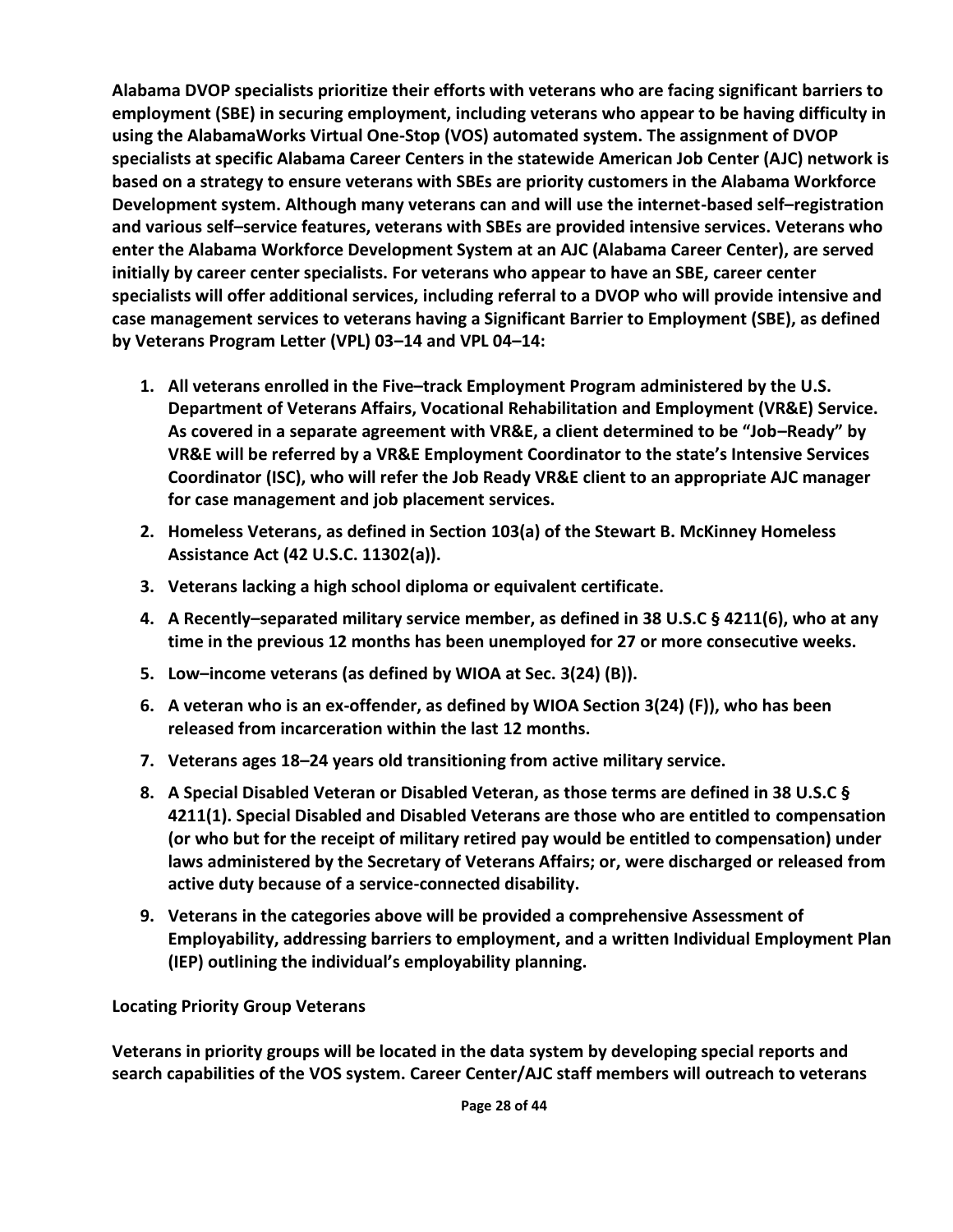**who may benefit from DVOP services. DVOPs will outreach to homeless shelters, community agencies that provide services to homeless individuals, and will participate in special events for disabled and homeless veterans, such as Homeless Veterans Stand Downs.** 

# **V. Service Provider Selection Policies**

a. Provide a description of the competitive process that will be used to award any subgrants and contracts for WIOA Title I activities (20 CFR 679.560(b)(15)).

**Providers will be required to collaborate with partners from the Career Centers and other social services, education, and employment-related supports in the area. The formula will be designed to consider the levels of performance in the local programs as compared to established goals as a basis for an increase or decrease in funds.** 

**The proposal application will collect basic information regarding the eligible provider including, but not limited to, location, service area, the scope of work for the program, demographics served, fiscal management procedures, and audit history. Additionally, each applicant will be required to submit a proposed budget, as well as programmatic information regarding statutory requirements. Questions may include the following:** 

**1. Provide the vision and mission of the program or organization. Please include a description of the population that the program will serve, including how the program will meet the needs of adults with barriers to employment (e.g. Displaced Homemaker, Low–income Individual, individuals with Disabilities, Single Parents, and other individuals as described in the law).** 

**2. Provide a description of any cooperative agreements/contracts that the program has with other agencies and service providers for the delivery of adult education and literacy activities. Also, describe ways in which the program coordinates with other service providers to provide wraparound services to participants (e.g. child care, transportation).** 

**3. Describe how the program will align activities to the Local Plan for WIOA providers and supportive services. Include a description of how the program will promote concurrent enrollment with Title I programs.** 

**4. Describe the methods the program will employ to meet the State adjusted levels of performance. Additionally, describe the program's mechanism and process for collecting and reporting data to assess performance. The description of the program's methods to meet performance measures should focus on efforts to meet or achieve:** 

- **a. Percentage of participants in unsubsidized employment after program exit;**
- **b. Median earnings of program participants;**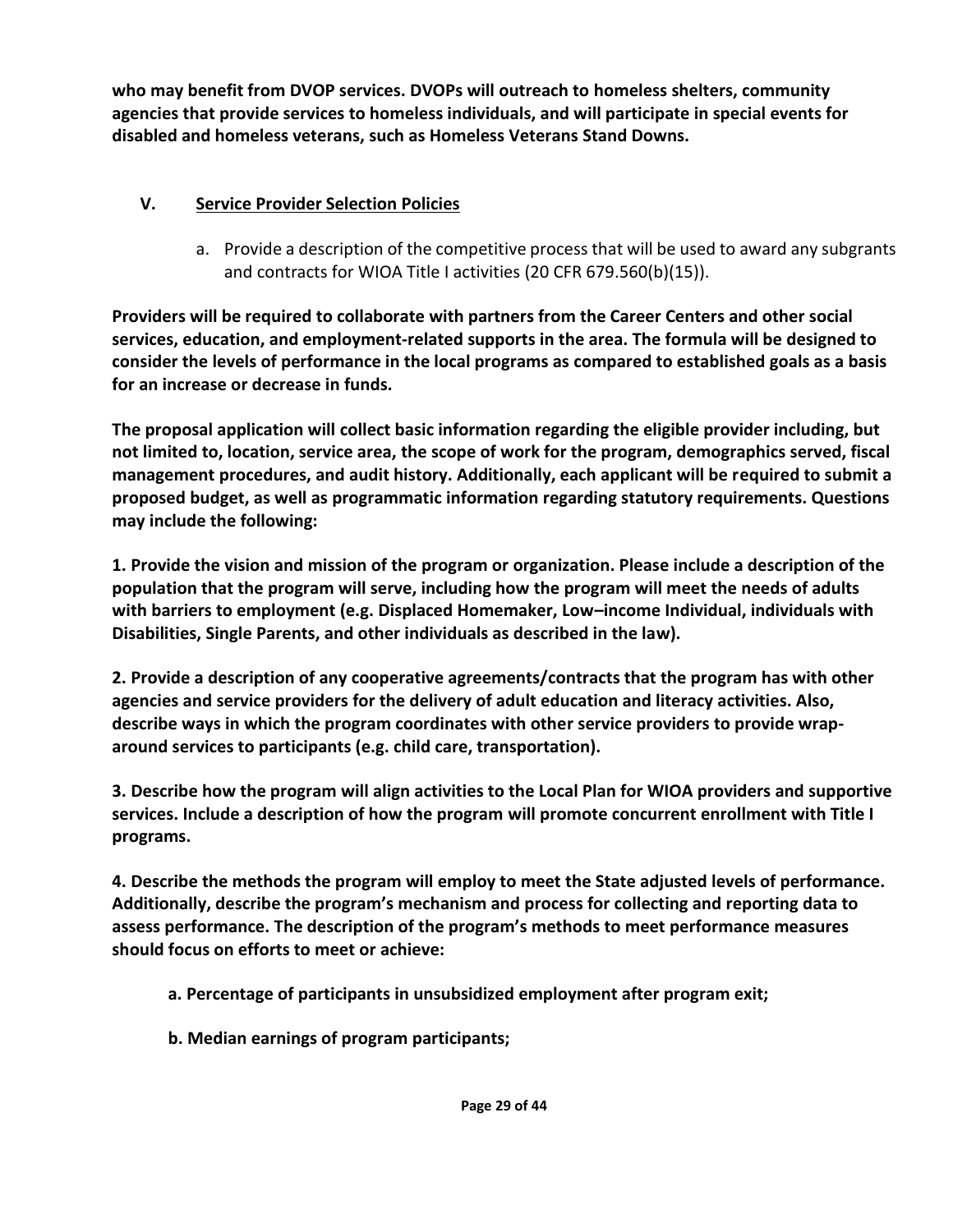**c. Percentage of participants who obtain a recognized postsecondary credential or a secondary school diploma/equivalent during program participation or after exiting;** 

**d. Effective service provided to employers.**

**5. Describe the program's current and/or future involvement as a local One-Stop Career Center partner, including how the program will contribute to products or services for Career Center participants, with emphasis on individuals with barriers to employment. Describe how the program's contribution to the One-Stop Career Center will be coordinated with other core providers, and delivered to participants.** 

**6. Describe the scope of the program's activities, and the delivery of services to ensure that the needs of all eligible participants will be met.** 

**7. Describe the program's ability to meet the considerations used to assess the RFP that are listed below.** 

# **Assessing the RFP**

**The assessment of each grant application will involve an intense evaluation of the ability of the eligible provider to meet the workforce needs of the area and to comply with the expectations and statutes described within the Workforce Innovation and Opportunity Act. At a minimum, the review process and scoring rubric will consider the following:** 

**1. The ability of the eligible provider to meet the workforce needs identified for the population in the area. Emphasis will be given to the provider's ability to provide targeted service to individuals with barriers to employment—including low literacy skills and an English language barrier.** 

**2. The eligible provider's ability to provide service to individuals with a (physical or learning) disability.** 

**3. The eligible provider's demonstrated effectiveness in providing training and instruction, including its ability to meet required levels of performance.** 

**4. The eligible provider's alignment with the WIOA Local Plan.** 

**5. The depth, intensity, and rigor of the programs and activities offered by the eligible provider. Attention will be given to the extent to which the eligible provider incorporates stringent research in the grant proposal submission and the development of the program itself.**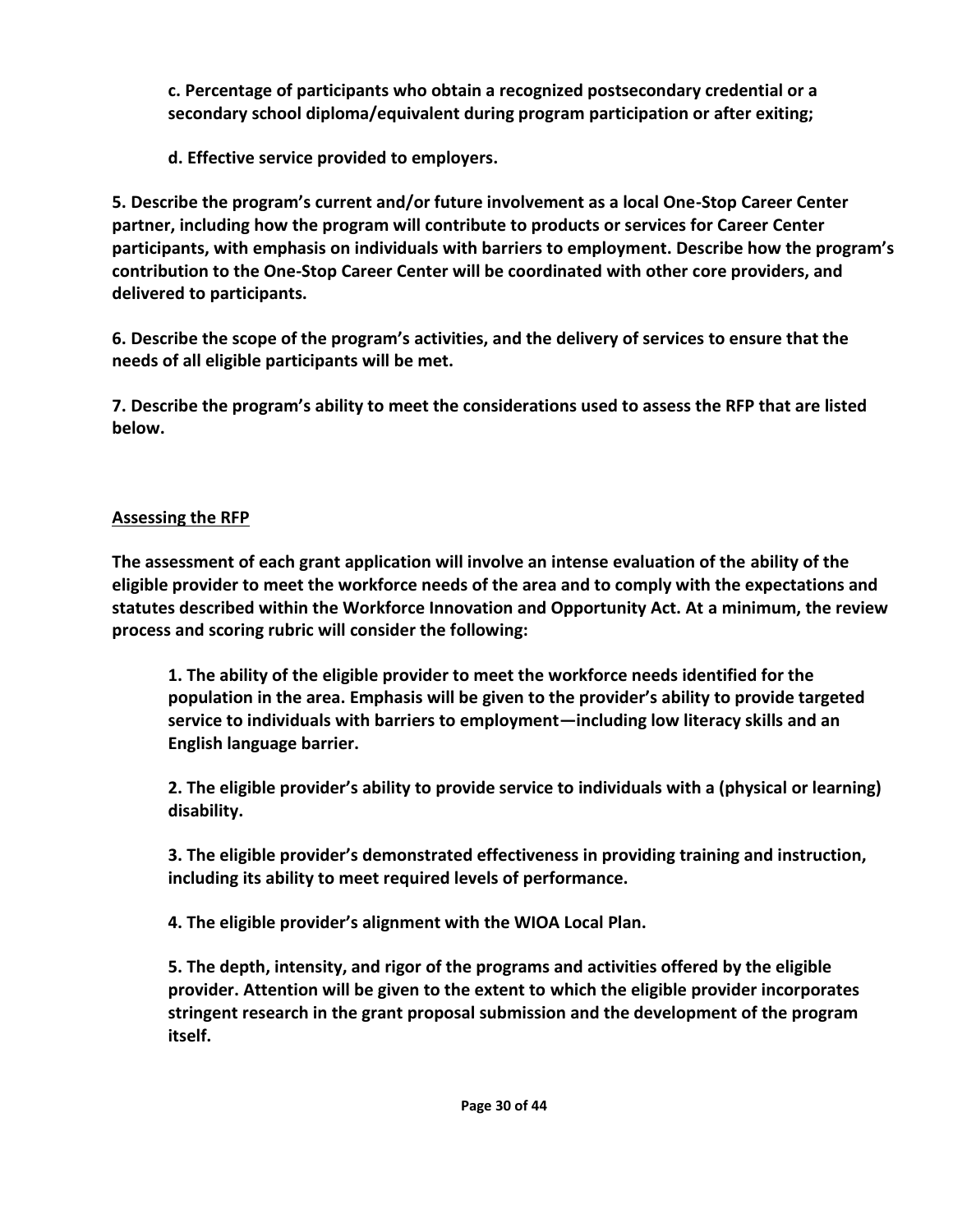**6. The extent to which the eligible provider's program is based on intense research and best practices.** 

**7. The extent to which the eligible provider demonstrates the effective use of technology for instruction, including distance education, toward students' improved performance.** 

**8. The eligible provider's demonstrated the integration of contextualized instruction, to blend various skills and preparation for transition to post-secondary education or entry into the workplace. Attention will be given to activities that promote and lead to economic self– sufficiency, and the ability to exercise the full rights of citizenship.** 

**9. The qualifications and expertise of the eligible provider's instructors, counselors, and administrative staff. The eligible provider must also demonstrate its ability and intent to provide high-quality professional development to instructors and staff, toward the improvement of student performance.** 

**10. The eligible provider's collaboration with other available education, training, and social service resources in the community. Particularly, the eligible provider should have or establish significant partnerships with public schools, post-secondary institutions, industry/business partners, and workforce boards.** 

**11. The flexibility of program schedule offered by the eligible provider, including coordination (when available) with Federal, State, and local support services such as childcare, transportation, and mental health services.** 

**12. The eligible provider's information management system; the expectation will be that the eligible provider will use the state-administered designated Adult Education System for Accountability and Performance for all grant-related data collection and reporting.** 

b. Identify local board criteria for awarding grants for youth activities.

**The Local Workforce Development Area will select providers of WIOA youth services through a Request for Providers (RFP) process. The RFP will award youth program funds to established potential youth providers with the organizational history to meet expected youth performance measures.**

> c. How will the local area determine service provider suitability for inclusion on the Eligible Training Providers List?

# **See [GWID\\_2015-03](http://www.madeinalabama.com/assets/gwd/gwid/GWID_2015-03.pdf) Change 3**

**NOTE: West AlabamaWorks does not manage the ETPL, but will review all providers and courses of instruction provided by these providers to ensure that the training provided meets the West AlabamaWorks local board's focus on promoting only those occupations that provide entry employment into occupations, including those that provide career ladders/career pathways leading**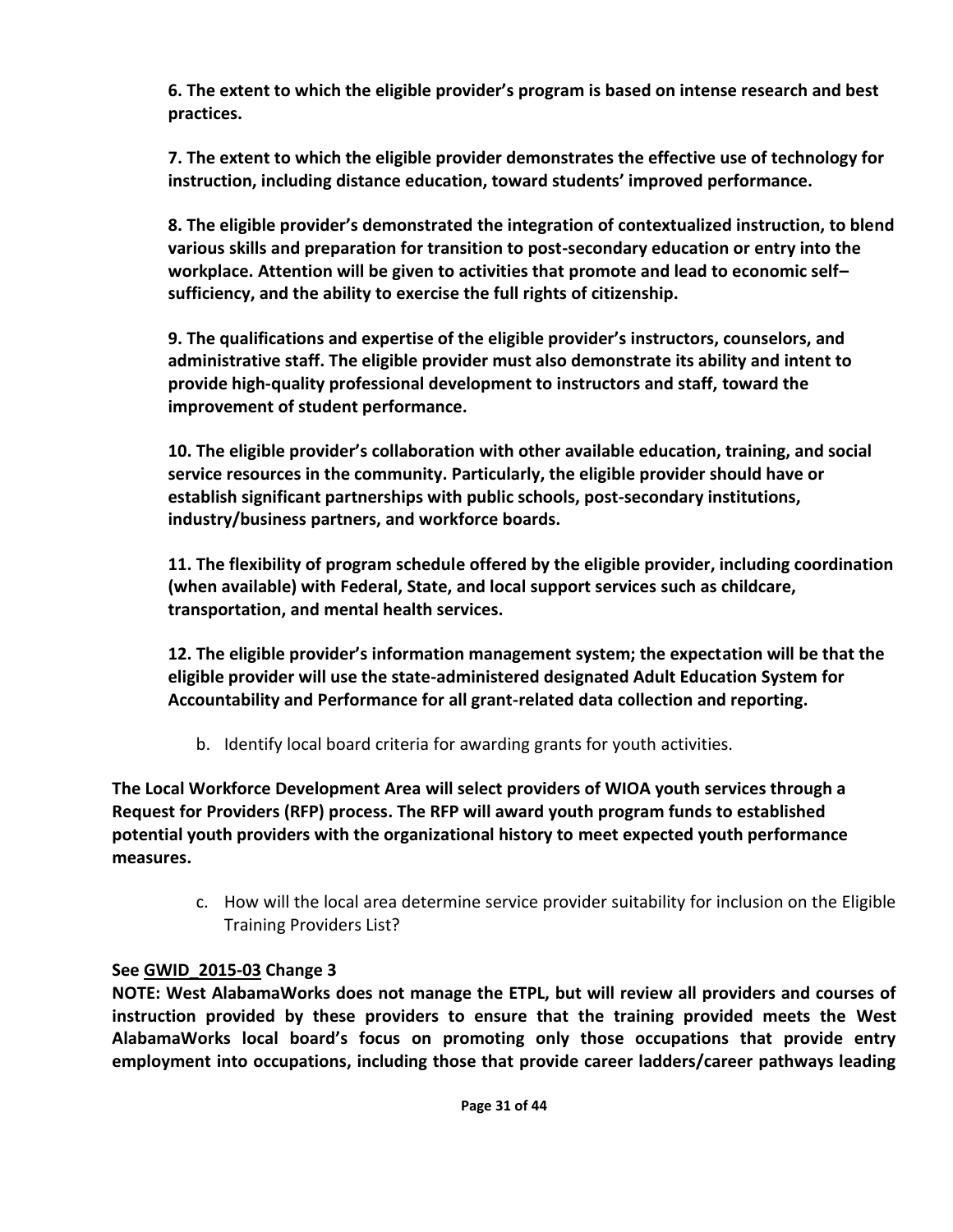**to High Growth/High Demand occupations that provide a sustainable wage for the participant and their families.** 

# **[http://www.madeinalabama.com/assets/gwd/gwid/GWID\\_2015-03Change03.pdf](http://www.madeinalabama.com/assets/gwd/gwid/GWID_2015-03Change03.pdf)**

d. How will the local area secure the required performance information from service providers?

**All West AlabamaWorks training providers, including both Youth Providers and ITA/skills training providers, are required to report all performance outcomes to the Alabama Career Center locations within the local area in "real-time". This includes the reporting of credentials/degrees/employment/measurable skills gains etc. Our network of career centers then reports these outcomes to us by entering the information into the AlabamaWorks! VOS system. In addition, for actual reporting of WIOA reportable outcomes of employment and wages, the area relies on the state to secure this data from the Alabama Department of Labor's Unemployment Compensation system from actual wages reported to that Agency.**

## **VI. Monitoring & Oversight Policy**

a. Provide a copy of the local area's monitoring and oversight policies and procedures.

## **See Attachment B: Governor's Local Workforce Area Monitoring Guide**

## **VII. Grievance Procedures and Policies**

a. Provide a copy of the local area's Grievance Procedures and Policies.

## **See Attachment C: Grievance Procedures and Policies**

## **VIII. Comment Period**

a. What process will the local board use to provide a public comment period no longer than thirty days before submission of the plan? How will the local board ensure that the public, particularly representatives of businesses, education, and labor organizations, have an opportunity to have input into the development of the plan (20 CFR 679.550(b), 679.560(b)(19))?

**The West AlabamaWorks Local Plan will be posted on the Westalabamaworks.com website for a period not lasting more than 30 days**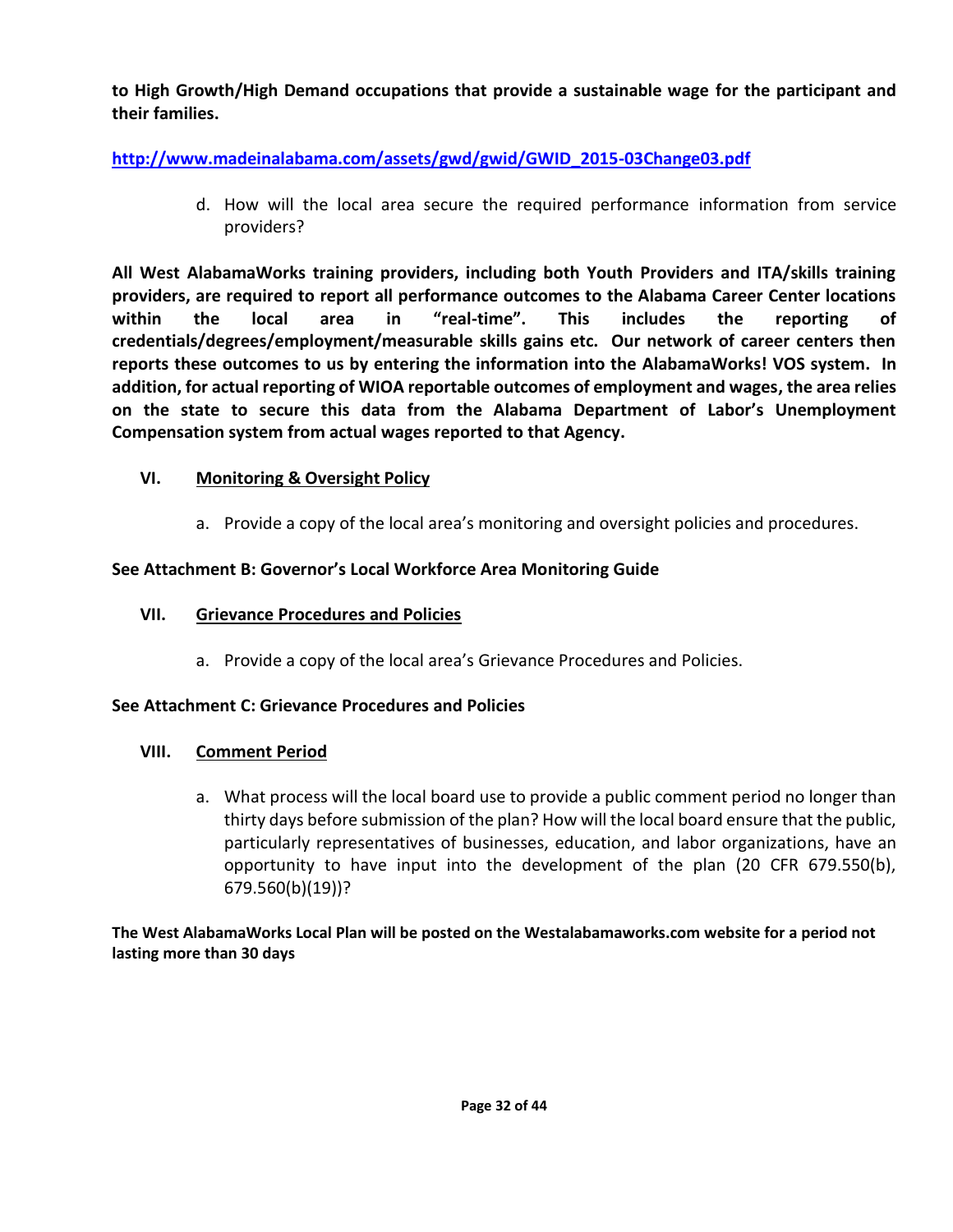# **ATTACHMENT A**

**West Alabama Works! Career Centers**

**Page 33 of 44**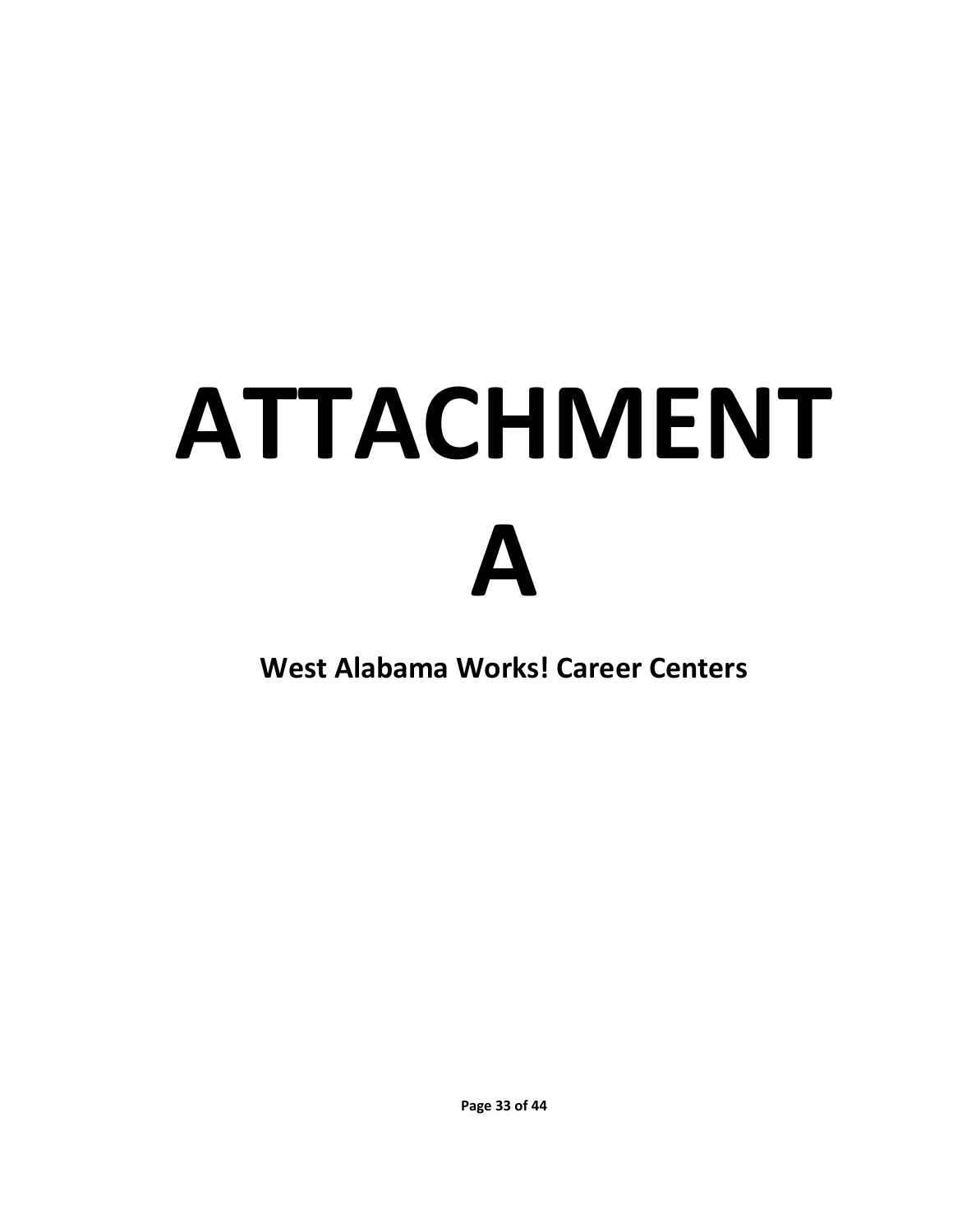**Tuscaloosa Career Center Richard "Jamie" Campbell 202 Skyland Drive Tuscaloosa, AL 35405** [Tuscaloosa@alcc.alabama.gov](mailto:Tuscaloosa@alcc.alabama.gov) **Phone: (205) 758-7591**

**Fayette Career Center Sharon M. Owens 2631 Temple Avenue N Tom Bevill Center Room B-37 Fayette, AL 35555** [Fayette@alcc.alabama.gov](mailto:Fayette@alcc.alabama.gov)

**Phone: (205) 303-6030**

**Vernon Career Center Sharon Owens 44425 Alabama Highway 17 Vernon, AL 35592** [Fayette@alcc.alabama.gov](mailto:Fayette@alcc.alabama.gov) **Phone: (205) 303-6031**

**Demopolis Career Center Scarlet Pearce 1074 Bailey Drive Demopolis, AL 36732** [Demopolis@alcc.alabama.gov](mailto:Demopolis@alcc.alabama.gov) **Phone: (334) 289-8024**

**Livingston Career Center Scarlet Pearce University of West Alabama, Kelly Land Hall Livingston, AL 35470** [Demopolis@alcc.alabama.gov](mailto:Demopolis@alcc.alabama.gov)

**Phone: (205) 652-3836**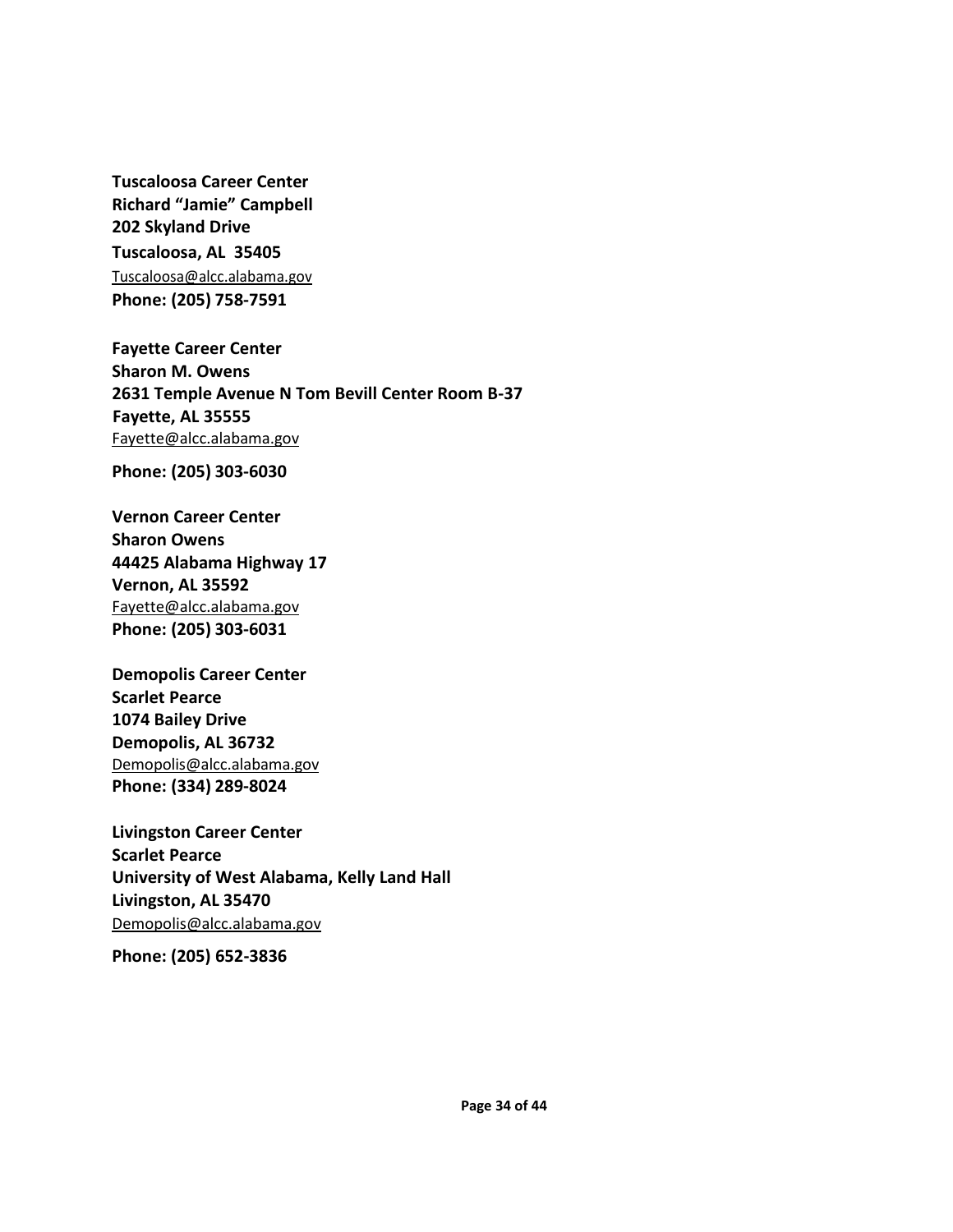# **ATTACHMENT B**

**Governor's Local Workforce Areas Monitoring Guide**

**Page 35 of 44**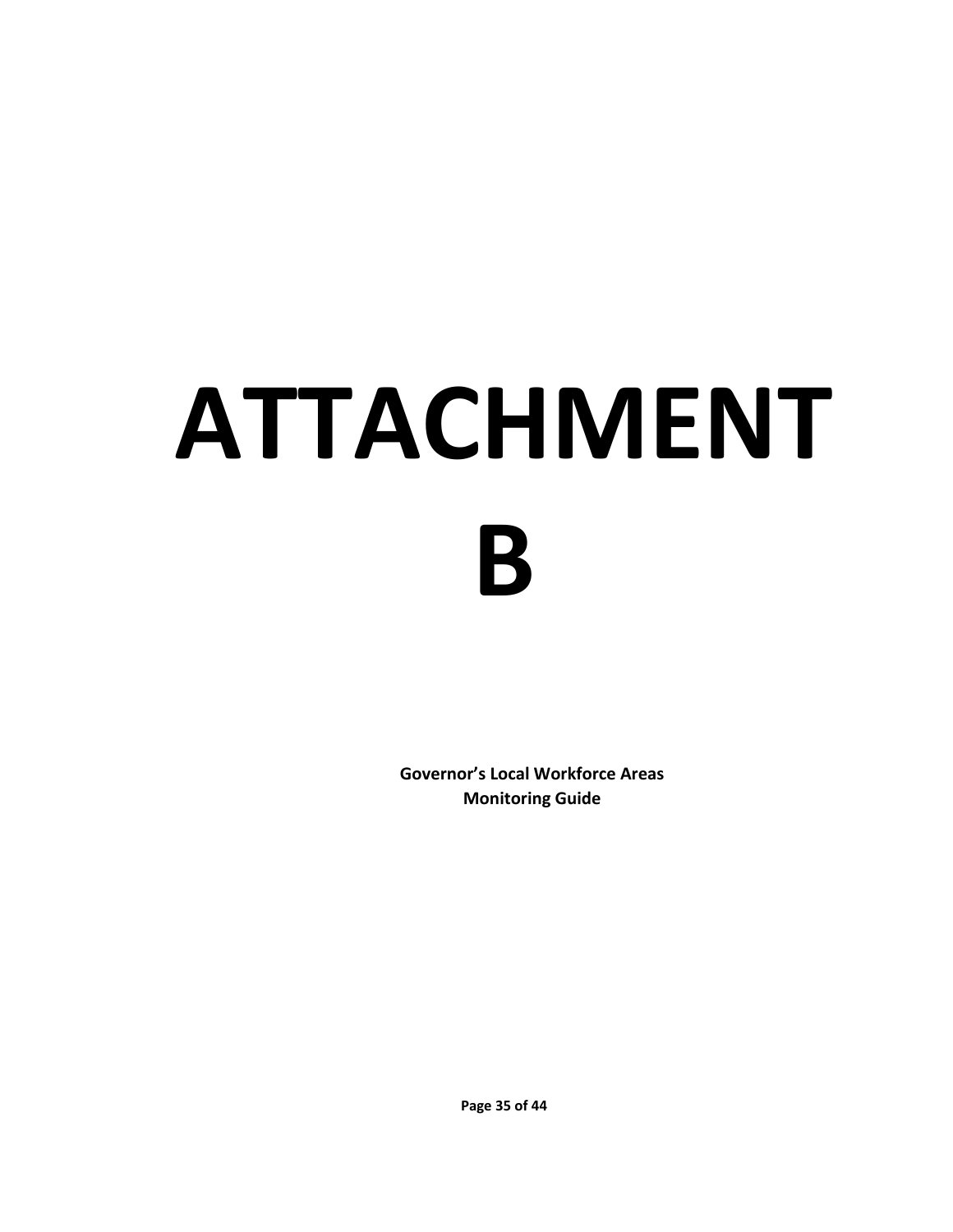

**Alabama Department of Commerce Workforce Development Division 401 Adams Avenue Post Office Box 304103 Montgomery, Alabama 36103-4103 Revised July 2017**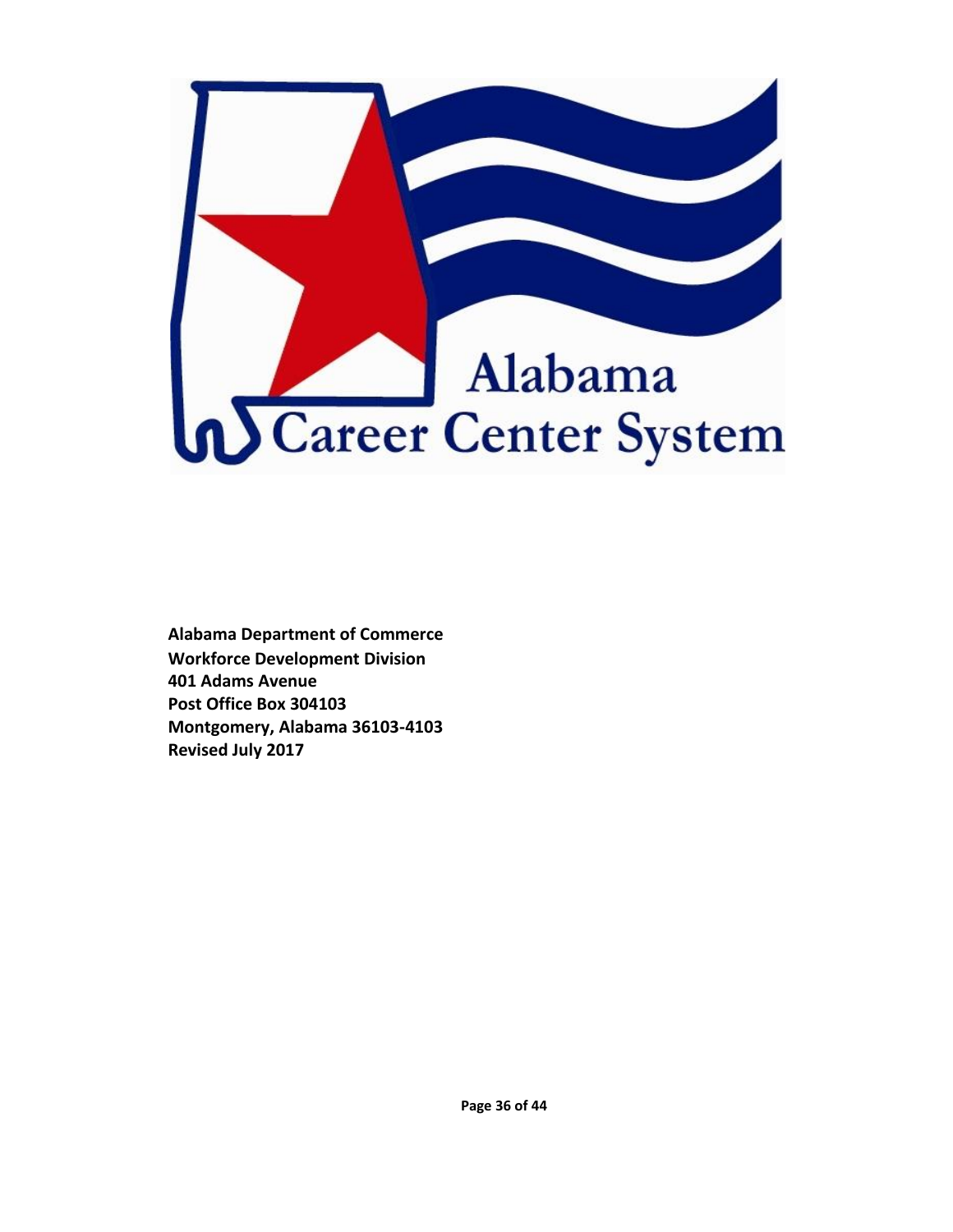# **Table of Contents**

| Specific Program Monitoring Procedures  6 |  |
|-------------------------------------------|--|
|                                           |  |
|                                           |  |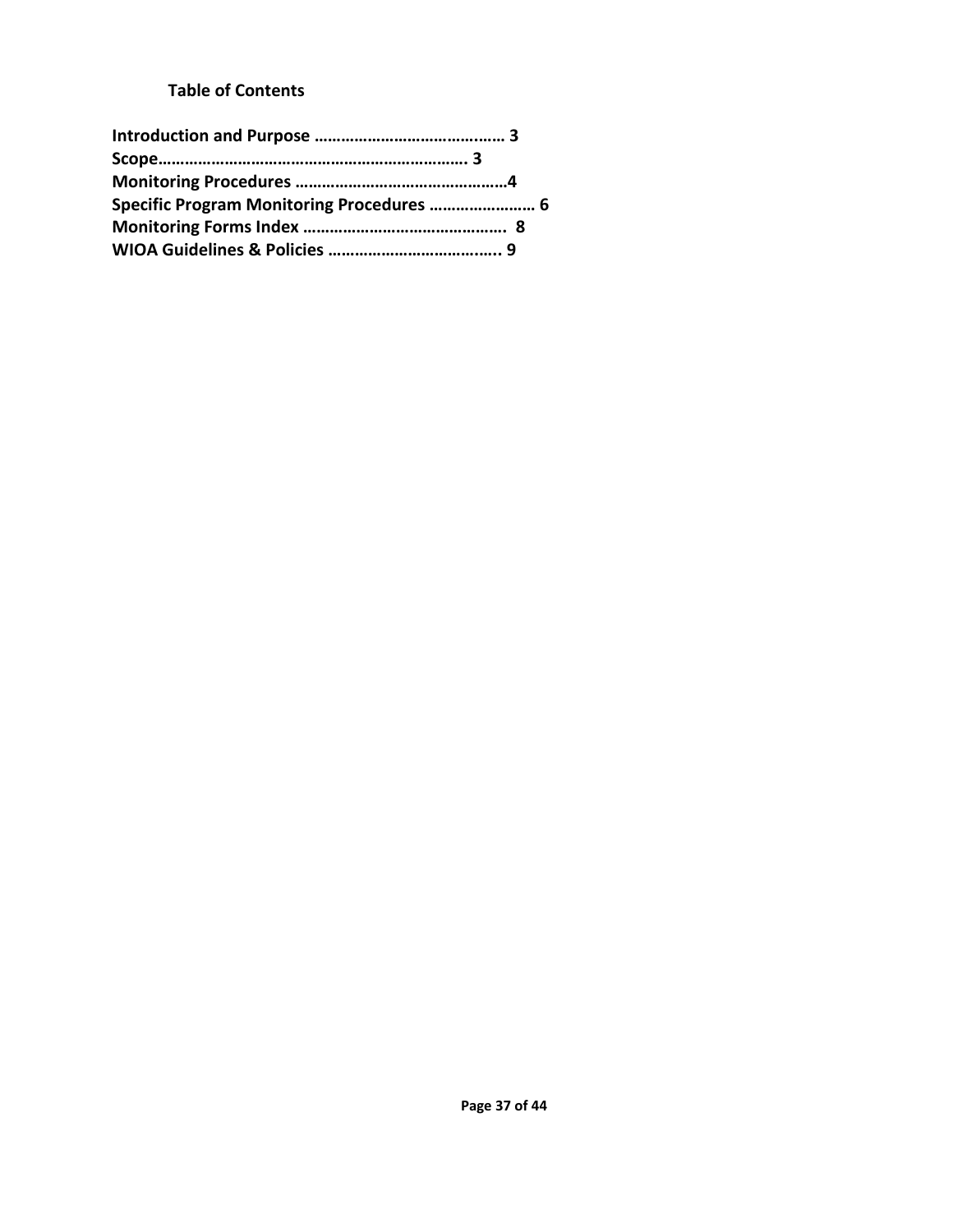#### **Introduction and Purpose**

**Title I of the Workforce Innovation and Opportunity Act (WIOA) was designed to increase opportunities and access to workforce development activities for individuals with barriers to employment. WIOA focuses on increasing access to education, training, and employment to allow individuals to succeed in their chosen career pathway.** 

**The Alabama Department of Commerce Workforce Development Division is responsible for oversight and monitoring of all federally funded WIOA programs in the State of Alabama. The Workforce Development Division's Program Integrity Unit is responsible for monitoring each of the seven Local Workforce Development Areas in the state.**

**The Governor's Local Workforce Areas (GLWA) Monitoring Unit is responsible for conducting monitoring reviews of all entities (subrecipients) receiving WIOA funds in five of the Local Workforce Development Areas: North AlabamaWorks!, East AlabamaWorks!, West AlabamaWorks!, Central AlabamaWorks! and Southeast Alabama Works!** 

**Monitoring reviews will cover each program function or activity to determine program compliance with WIOA regulations, state law and policies, contract requirements and Local Area policies and procedures. The review will also determine if the contractor is performing the contracted services at the required level. Monitors will provide technical assistance when necessary and appropriate.** 

#### **Scope**

**The scope of an on-site monitoring review includes examining program records, interviewing program staff and program participants. The following areas of operation or systems are also included within an on-site monitoring review as appropriate:** 

- ➢ **Program goals and objectives**
- ➢ **Program quality**
- ➢ **Eligibility for WIOA**
- ➢ **Assessment**
- ➢ **Programmatic: Individual Training Accounts (ITA), On-the-Job Training (OJT), and Work-Based Learning (WBL)**
- ➢ **Case Management**
- ➢ **Program Performance**
- ➢ **Internal Monitoring**
- ➢ **Administrative procedures**
- ➢ **Property management**
- ➢ **Procurement**
- ➢ **Fiscal Accountability**
- ➢ **Grievance procedures**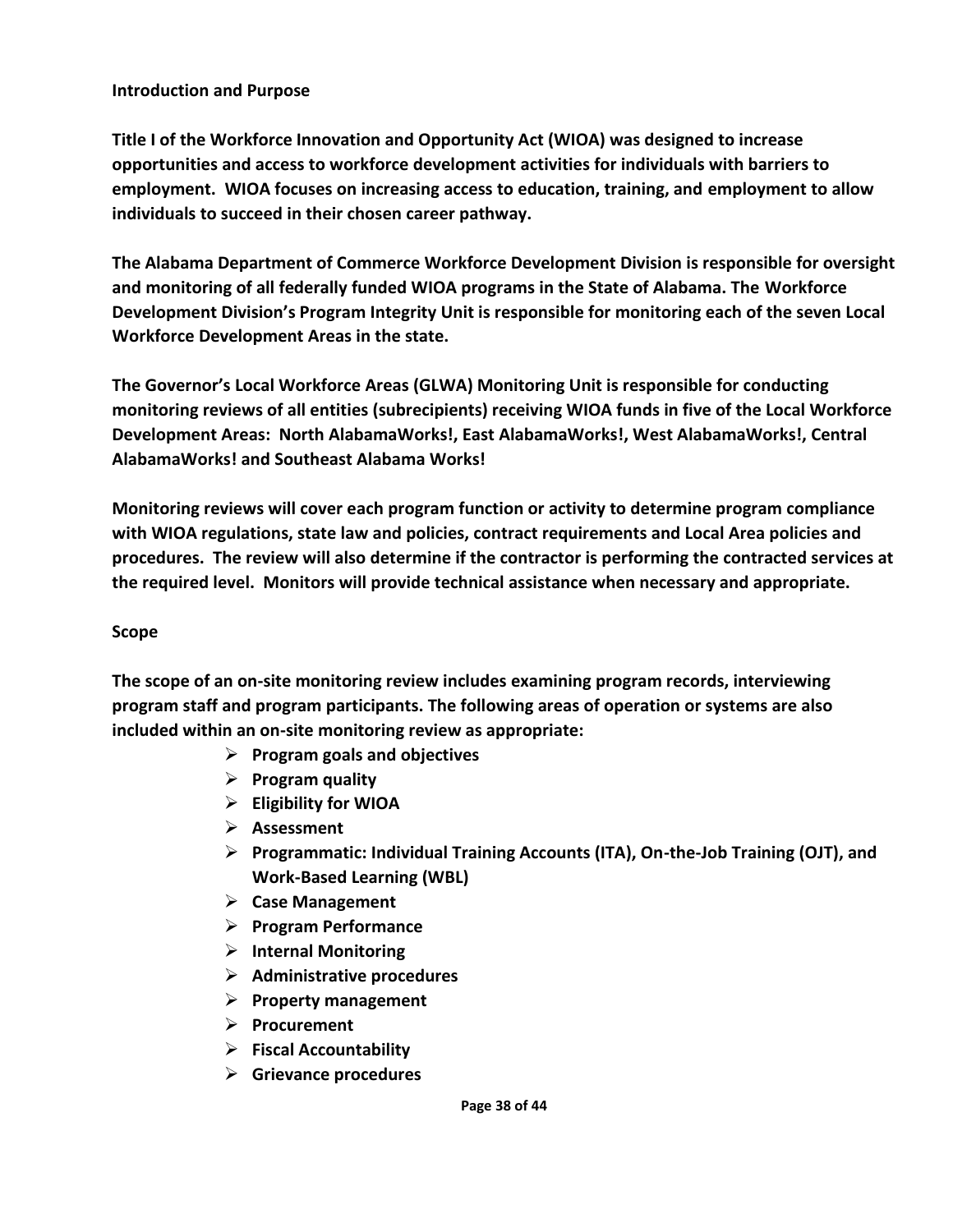- ➢ **Equal opportunity**
- ➢ **Provisions of the Americans with Disabilities Act**

**The monitoring goal is to conduct on-site monitoring reviews for each contract in each of the five Local Areas on an annual basis to ensure compliance with WIOA, federal regulations, state laws, contractual agreements and state and Local Area policies. Periodic desk reviews may also be conducted.**

## **Monitoring Procedures**

# I. **Monitoring Schedule**

**The GLWA monitoring schedule will be set at the beginning of the program year and reviewed and updated as needed.** 

# II. **Review Notification**

**The subrecipient or contractor will be notified by telephone or email of the upcoming monitoring review. The initial contact should be made with the Career Center Area Manager if monitoring a Career Center or the subrecipient's designated contact person. Subrecipients should be notified at least two weeks in advance of the monitoring review except in circumstances when as unannounced visit is scheduled.**

# III. **Working Paper File**

**A working paper file will be maintained for each monitoring assignment. The working file should include copies of the subrecipient's contract(s), modifications, data system reports, previous monitoring report and any other contract information that is pertinent to the monitoring process. This information should be reviewed in preparation for the on-site review. A checklist should be prepared for any potential problems noted in the contract review or findings in the previous monitoring report to ensure potential problems are addressed and previous findings have been corrected.** 

# IV. **On-Site Review Process**

**An on-site monitoring review consists of:**

- ➢ **An Entrance Conference to brief the agency or organization's designated contact of the scope of the review and the agenda for the review**
- ➢ **A review of administrative, fiscal and/or programmatic files and systems**
- ➢ **Review of WIOA program records, staff interviews, participant interviews, and completion of the appropriate monitoring forms. If the review finds technical**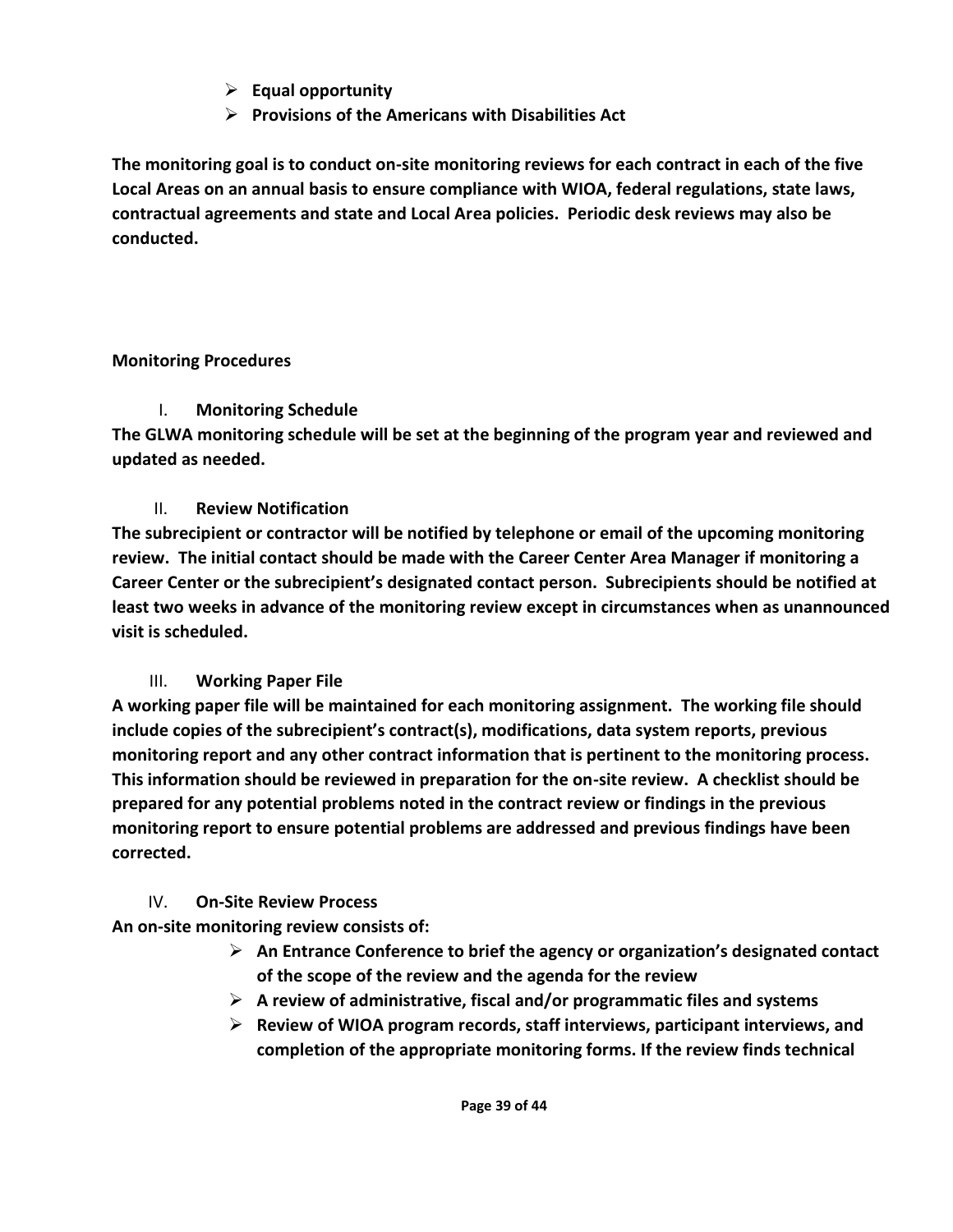**assistance is needed by the sub-receipient, it should be provided when the problem is encountered and again if needed at the Exit Conference.** 

➢ **An Exit Conference to discuss both the positive and negative aspects of the review with the designated representative. This briefing gives the subrecipient notice of any problem areas and references the appropriate program regulation or policy. The subrecipient will have an opportunity for rebuttal of any findings. Any problems that can be resolved before the monitor leaves, should be resolved. The monitor should explain if any follow-up will be required. If the subrecipient corrects the problem areas prior to the issuance of the monitoring report, a written explanation with documentation should be provided to the monitor. The monitor will determine if the information received is sufficient. If the documentation is acceptable, it will be noted in the monitoring report. If the documentation is not acceptable, the finding noted in the monitoring report will explain why the documentation is not sufficient and what is needed to resolve the finding.**

**The Exit Conference should be conducted prior to leaving the site. If on-site management is not available for the Exit conference, it can be completed by telephone once the monitor returns to home base. However, Exit Conferences conducted by telephone should be the exception not the rule.** 

# V. **Monitoring Report**

**After each monitoring review, a written report will be prepared detailing observations or findings with recommendations of the appropriate corrective action if needed or will indicate there were no findings. The monitoring report will be completed within ten work days of the completion of the review. The monitoring report will contain the following elements:**

- ➢ **The dates of the review and the area(s) covered;**
- ➢ **A listing of findings and recommendations if applicable. Each finding shall consist of a description of the violation of Federal or State law, policy, regulation or contract provision and**
- ➢ **A recommendation of the appropriate action to correct the finding. It will also be noted if the finding was corrected prior to the report and the documentation provided;**
- ➢ **The report will be signed by the monitor and the GLWA Monitoring Supervisor and Operations Manager.**

# VI. **Corrective Action**

**The monitoring report will be forwarded to the subrecipient within 15 days of the date of the report. The subrecipient will be requested to send a corrective action plan, if needed, identifying specific corrective action measures implemented or planned for each finding. The corrective action plan will**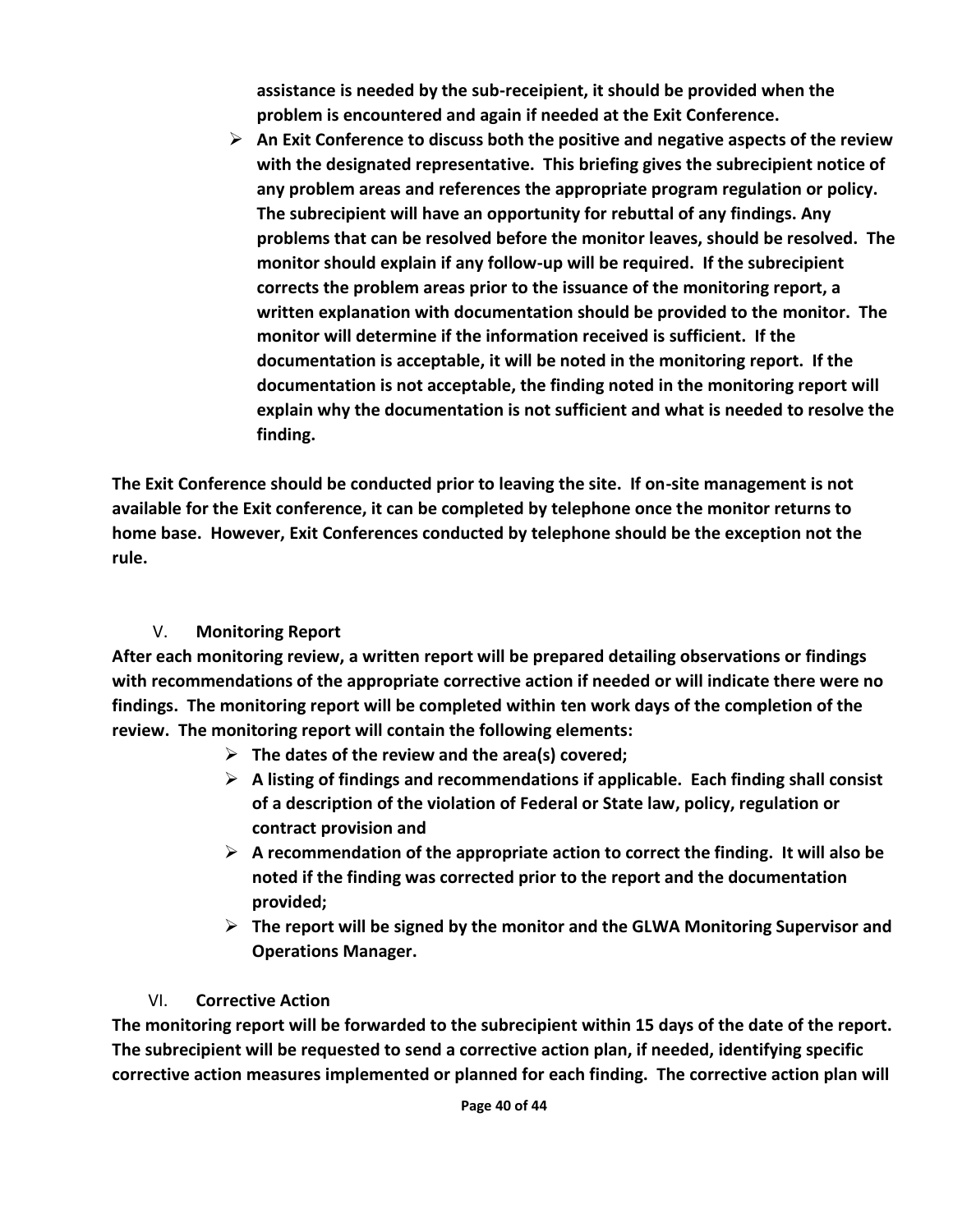**be reviewed upon receipt to determine if acceptable. If the plan is acceptable, the file will be closed. If the corrective action plan or any portion of the plan is deemed unacceptable, additional corrective action will be requested. The file will remain open until acceptable corrective action has been implemented.**

# VII. **Acceptance/Non-Acceptance of Corrective Action**

**A notice should be forwarded to the subrecipient of acceptance or non-acceptance of the proposed corrective action plan within 15 working days of receipt of the plan. If the plan is not acceptable, the subrecipient may be required to submit a subsequent plan within 10 days of the date of the notice. If the subsequent plan is deemed unacceptable, the subrecipient may require additional technical assistance from GLWA in implementing an appropriate corrective action plan. The file will remain open until an acceptable corrective action plan is implemented.**

# VIII. **Follow-Up Monitoring and Verification of Corrective Action**

**Based on the finding and corrective action plan implemented, a follow-up monitoring visit may be needed. If a follow-up plan is appropriate, the monitor will review the corrective action measures to determine if the noted deficiencies have been resolved.**

# IX. **Permanent Monitoring Files**

**Permanent monitoring files will be maintained by the Governor's Local Workforce Areas (GLWA) Monitoring Unit. A separate file will be maintained for each on-site visit. The files will contain the following information:**

- ➢ **The email or documentation of telephone contact scheduling the monitoring review**
- ➢ **Pre-onsite review checklist, if applicable**
- ➢ **Signed Monitoring Report**
- ➢ **Completed monitoring questionnaire and forms**
- ➢ **Letter transmitting report to subrecipient**
- ➢ **Response from subrecipient if applicable**
- ➢ **Letter to subrecipient accepting/rejecting corrective action if applicable**
- ➢ **Working paper file**

**Specific Program Procedures** 

**I. Assessment/Case Management or Eligibility**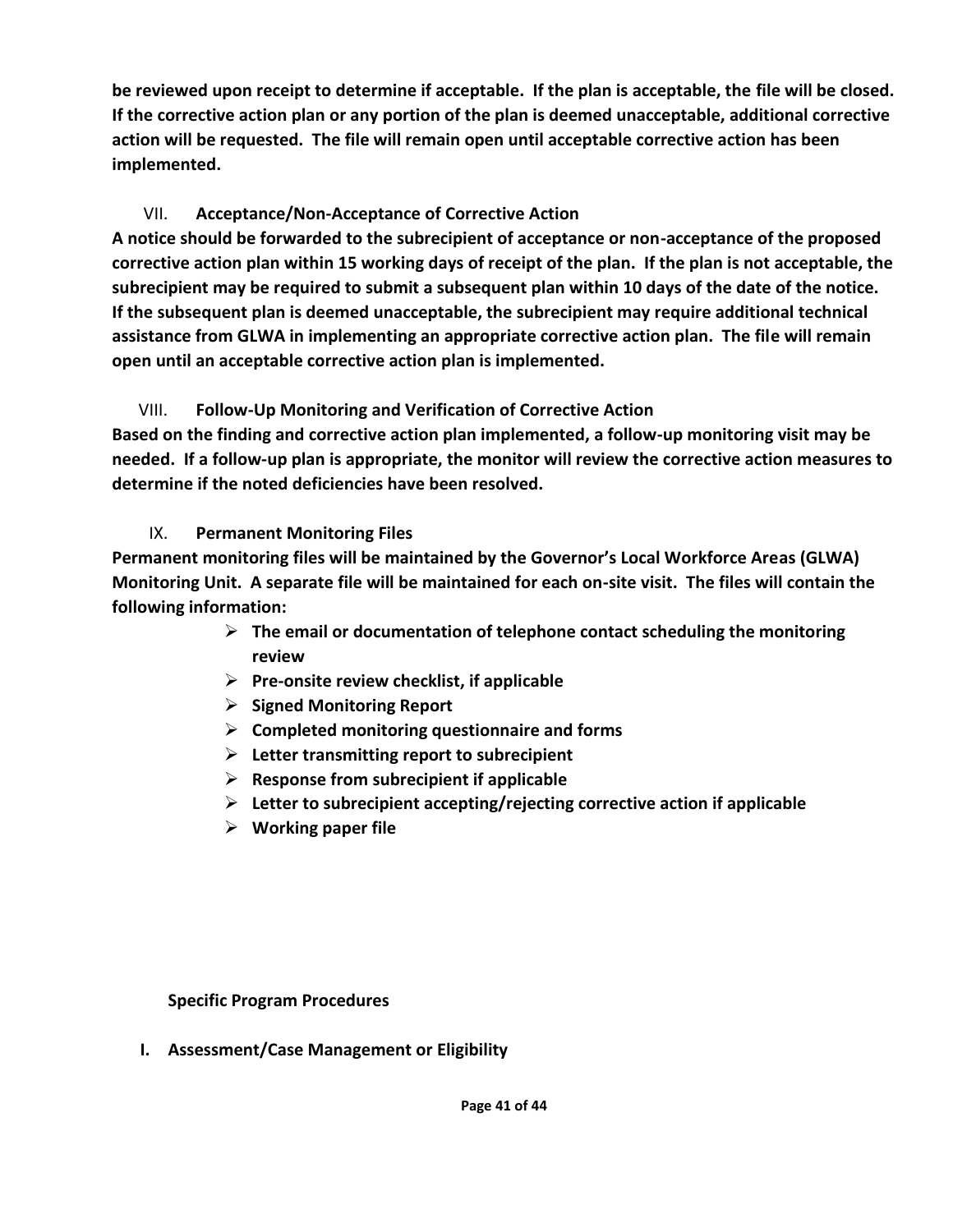**Once the Entrance Conference is completed, initiate Site Manager/ Case Manager Interviews using the appropriate form. Complete file reviews on a representative number of participants for each case manager. Review 20% of the caseload or ten files whichever is more. If the caseload is ten or less, then each file should be reviewed.**

#### **II. Youth Programs**

**Each Local Area will procure Youth Program operators to coordinate WIOA services to eligible youth. Program Provider staff and designated Career Center staff work together for eligibility determination and to provide youth services. When monitoring a Youth Provider, contact the designated Career Center to review the process between the Youth Provider and Career Center staff for eligibility and enrollment, case management, and reporting /documenting outcomes. The on-site review of participant case files, staff interviews and participant interviews will be completed at the Youth Provider site. Review 20% of the caseload or ten files whichever is more. If the caseload is ten or less, then each file should be reviewed.**

## **III. Individual Training Account**

**ITA's are monitored on-site at both the Career Center and the Training Provider location. Career Centers may have ITA participants enrolled at several different training providers. The on-site review will be conducted at the school or Training Provider location with the most participants enrolled or the school in which the Career Center refers the most participants. When notifying the Career Center staff of the monitoring review, ask the case managers to schedule an appointment with the WIOA contact person at the Training Provider site. An ITA enrollment report for the Training Provider should be requested from the GLWA ITA Unit prior to the review.**

**Once the Entrance Conference is completed, initiate the ITA Training Site Review/Contact Person Interview. Compare the participant files with the ITA report for accuracy. Conduct a File Review on all files if less than ten or a minimum of ten participants using the ITA Worksheet. Interview as many participants as time permits.** 

**Once the on-site review is completed at the training location, the on-site review will be held at the Career Center. If any potential findings or questions arise from the Career Center onsite review, the Training Provider will be notified.**

## **IV. On-The-Job Training**

**OJT reviews are conducted on-site at both the OJT contractor's location and the Career Center. When notifying the Career Center staff of the monitoring review, ask the case managers to schedule an appointment with the WIOA contact person at the OJT contractor**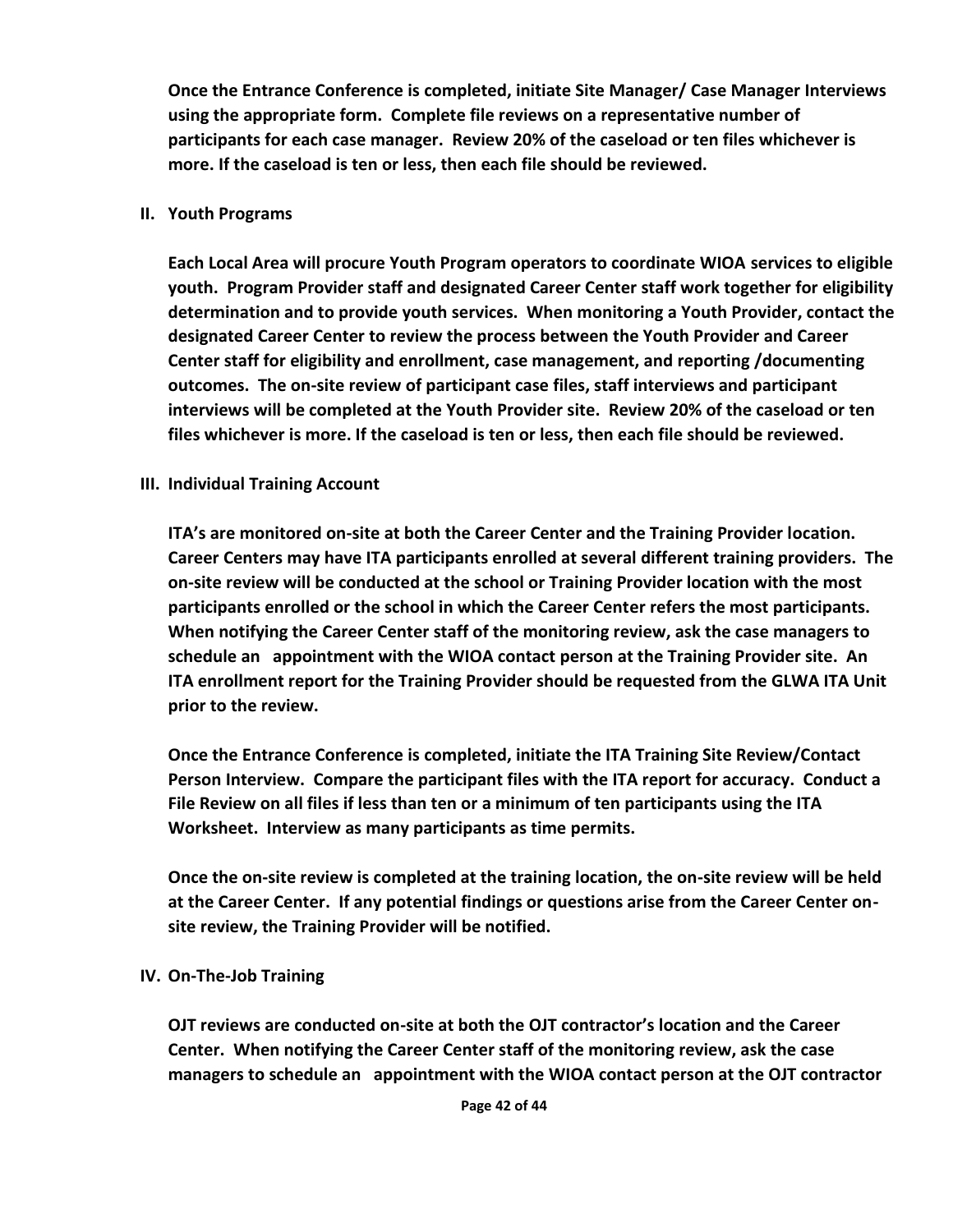**site. Determine which OJT contractors to review based upon those who have submitted an invoice and who currently have an active participant.** 

**Once the Entrance Conference is completed, initiate the OJT Business Service Representative's (BSR) interview. Case files will be reviewed and worksheet completed for active and inactive participants for each contractor. Participant hours will be verified by comparing the most recent invoice submitted to GLWA's Accounting Unit with participant time sheets. The monitoring review then move to the OJT worksite. The OJT employer or supervisor will be interviewed as well as the active participants. Participant files at the worksite will also be reviewed and all necessary forms completed.**

**V. Work-Based Learning/ Work Experience**

**Monitoring the Work-Based Learning (WBL) program also involves reviewing both the Career Center and worksite employer files. When notifying the Career Center staff of the monitoring review, ask the case managers to schedule an appointment with the WBL contact person at the employer worksite.** 

**Once the Entrance Conference is completed, initiate the Case Manager interview. Files reviews and worksheets will be completed for a representative number of active and inactive participants. Review 20% of the caseload or ten files whichever is more. If the caseload is ten or less, then each file should be reviewed. Participant hours and rate of pay will be verified by comparing the most recent weekly payroll report from the WBL Payroll Vendor with participant time sheets. The WBL worksite review will be completed after the Career Center review. The WBL employer or supervisor will be interviewed as well as active participants. Participant files at the worksite will also be reviewed and all necessary forms completed.**

**VI. National Dislocated Worker Grants**

**National Dislocated Worker Grants may be awarded by the U.S. Department of Labor to reemploy laid-off workers in times of major lay-offs with significant job loss. These grants may also fund disaster relief employment in areas declared federal disaster areas. These grants are subject to monitoring by the GLWA. Monitoring will include participant eligibility, employment policies, timesheets, worksites, job duties and other aspects of the grant. Monitoring Forms Index**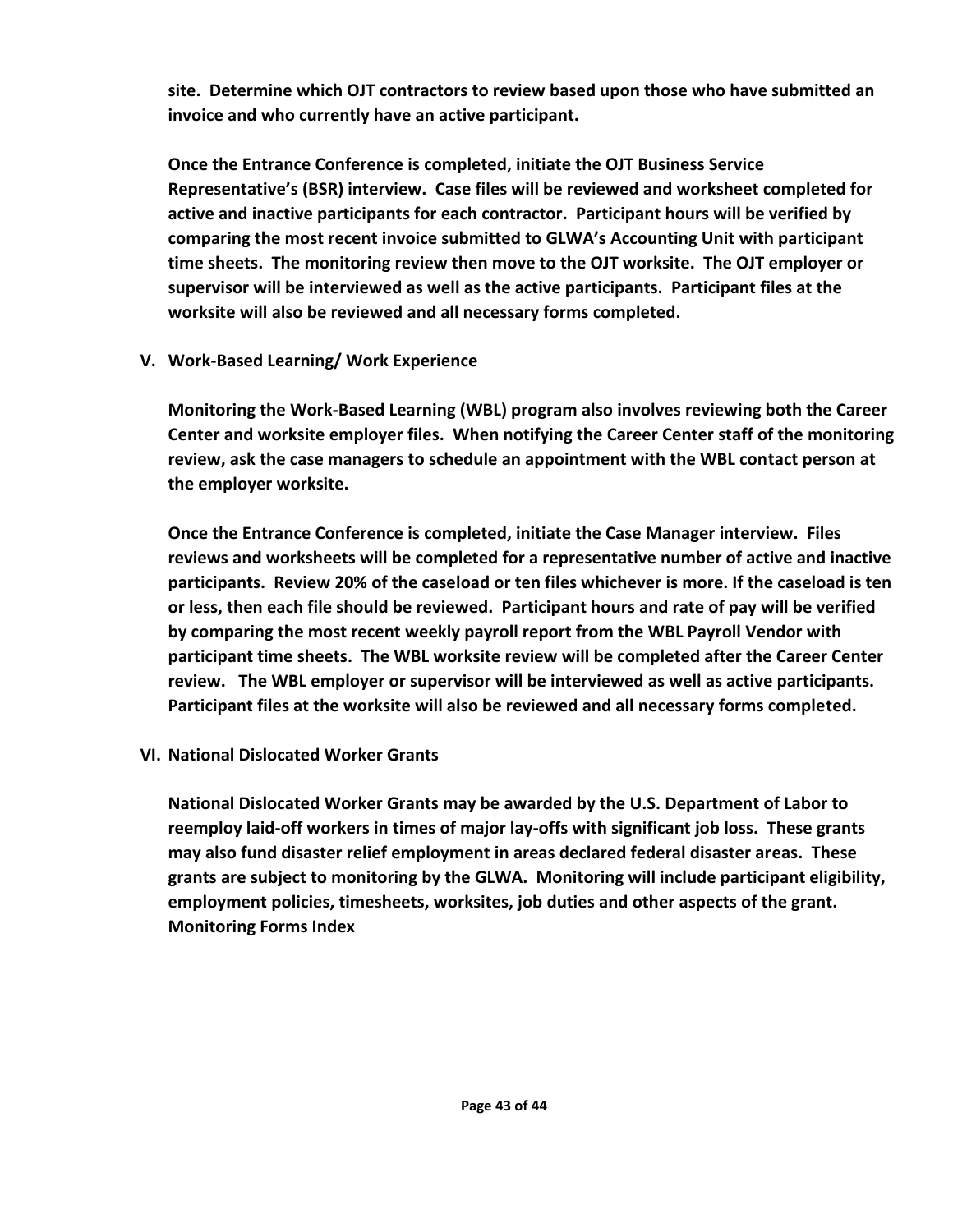#### **All Programs**

|                                           | <b>WDD/ALL-1</b> Entrance Conference |
|-------------------------------------------|--------------------------------------|
|                                           | WDD/ALL-2 Exit Conference            |
| <b>Assessment/Case Management Reviews</b> |                                      |
|                                           |                                      |

| WDD/ACM-1 Site Manager/Case Manager Interview Form  |
|-----------------------------------------------------|
| <b>WDD/ACM-2 Assessment Monitoring Worksheet</b>    |
| WDD/ACM-3 General Assessment/Case Management Review |
| WDD/ACM-4 Assessment/Case Management Worksheet      |

#### **Youth Contractor Reviews**

| WDD/YP-1 | <b>GLWA Youth Project Review Form</b> |
|----------|---------------------------------------|
| WDD/YP-2 | <b>Youth Program Staff Interview</b>  |
| WDD/YP-3 | <b>Youth Program Client Interview</b> |
| WDD/YP-4 | <b>Youth Monitoring Worksheet</b>     |

#### **Eligibility Reviews**

|                  | <b>WDD/ACC-1</b> General Eligibility Review |
|------------------|---------------------------------------------|
|                  | <b>WDD/ACC-2</b> Eligibility Staff Review   |
| WDD/ACC-3        | <b>Eligibility Review</b>                   |
| <b>WDD/ACC-4</b> | <b>Eligibility Worksheets</b>               |

#### **Individual Training Accounts Reviews**

| WDD/ITA-1 ITA Training Site Review/Contact Person Interview |
|-------------------------------------------------------------|
| WDD/ITA-2 ITA Participant Interview                         |
| WDD/ITA-3 ITA Career Center Staff Interview                 |
| <b>WDD/ITA-4 ITA Monitoring Worksheet</b>                   |

# **On-the-Job Training Reviews**

| WDD/OJT-1 OJT Business Service Representative Interview                            |
|------------------------------------------------------------------------------------|
| WDD/OJT-1a OJT Training Agreement Monitoring Worksheet-Career Center (Participant) |
| WDD/OJT-1b OJT Training Agreement Monitoring Worksheet-Career Center (Contractor)  |
| <b>WDD/OJT-2 OJT Training Site Review</b>                                          |
| WDD/OJT-3 OJT Employer/Supervisor Interview                                        |
| WDD/OJT-3a OJT Training Agreement Site Review Monitoring Worksheet                 |
| WDD/OJT-4 OJT Participant Interview                                                |
|                                                                                    |

## **National Dislocated Worker Grants (DWG)**

| <b>WDD/DWG-1 Monitoring Guide</b>            |
|----------------------------------------------|
| <b>WDD/DWG-2 Worksite-Monitoring Guide</b>   |
| <b>WDD/DWG-3 Participant Interview Guide</b> |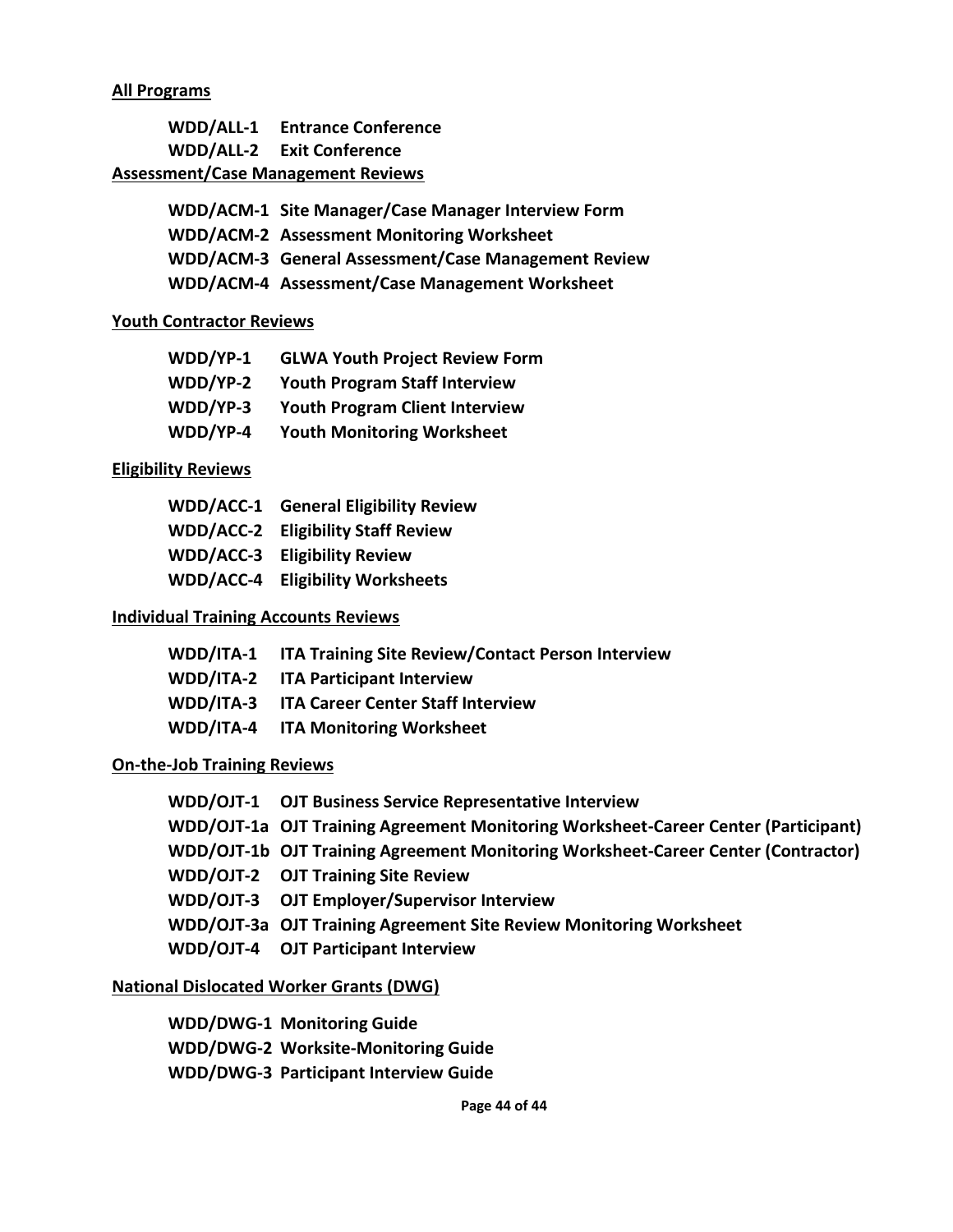#### **WDD/DWG-4 Participant File Review**

#### **Work-Based Learning/ Work Experience**

| WDD/WE-1 | <b>Work Experience Review Form</b>   |
|----------|--------------------------------------|
| WDD/WE-2 | <b>Participant Interview</b>         |
| WDD/WE-3 | <b>Employer/Supervisor Interview</b> |

#### **WIOA Program Guidelines and Policies**

**The following guidelines, policies and manuals will be used as appropriate in the monitoring review:**

- ➢ **Alabama Career Center Guide to Customer Services**
- ➢ **State Reporting/Technical Assistance Manual**
- ➢ **GLWA's Individual Training Account (ITA) Guidelines**
- ➢ **GLWA's On-The-Job (OJT) Training Guidelines**
- ➢ **GLWA's Work-Based Learning Guidelines and Manuals**
- ➢ **Governor's Workforce Innovation Directives (GWID) for State Policies**
- ➢ **Training and Employment Guidance Letter (TEGL) from U.S. Department of Labor Employment and Training**
- ➢ **GLWA Memos**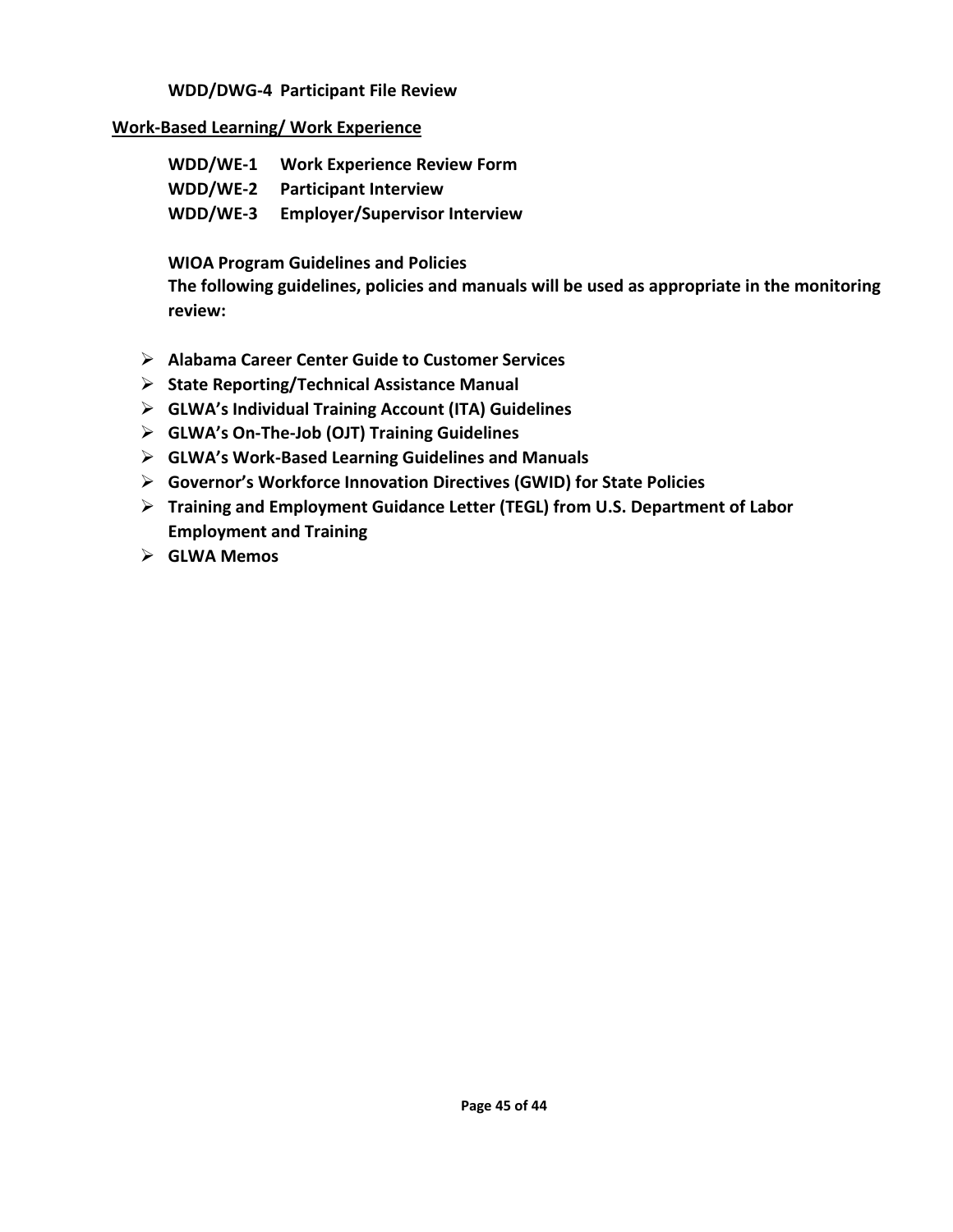# **ATTACHMENT C**

**Page 46 of 44**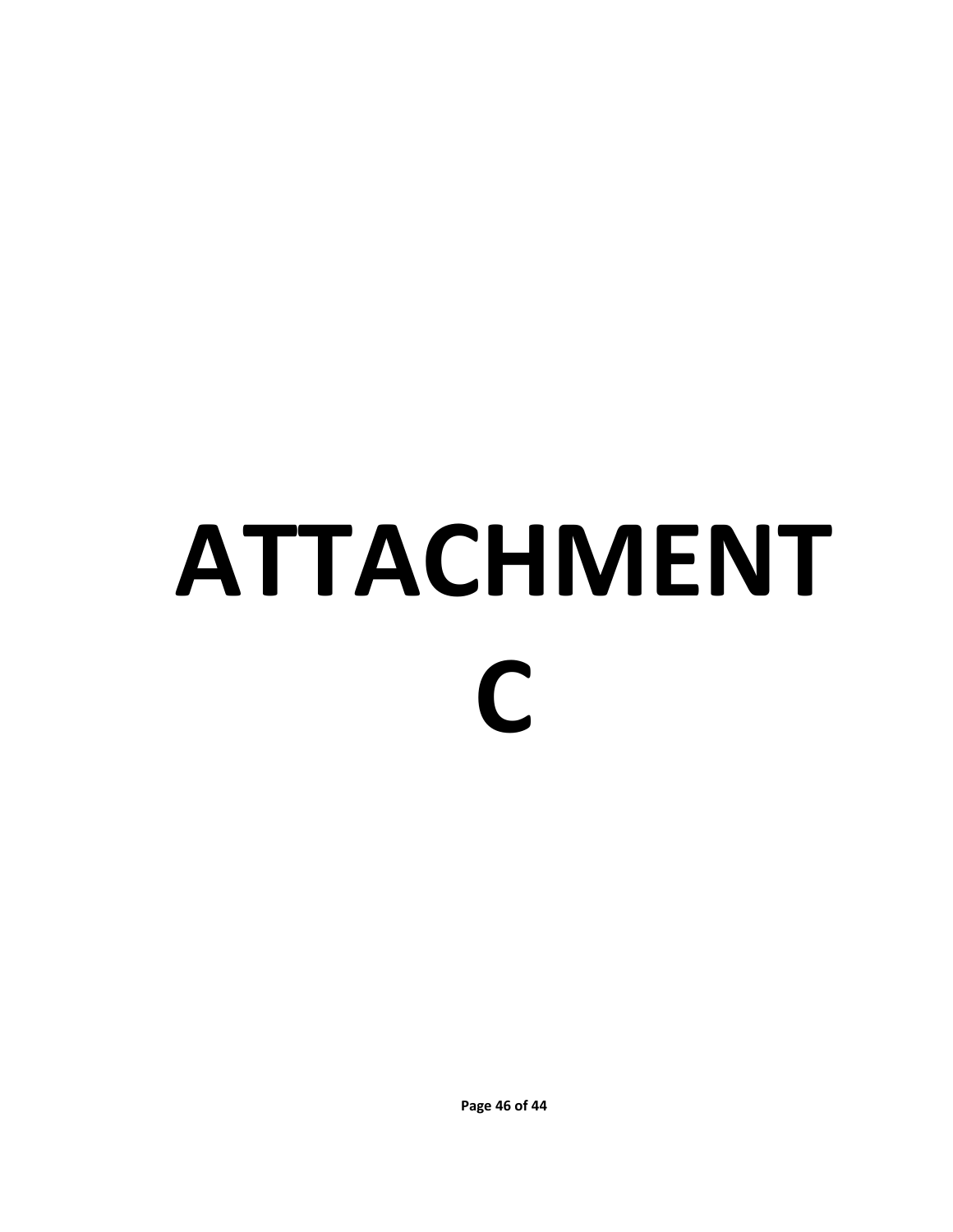# **ALABAMA DEPARTMENT OF COMMERCE WORKFORCE DEVELOPMENT DIVISION**

## **WORKFORCE INNOVATION AND OPPORTUNITY ACT (WIOA) GRIEVANCE AND COMPLAINT PROCEDURES**

The Workforce Innovation and Opportunity Act (WIOA) is a federal law that provides for state programs, services, and activities to increase job opportunities, the length of time people stay in jobs, and the amount of money working people earn. The Alabama Department of Commerce (ADC), Workforce Development Division (WDD), receives money from the U.S. Department of Labor to provide WIOA programs, services, and activities. The ADC/WDD is a partner in the Alabama Workforce Development System and in the Alabama Career Centers located throughout the State, except the Career Centers located in Jefferson and Mobile Counties.

#### **Who may use these grievance and complaint procedures?**

These grievance and complaint procedures apply to WIOA programs, services, and activities in the Alabama Workforce Development Area (all Alabama counties except Jefferson and Mobile) and Statewide programs, services, and activities run or paid for directly by the ADC/WDD. The procedures may be used by any person who believes the Workforce Innovation and Opportunity Act, or any rules or agreements under the WIOA, have been violated (not obeyed) in any ADC/WDD WIOA program or activity.

#### **How much time do I have to file a grievance or complaint?**

Discrimination complaints must be filed within 180 days (within about six months) of the date you believe the discrimination happened. Other WIOA grievances and complaints about programs and activities must be filed within one (1) year of the date you believe a violation happened.

#### **How do I file a grievance or complaint?**

If your complaint is about a WIOA program or activity, but you are not claiming discrimination, first discuss the grievance or complaint with your supervisor, a counselor at a training location, a human resources or personnel manager where you work, or a person who is responsible for helping people with complaints in the Career Center where you received services to try to settle the complaint locally. If your complaint is not settled in a way that satisfies you within ten (10) days, you may send a written complaint within five (5) days (after the 10 days are over) to Ms. Lillian Patterson, Equal Opportunity/Grievance Officer; Alabama Department of Commerce; Workforce Development Division; 401 Adams Avenue; PO Box 304103; Montgomery, Alabama 36130-4103. Include your name, address, telephone number, and the name and address of the person(s) you believe did something wrong.

An investigation may be conducted, a hearing may be held, or other action may be taken by the WDD to settle the complaint within sixty (60) days. If you are complaining about a program or activity of the Alabama Workforce Development Area and you do not get a decision about your complaint within sixty (60) days, or if you are not satisfied with the decision, you may appeal by writing to Mr. Steve Walkley, Director, at the same address as the Equal Opportunity/Grievance Officer (see above) within ten (10) days after you either get the decision or should have gotten the decision.

If you are complaining of labor standards violations (e.g., An employer disobeyed a law or rule about working conditions, wages and benefits, health and safety standards), and you and the employer you are complaining about are covered by a collective bargaining agreement (i.e., an agreement between an employer and a union about wage rates, hours of labor and working conditions), you may choose to file your grievance through what is called a *binding arbitration procedure.* Contact your supervisor, personnel manager, or union representative for information about whether this applies to you and the steps you should follow.

#### **(Over)**

#### **Page 47 of 44**